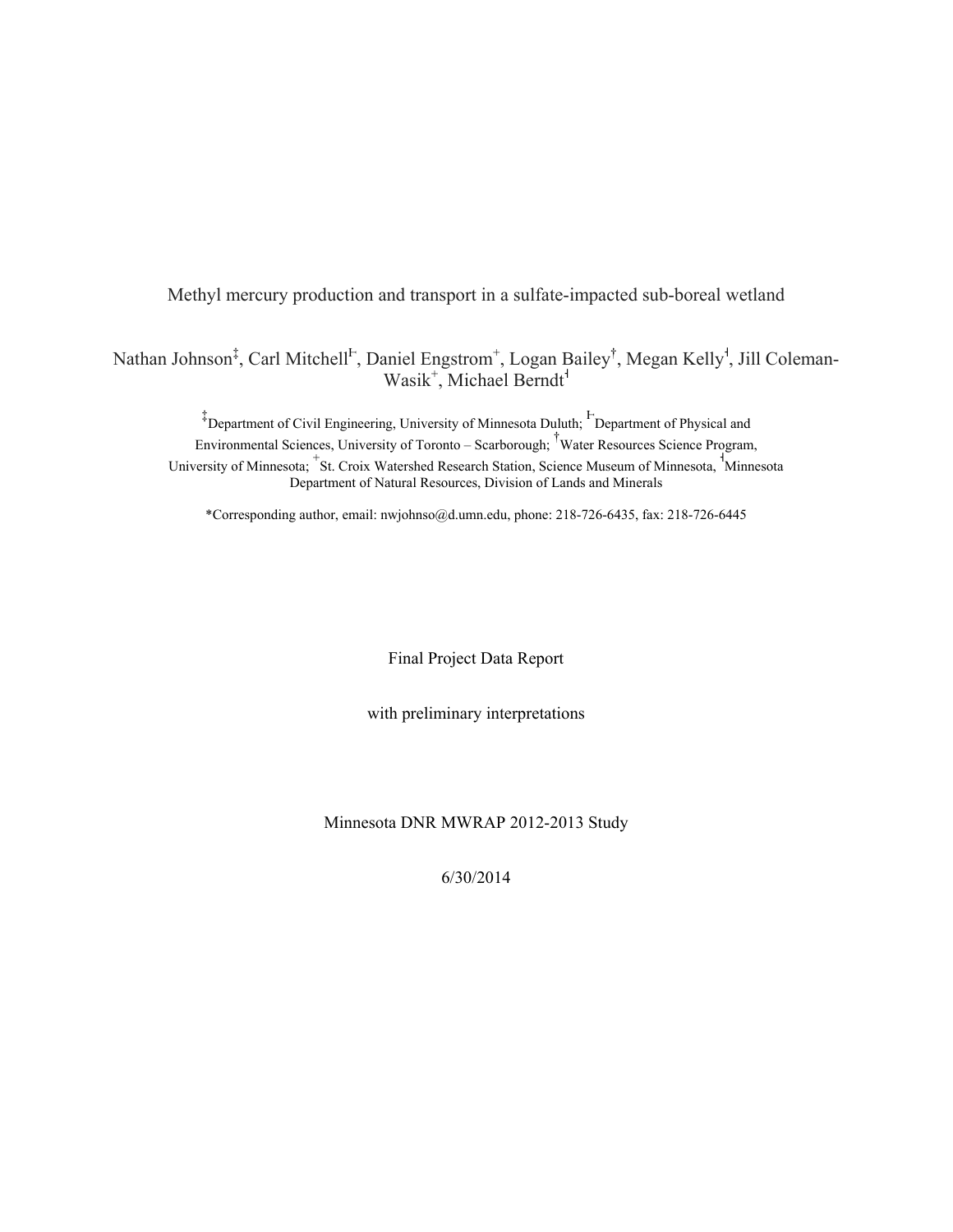# **Table of Contents**

| 1.          |  |
|-------------|--|
| $2_{-}$     |  |
|             |  |
|             |  |
|             |  |
| 3.          |  |
|             |  |
|             |  |
|             |  |
|             |  |
| $4_{\cdot}$ |  |
| 5.          |  |
|             |  |

# **List of Tables**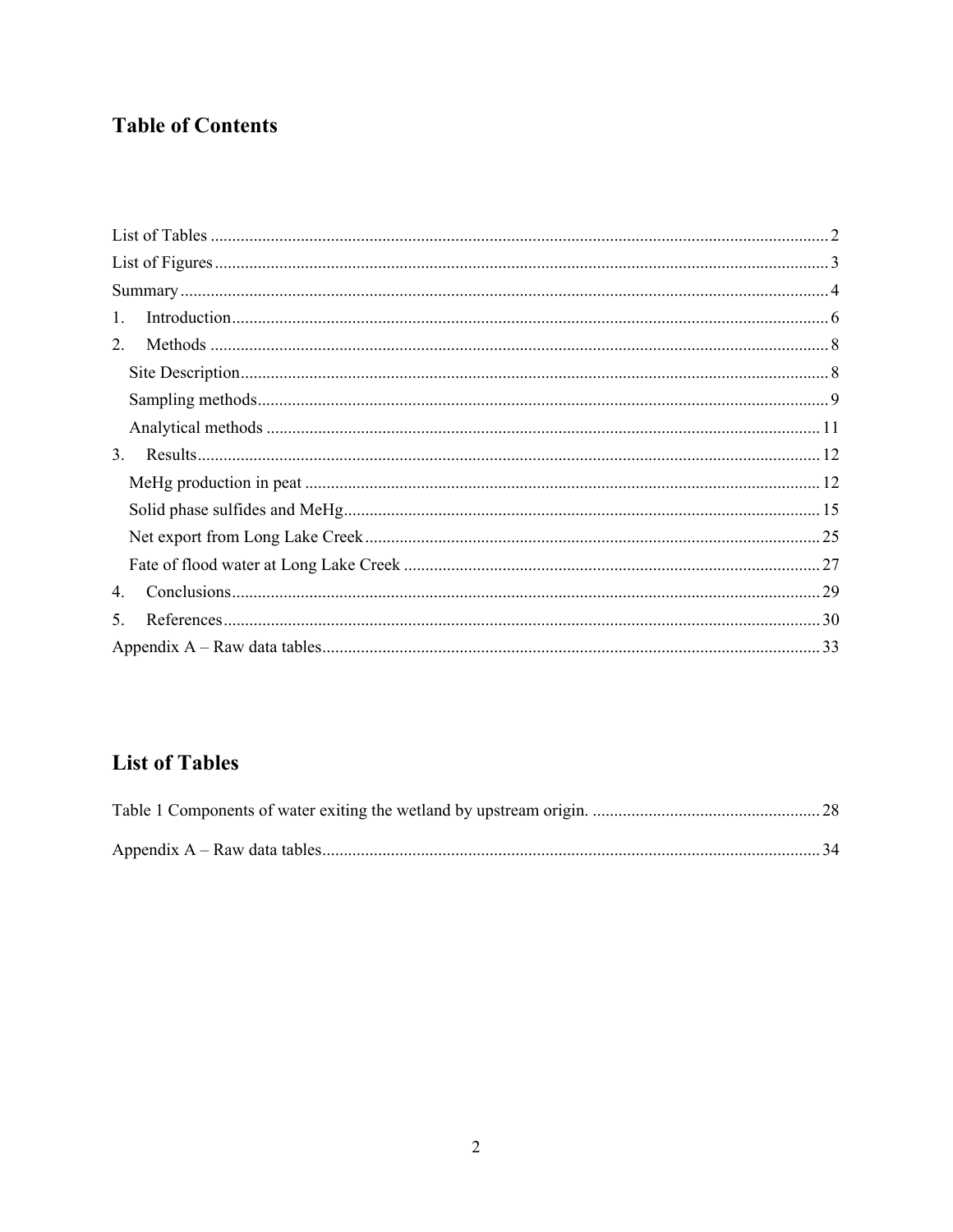# **List of Figures**

| Fig 1 Study site locations downstream from mining features on the Mesabi Iron Ragne in Northeastern     |    |
|---------------------------------------------------------------------------------------------------------|----|
| MN, USA.                                                                                                |    |
| Fig 2 Sampling plots in wetlands along a transect form open water to upland. One set of replicate       |    |
| samples was collected from each plot at wetland sites seasonally over the summer of 2012.  10           |    |
| Fig 3 Fraction methyl mercury vs. instantaneous methylation potential measurements in peat solid phase  |    |
| and pore fluids. (a) % MeHg in solid phase vs. net methylation potential (kmeth/kdemeth), (b) %         |    |
|                                                                                                         | 13 |
| Fig 4 Spatial and temporal distribution of net methylation potential and fraction MeHg in peat samples. |    |
| Seasonal differences in 0-4 cm average (a) kmeth, and (b) % MeHg (solids). Vertical heterogeneity       |    |
| in knet at LLC (c) nearshore, and (d) upland sites. Vertical heterogeneity in % MeHg (solids) at (e)    |    |
| nearshore, and (f) upland sites.                                                                        | 14 |
| Fig 5 MeHg vs. dissolved sulfide in peat samples. Spatial (top) and seasonal (bottom) distribution      |    |
|                                                                                                         |    |
| Fig 6 MeHg vs. solid phase sulfide (AVS) in peat samples. Spatial (top) and seasonal (bottom)           |    |
| distribution in % MeHg in (a) solid phase, and (b) pore water                                           |    |
| Fig 7 Seasonal and spatial distribution in solid phase sulfide (AVS) in peat samples, 0-4cm average 17  |    |
| Fig 8 Porewater MeHg and DOC in wetland pore fluids. Samples during September/October pumping at        |    |
| . 19                                                                                                    |    |
| Fig 9 (a) MeHg and (b) Hg-inorg at the inlets and outlets of LLC wetland. Samples during                |    |
|                                                                                                         |    |
| Fig 10 Pore water concentrations at upland (LLC3) and nearshore (LLC2) wetland sampling locations       |    |
| during summer 2012. (a) dissolved total mercury, (b) dissolved methylmercury, (c) dissolved organic     |    |
| carbon, (d) % MeHg-PW (MeHg / THg) (e) dissolved sulfide, (f) dissolved iron, (g) sulfate, (h)          |    |
| <b>SUVA</b>                                                                                             | 22 |
| Fig 11 Pore water concentrations at upland (WTR3) and nearshore (WTR2) wetland sampling locations       |    |
| during summer 2012. (a) dissolved total mercury, (b) dissolved methylmercury, (c) dissolved organic     |    |
|                                                                                                         | 23 |
| Fig 12 Inlet, outlet, and average pore water concentrations of (a) Mg, (c) DOC, (e) SO4, (g) MeHg, and  |    |
| (i) Hg-inorg. Outlet concentrations and those predicted by mixing according to Mg dilution for (b)      |    |
|                                                                                                         | 26 |
| Fig 13 Predicted origin of water exiting the LLC wetland during summer 2012. Components are defined     |    |
|                                                                                                         | 28 |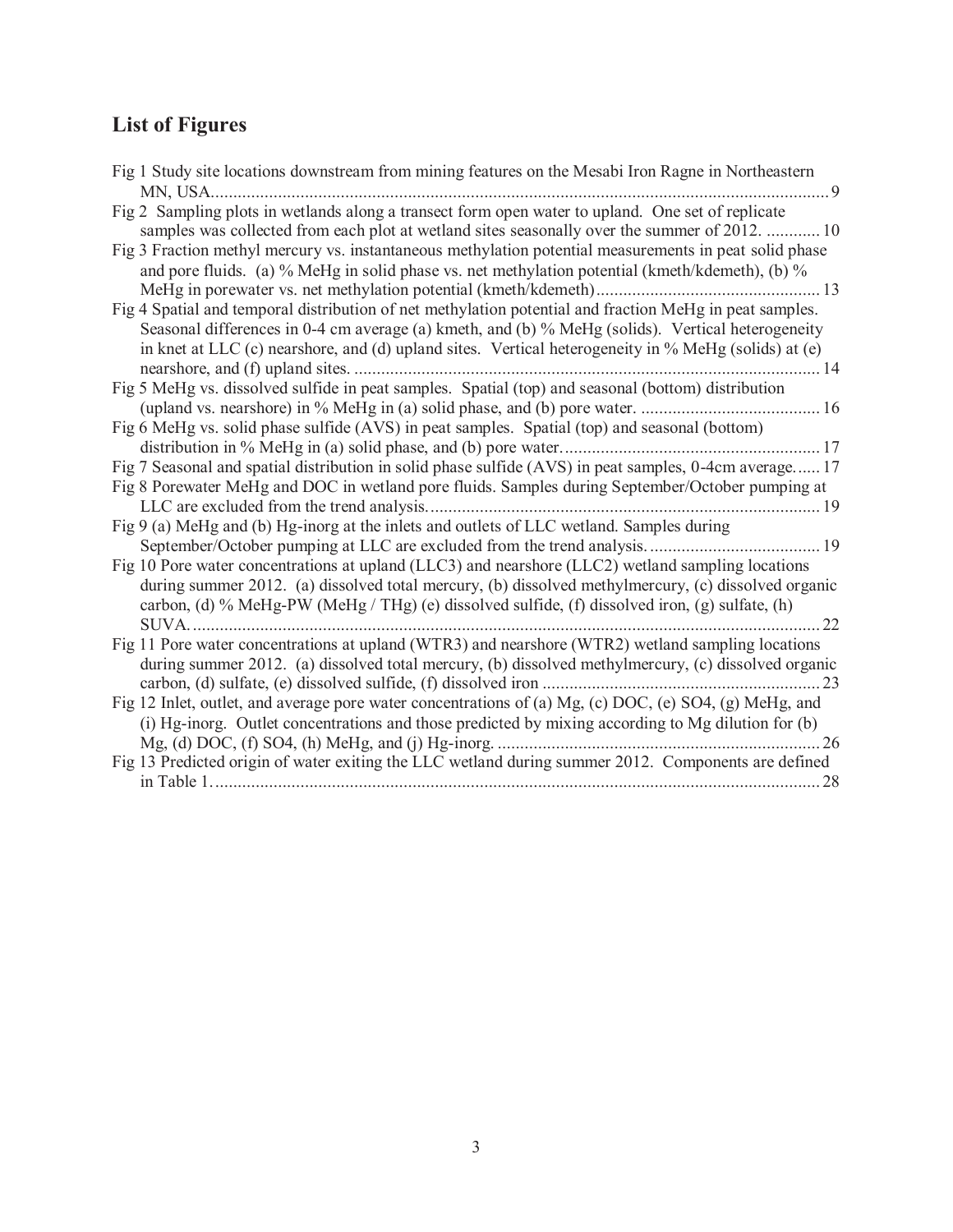## **Summary**

As a part of a larger effort by the MN DNR to understand the role of sulfate in methyl mercury production and transport in the St. Louis River watershed, a wetland complex (Long Lake Creek) downstream from a mine pit discharge on the Mesabi Iron range was studied intensively during the summer of 2012. The  $\sim$ 1.25 km long wetland complex typically receives a relatively small upstream discharge of mininginfluenced water (elevated sulfate and magnesium) which flows mostly through the open-water portion of the wetland and is diluted by additions of water along its length. During 2012, the peat surface was inundated in response to large spring (June) rainfall events. During the fall of 2011 and 2012, the peat surface was also inundated with water elevated in sulfate as a result of active discharging from a mine pit to supplement flow in the St. Louis River main stem. Water samples were collected at the inlet and outlets of the wetland complex and analyzed for total- and methyl- mercury as well as a host of geochemically related parameters. Additionally, solid phase and pore water samples were collected throughout the summer of 2012 at two locations in the wetland peat (near shore and upland) with the goal of ascertaining the mechanisms leading to methyl mercury production and release in the wetland complex. Samples were also collected from the pore water and solid phase of a wetland with similar vegetation that receives far lower sulfate loads. The purpose of this report is to present and share data and provide preliminary interpretations to other MWRAP groups, with the intent of initiating a larger coordinated analysis which will produce final interpretations.

Data from both wetlands showed that the net methylation potential was highest in July compared to May and October. However, the instantaneous rate of MeHg production quantified with isotope tracers was not always closely mirrored by the fraction of the total mercury pool present as MeHg in either the pore water or solid phase. At lower sulfide concentrations, the fraction of mercury present as MeHg in the solid phase appeared to be positively related to sulfide in both the pore water and solid phase. At higher sulfide concentrations, MeHg was unrelated or even inversely related to sulfide. Though some seasonal variability was observed, solid phase sulfides in surficial peat were generally higher in locations nearer to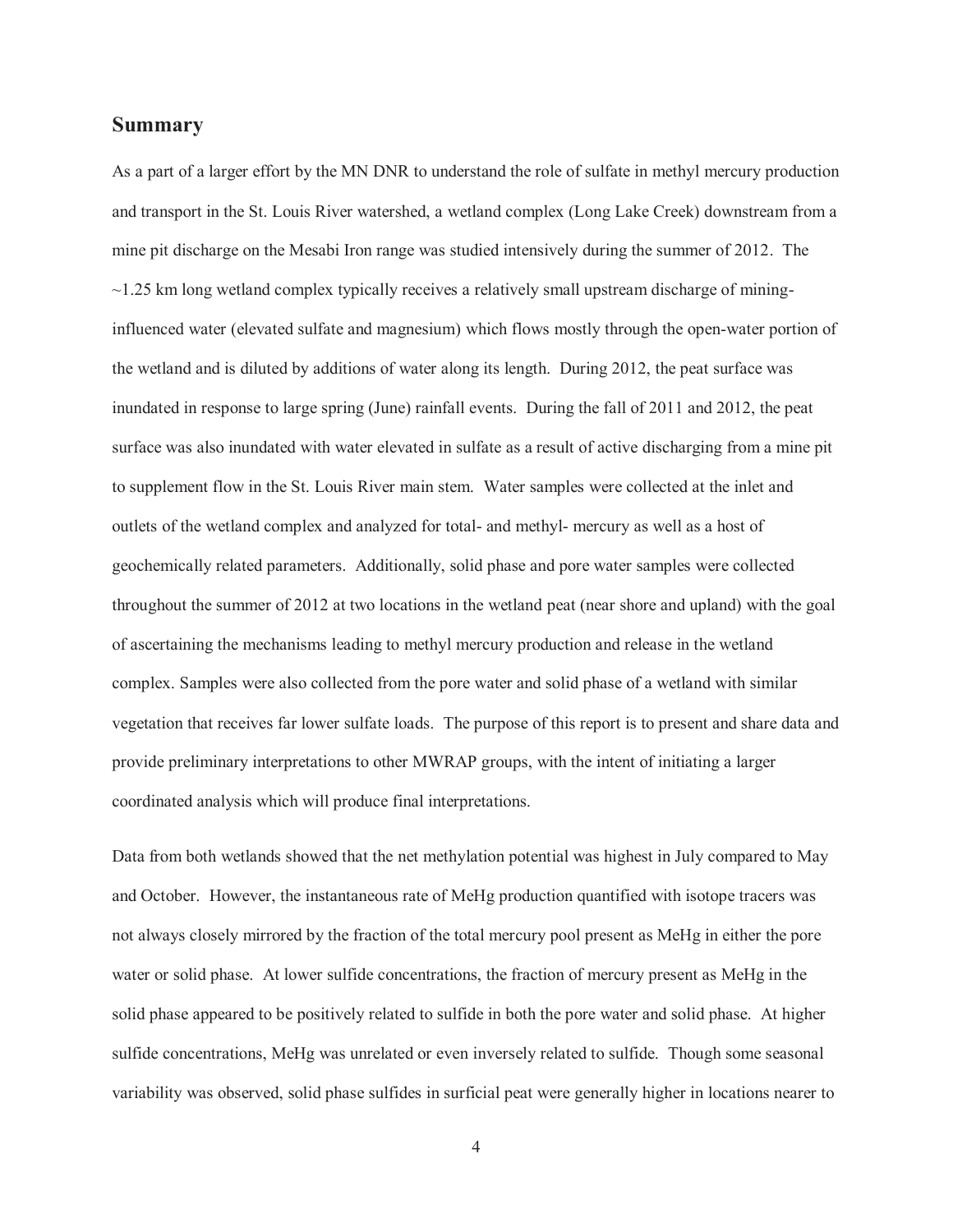the open water where peat retained more moisture. Despite having sulfur concentrations 10-100x lower than Long Lake Creek wetland (and comparable total mercury concentrations), the West Two River peat had MeHg concentrations in both the dissolved and solid phases similar to those observed at Long Lake Creek.

Inlet and outlet samples showed considerable additions of MeHg and dissolved organic carbon (DOC) to the stream as it passed through the Long Lake Creek wetland immediately following the Spring 2012 (natural) flooding event. This was consistent with elevated concentrations of MeHg and DOC in the peat pore fluids during this time. Dissolved concentrations of MeHg were strongly correlated with DOC at the wetland outlet and generally related in locations farther from the open water (upland), which suggests that DOC is playing an important role in transporting MeHg in these locations. At locations near the open water of both wetlands DOC and MeHg were not obviously related, and active methylation and demethylation processes may have been more important to defining dissolved MeHg than DOCfacilitated transport. During the pumping event which inundated the peat at Long Lake Creek in fall 2012, concentrations of DOC and MeHg in peat pore fluids were uniformly low and in-stream DOC and MeHg concentrations at the wetland outlet mirrored those at the inlet.

The seasonal sampling suggests that a vast majority of the MeHg and DOC export from the Long Lake Creek wetland occurred in the month following the large, natural hydrologic event in June 2012 an that relatively little MeHg was exported from the wetland during the flooding event as a result of fall pumping of mine water. A distinct difference in chemical signatures of the water entering the wetland during the fall pumping event and the normal summertime discharge allows for an evaluation of the fate of the water that flooded the wetland in the fall. Evidence suggests that some of the fall-flooding water (from 2011) was still making its way out of the wetland up to a year later (late summer, 2012), highlighting the fact that the residence time of the peat portions of the wetland complex can be hugely different from the residence time of the open-water portions.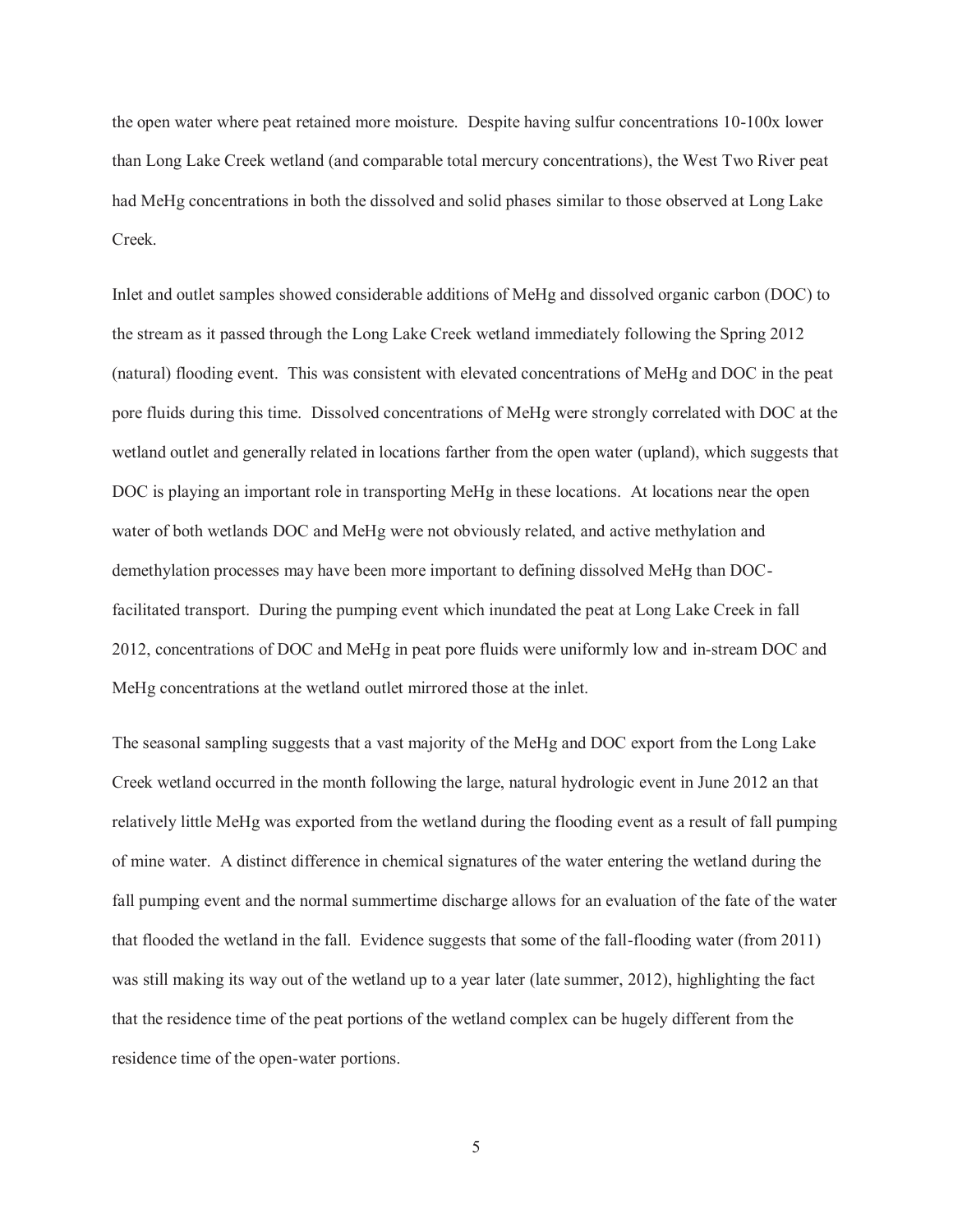## **1. Introduction**

The accumulation of methylmercury (MeHg) in edible fish tissue has led to fish consumption advisories for thousands of lakes in Minnesota and across the US (US EPA 1997, Fitzgerald et al. 1998). The quantity of MeHg present in an aquatic ecosystem is a result of chemical and biological processes that produce, break down, and transport MeHg (Morel et al. 1998). The production of MeHg from the more prevalent inorganic mercury is primarily a biologically-driven process, while both biotic and abiotic processes can break down MeHg. Though other bacteria have shown capabilities to produce MeHg (Kerin et al. 2006, Parks et al. 2013), sulfate reducing bacteria (SRB) have been consistently shown to be the most efficient producers of MeHg (Compeau and Bartha 1985, Gilmour et al. 1992, Harmon et al. 2004). A wide variety of bacteria, including aerobic and SRB, have shown the capacity to breakdown, or demethylate, MeHg (Compeau and Bartha 1984).

Due to their dynamic hydrologic and geochemical nature, wetlands have been identified as net producers of MeHg and exporters to downstream ecosystems (St. Louis et al. 1994, Branfireun et al. 1996). Recent research has sought to ascertain the specific factors limiting MeHg production and export from wetlands. Experimental additions of sulfate from the atmosphere and of labile carbon to low-sulfur wetlands have shown a relatively quick response in stimulating MeHg production (Jeremiasson et al. 2006, Coleman-Wasik et al. 2012, Mitchell et al. 2008a). Other research has identified both micro- and local- scale topography (Branfireun 2004, Mitchell et al. 2009, Mitchell and Branfireun 2005, Mitchell et al. 2007, Mitchell et al. 2008b), as an important factor for defining the mercury-related nutrient loads and redox conditions in peatlands. The study described herein was designed to investigate MeHg production and transport in a wetland downstream from an active mining operation discharging seasonally varying quantities of circumneutral pH water with elevated sulfate, calcium, and magnesium.

While sulfate clearly stimulates the activity of SRB in low sulfate aquatic ecosystems, leading to greater net MeHg production, its role in systems with higher amounts of sulfate is more difficult to ascertain. In the Florida Everglades, samples collected from sediments exposed to a range of sulfate and nutrient loads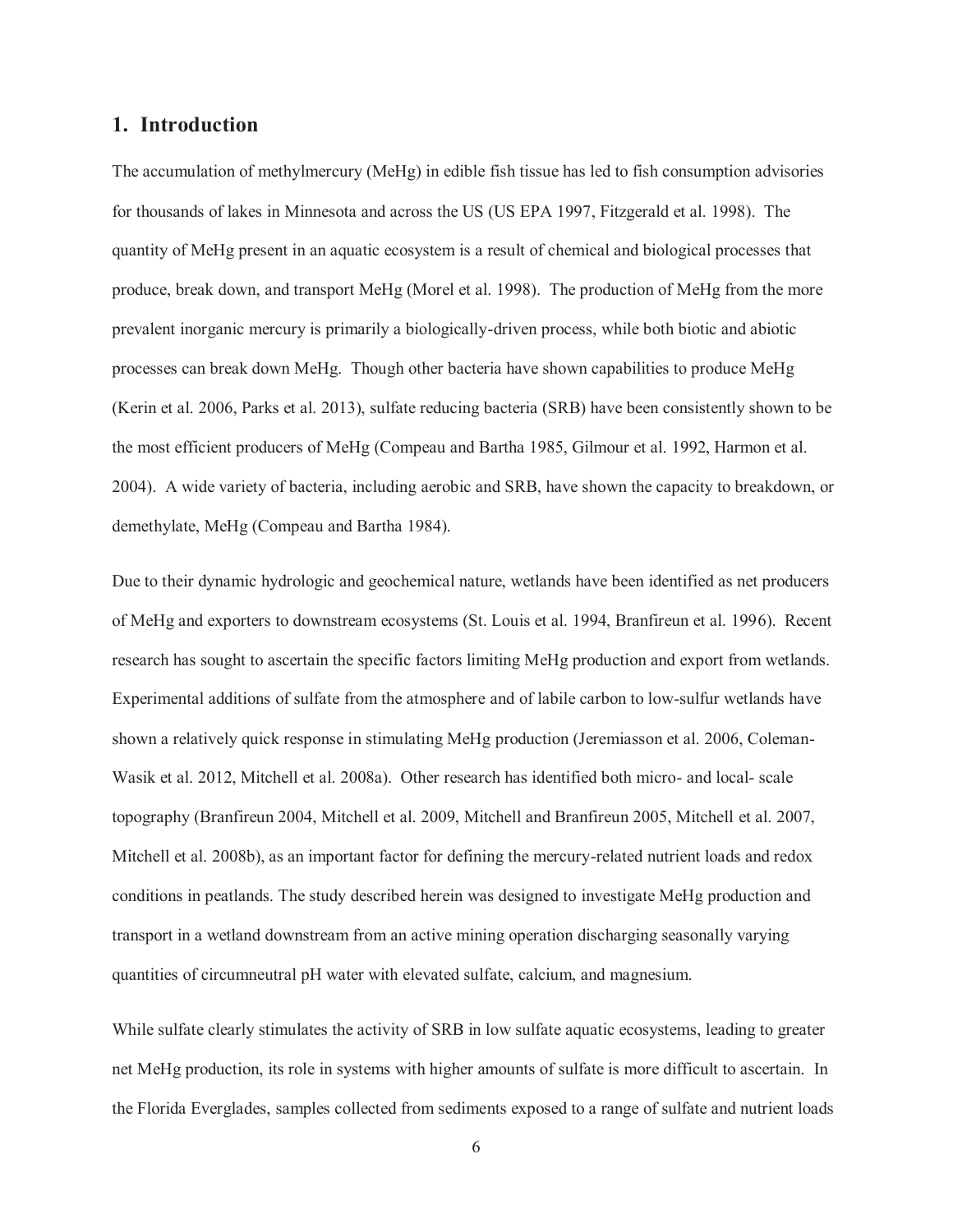showed lower net MeHg production in sites with high sulfate and nutrient loads (Gilmour et al. 1998). The buildup of sulfide in porewaters of anoxic sediments exposed to high sulfur loads is thought to change the form of dissolved inorganic mercury in ways that alter its availability to methylating microbes due either to thermodynamic or kinetic limitations (Benoit et al. 1999, Hsu-Kim et al. 2013).

Beyond the production of MeHg, transport from the anoxic environments where it is produced may be largely controlled by binding to dissolved organic matter. Observations on many spatial scales have suggested that mercury binding to dissolved organic matter is important for defining the form of both inorganic- and methyl- mercury in environmental systems (Khwaia et al. 2006, Miller et al. 2007, Hurley et al. 1995, Berndt and Bavin 2012). Thiol groups on organic matter have shown strong interactions with mercury (Skyllberg et al. 2006) and evidence in the region of the present study has suggested that high and low- molecular weight DOC may transport mercury with different capacities (Berndt and Bavin 2012), especially in the context of high ionic strength mine water. Previous studies in the region of the present study have showed strong relationships between both inorganic- and methyl- mercury and DOC (Berndt and Bavin 2011) but deviations from the trend were observed from some systems immediately following large hydrologic events and possibly in presence of dissolved H2S in anoxic waters.

Despite receiving far larger loads of sulfate, tributary streams impacted by mining in the St. Louis River watershed carry similar concentrations of MeHg as their non-sulfate impacted counterparts (Berndt and Bavin 2012) and showed no relation to stream sulfate concentration. The present study took place in the context of a larger study conducted by the Minnesota Department of Natural Resources (MN DNR) to help understand the role of sulfate in the production and transport of MeHg from aquatic systems downstream from mines in Northeastern Minnesota. The purpose of this report is to provide preliminary interpretations of the data collected in wetlands and share them with project partners. A more holistic assessment of the data will follow once reports from all project partners have been reviewed and incorporated with one another.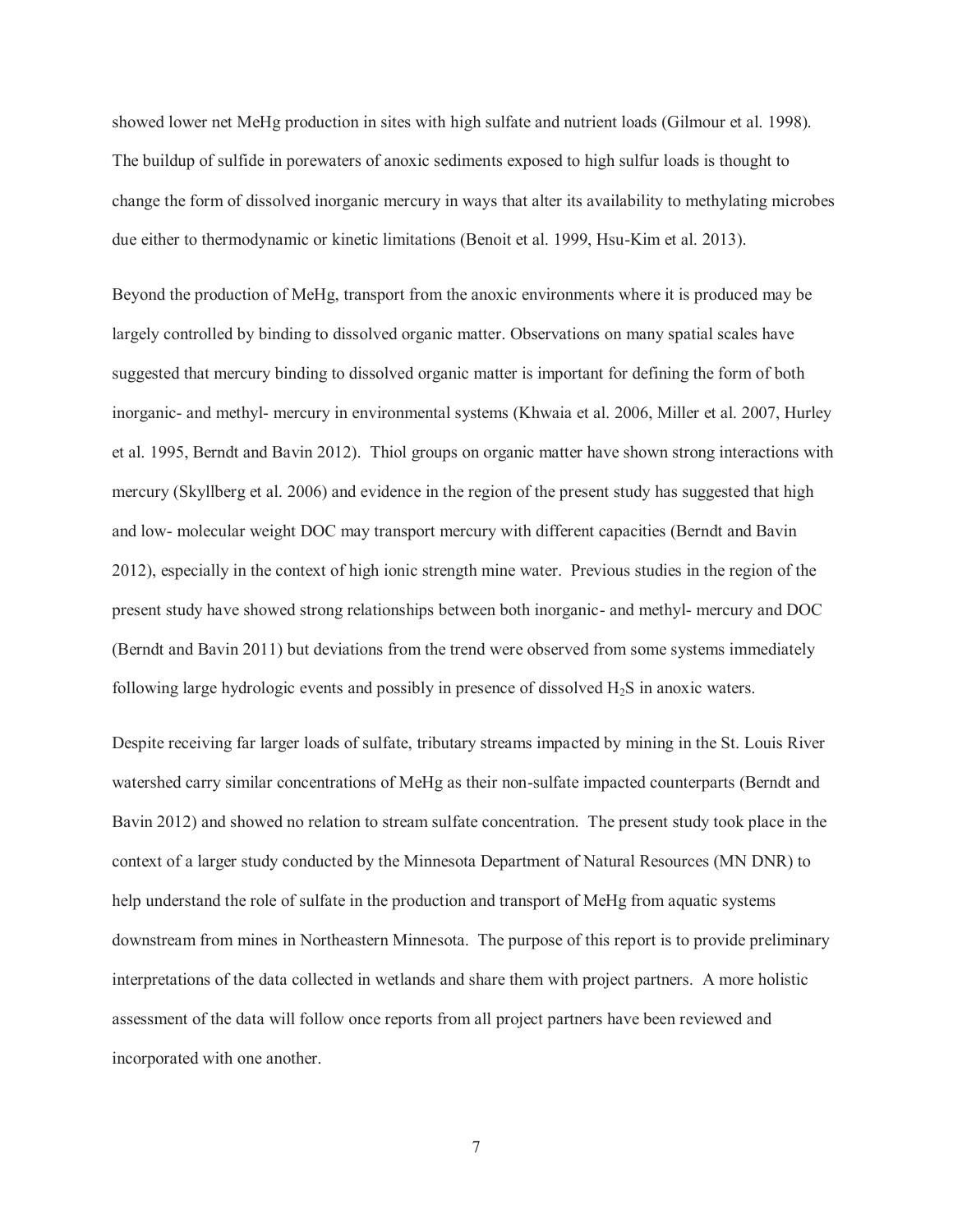## 2. Methods

### **Site Description**

Two wetland sites having a contrast in upstream mining impacts were selected for the study. The Long Lake Creek (LLC) wetland (N 47.42°, W 92.56°) is a boreal peatland of  $\sim$ 1.25 km length which receives sulfur loads from an upstream discharge from a mining pit and typically has surface water sulfate concentrations in excess of 200 mg/L (Berndt and Bavin 2011). The LLC periphery contains typical fen/bog vegetation and grades into a margin dominated by cattails up to an approximately  $0.14 \text{ km}^2$  openwater pool. The West Two River (WTR) wetland (N 47.465 $^{\circ}$ , W 92.77 $^{\circ}$ ) lies in the small subwatershed of a tributary to the west branch of the West Two River. WTR is a large sedge peatland comprised of organic-rich sediment and peat on the north side of a small pond with surface water sulfate concentrations typically less than 5 mg/L. Samples were collected in May 2012 from the West Swan River (WSR), a riparian wetland with a thin peat layer over inorganic sediment that receives moderate sulfate loads. After the first sapling event, WTR was substituted for WSR in an attempt to find a wetland with similar geomorphology and vegetation similar to LLC without large upstream sulfate loads or the periodic mineinduced flooding events.

The summer of 2012 was characterized by very large hydrologic events in June that inundated both wetlands which slowly dried out over the rest of the mostly dry summer. The water table ranged from 10-20 cm above the peat surface in late June and early July to approximately 5-10 cm below the peat surface later in the summer. In mid-September 2012, the LLC wetland was subject to a flooding event in response to pumping from upstream mine water. The company reported that the flow in the Long Lake Creek watershed increased from near zero to 4000-6000 GPM during the week following September 15, 2013 (Cliffs Natural Resources Inc., 2013). The pumping lasted through November and resulted in an inundation of the entire wetland area with  $30 - 50$  cm of water. This same type of pumping occurred during the year of 2011 and possibly in years prior as well, meaning the LLC wetland complex was inundated by high sulfate water during the fall prior to the results reported here for summer 2012.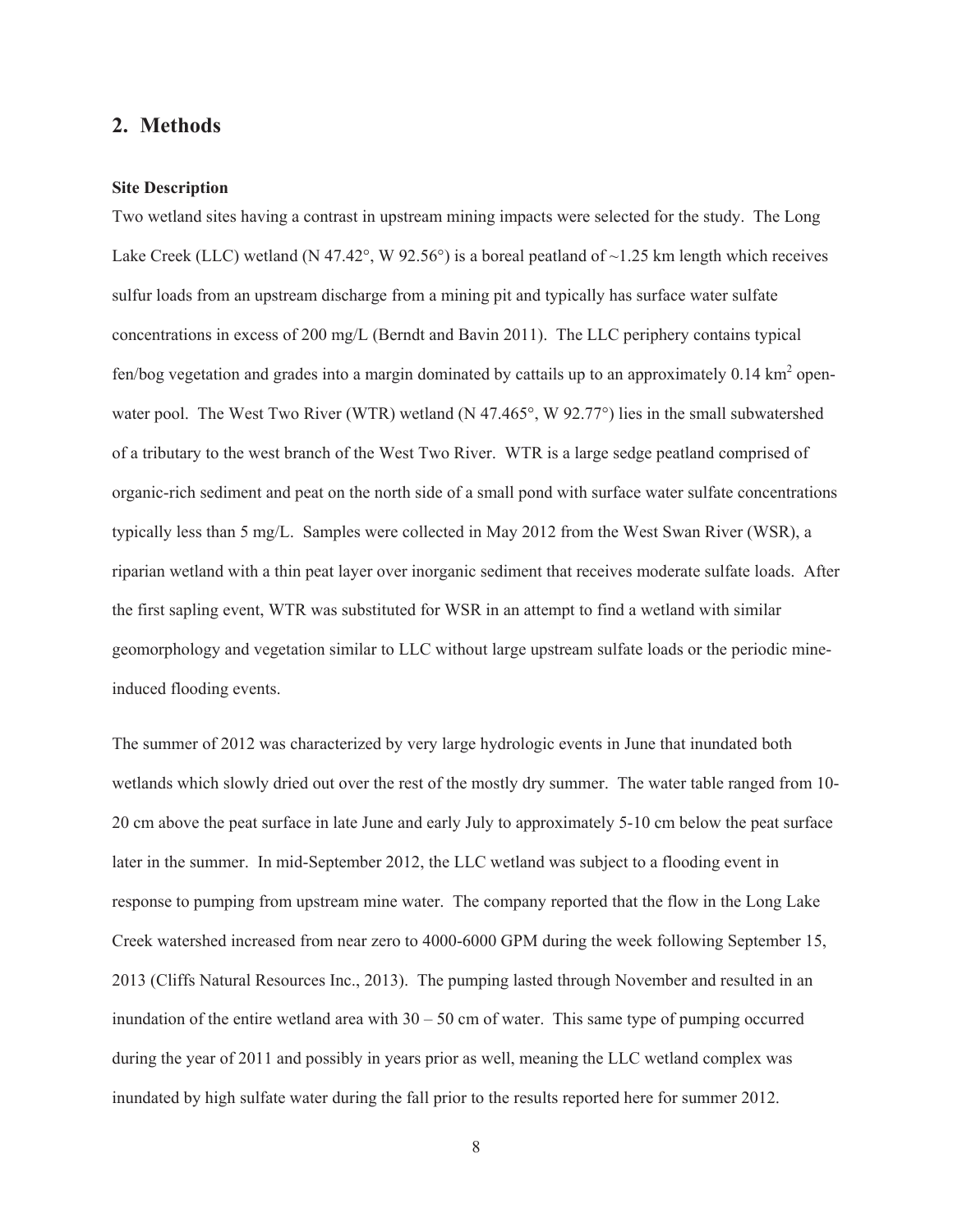

Fig 1 Study site locations downstream from mining features on the Mesabi Iron Ragne in Northeastern MN, USA.

#### **Sampling methods**

Samples were collected from two sampling plots at each site along a transect from the open water area upland. Plot 2 represented the near shore (5-10 m from open water) sampling location and plot 3 represents the upland sampling location (20-25 m from open water) in each wetland. The sediment at the bottom of the open water area (plot 1) was also characterized and results are included in a separate report (Bailey et al. 2013a). Solid phase samples were collected from wetland peat material in May, July, and October 2012 at Long Lake Creek and in July and October 2012 at West Two River. Triplicate peat blocks from each sampling plot were cut in the field, wrapped in plastic wrap to preserve moisture, and transported to a local lab for sample sectioning and preservation. Peat blocks were sliced into 0-2, 2-4, and 4-8 cm sections and immediately placed into an oxygen-free atmosphere where individual samples were homogenized and allocated for different analyses. Peat material for methylation and demethylation assays was collected in the field using 3cm diameter polycarbonate tubing with silicone-sealed injection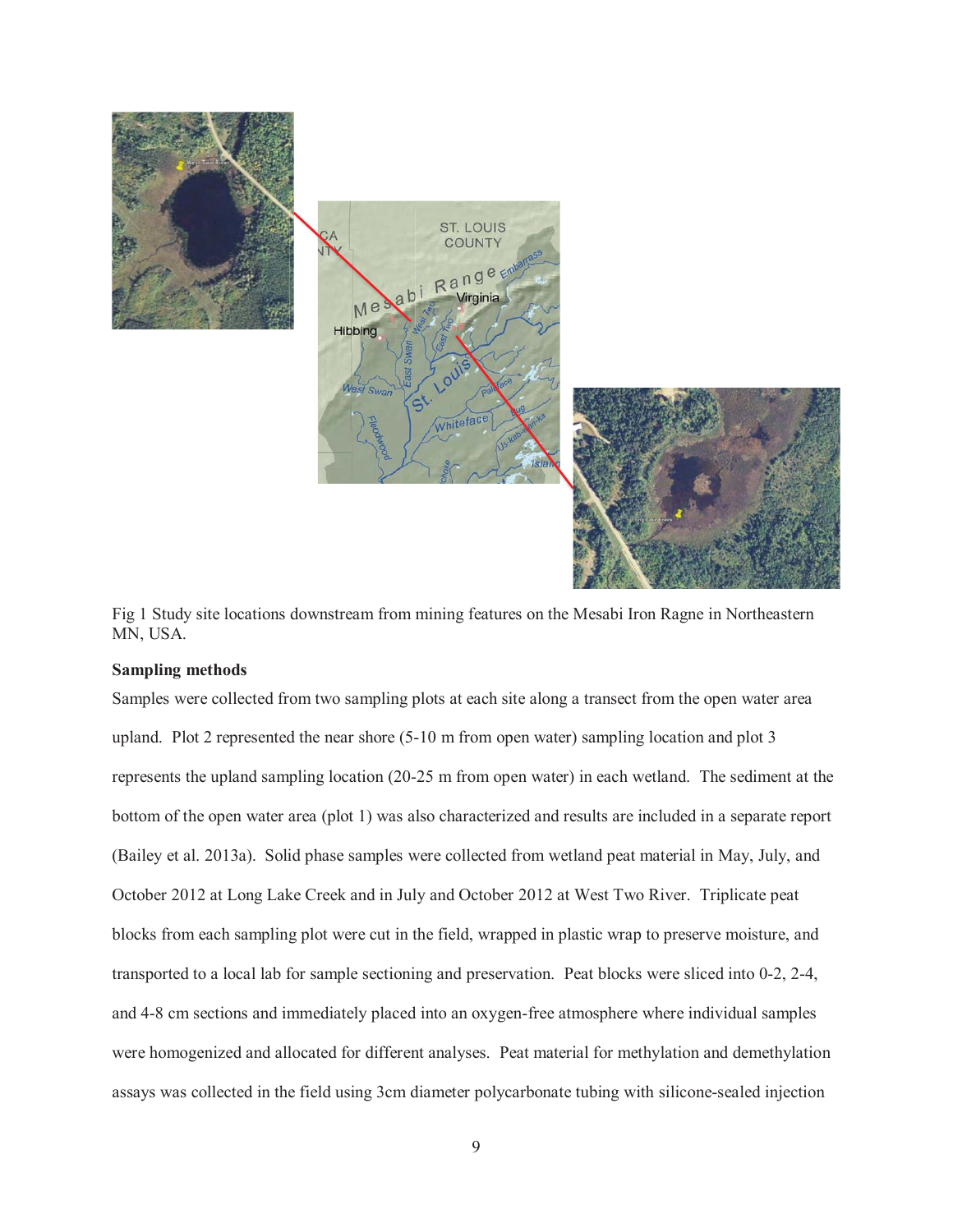ports drilled spaced at 1 cm intervals. Triplicate cores were collected at each sampling location in the peatlands, capped on the bottom and top with rubber stoppers, and stored upright in coolers during transport to the lab for injection of enriched mercury isotopes.



Fig 2 Sampling plots in wetlands along a transect form open water to upland. One set of replicate samples was collected from each plot at wetland sites seasonally over the summer of 2012. Filtered porewater samples were collected in triplicate from each sampling plot in May 2012 and then approximately biweekly during July, August, and September using three replicate 10 cm Rhizon filters installed *in situ* and connected to acid-washed, evacuated serum bottles with PTFE tubing and a stainless steel hypodermic needles. In the case of a water table at or above the peat surface, porewater was collected from the surfacial 10 cm of peat pore fluids. When the water table was below the peat surface, porewater was collected from the first 10 cm of saturated peat material. Rhizons were typically installed in the afternoon and retrieved the following morning, allowing time for the in-situ filtration of four bottles totaling approximately 325 mL. One bottle was pre-loaded with ZnAc for the preservation of sulfide while other bottles containing no preservative were opened in the lab, allocated, and preserved for redoxsensitive analyses.

In an effort to avoid sampling of disturbed areas, an approximately 15 meter diameter area was staked out at each plot at the beginning of the season and samples were collected from different areas within the plot during each sampling event. Since previous research has shown that microtopographic characteristics of peatlands can have significant influence on mercury and related geochemistry (Branfireun 2004), an effort was made to consistently collect both solid and porewater samples from representative hollows between hummocks that appeared similarly moist or inundated compared to other hollows in the immediate area.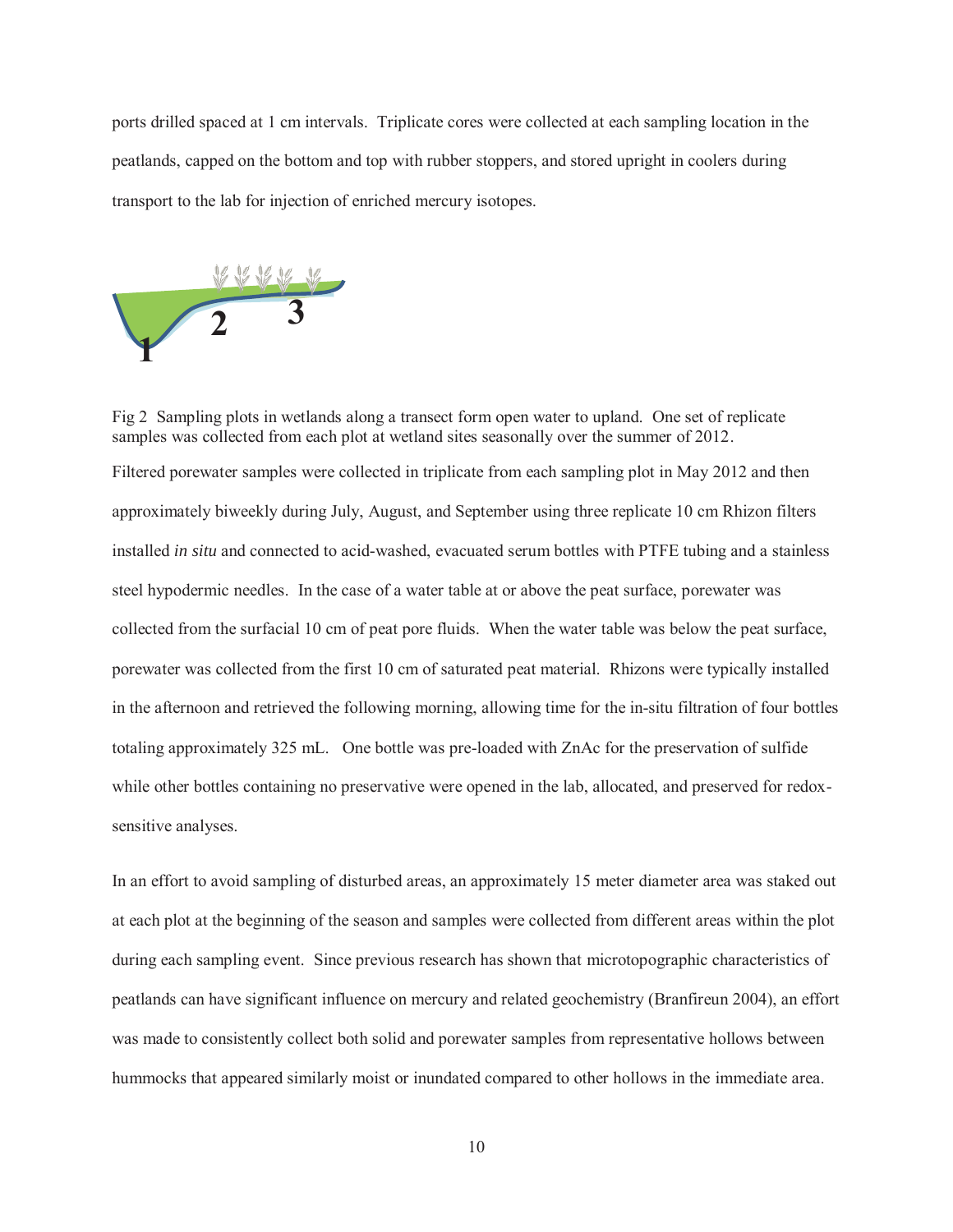#### **Analytical methods**

Solid phase and pore water samples were analyzed using methods identical to those described in Bailey et al. 2013a. Briefly, solid phase methyl mercury was analyzed via isotope dilution ICP-MS, solid phase total mercury was quantified via CVAFS, AVS was analyzed with the automated methylene blue method, and solid phase carbon and nitrogen were analyzed on an elemental analyzer. All solid phase samples were accompanied by a measurement of water content and are reported on a dry mass basis. In peat porewaters, methyl mercury was analyzed on an ICP-MS and total mercury via CVAFS. Rates of mercury methylation and methyl mercury demethylation were assessed using enriched stable isotope techniques as outlined in Hintelmann et al. (2000) and Mitchel and Gilmour (2008). Methylation potentials are reported in units of per day, while demethylation potentials are reported in per hour. Net methylation potentials are the ratio of these two (methylation divided by demethylation) and do not have dimensionally consistent units. As such, net methylation potential should not be thought of as an absolute rate, but a net capacity that is characteristic of a system's ability to produce MeHg under the present conditions. While the absolute value of this ratio is not objectively meaningful, qualitative comparisons among sites and seasons are possible.

Dissolved sulfide was measured using the automated methylene blue method, ferrous iron was measured using the phenanthroline method, anions were quantified using ion chromatography, and total nitrogen, phosphorus, and ammonia were quantified on a Lachat Autoanalyzer. Dissolved organic carbon was quantified using a carbon analyzer and also by ultraviolet absorbance at 254 and 440 nm for SUVA and slope ratio  $(S_R)$  characterization (Helms et al. 2008). pH and ORP were measured in-situ using a field pH electrode with automated temperature correction and a platinum electrode with Ag/AgCl reference calibrated in the field against quinhydrone-pH buffer standards.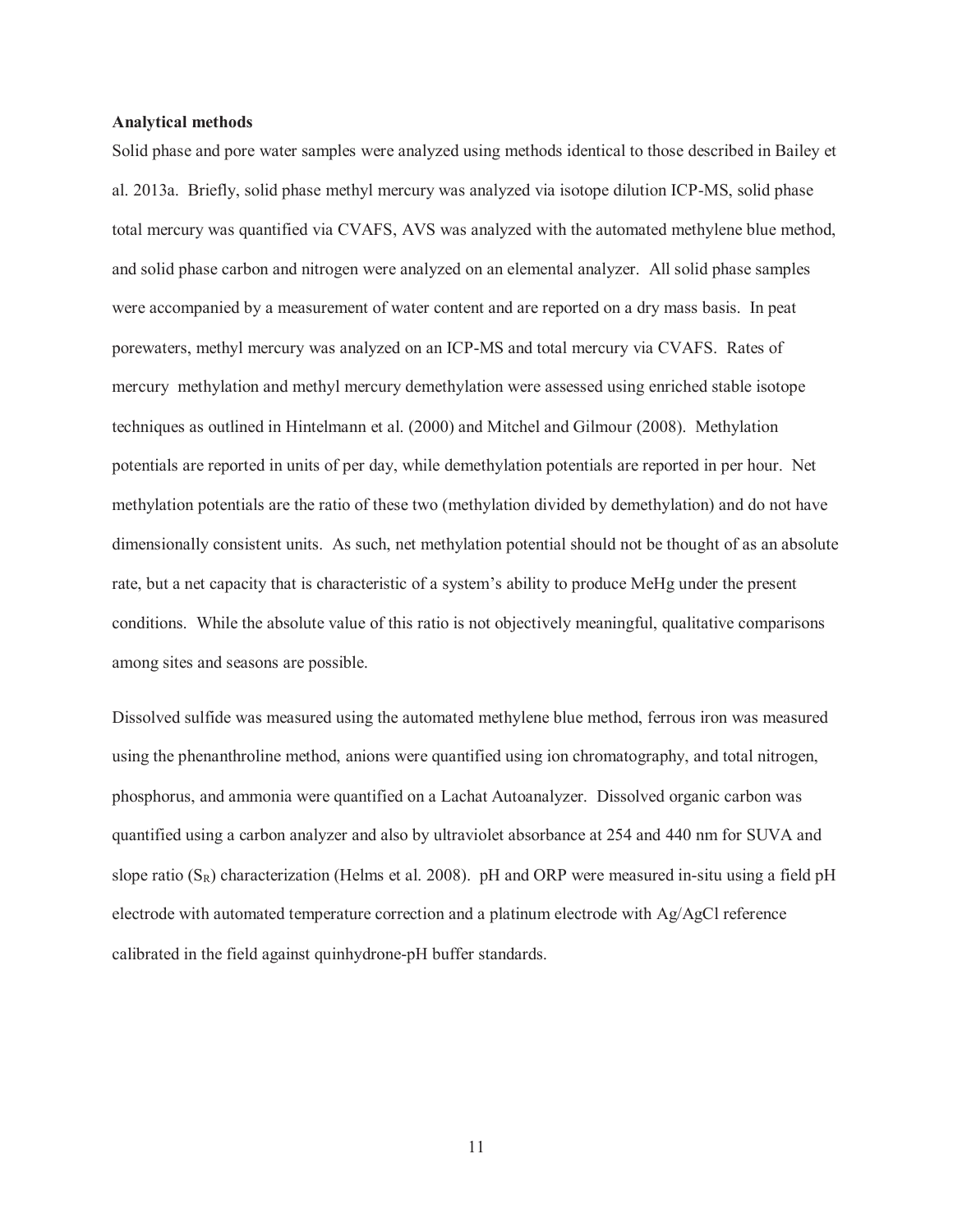## **3. Results & Discussion**

#### **MeHg production in peat**

Measurements of instantaneous net methylation potential (Fig 3, ratio of methylation to demethylation) made with stable isotopes in the top 4 cm of peat samples were not highly correlated with % MeHg in the wetland solid phase or pore water. Since the accumulation of MeHg on the solid phase is believed to be a good indicator of a medium- or long- term methylation potential of a site, the lack of correlation between kmeth and % MeHg in the peat suggests that the instantaneous methylation rate does not accurately reflect the long term accumulation in the solid phase in these systems. The transient hydrologic setting of wetlands create varying redox conditions in surficial sediment and could explain why instantaneous rates do not reflect longer-term rates of accumulation. Methylation potentials and MeHg in the solid phase were closely related in lake sediments which experience much slower redox changes and are subject to little advective water movement (Bailey et al. 2014b).

At all sites, net methylation potentials were highest in July and substantially lower in October (Fig 4a). It is important to note that the May samples in the unimpacted wetland took place in a different system (West Swan River) than the July and October sampling (West Two River). The methylation (and net methylation potential) was particularly low for the LLC sites in October at a time when the pore fluids had been inundated with cold, well oxygenated, high-sulfate water pumped from a mine. Temperatures were warmest during July, likely leading to the most active time for biological processes which drive MeHg production. Additionally, the water table was lowest during July at LLC and, though not apparent from the pore water sulfate measurements, the oxidation of sulfides in surficial peat could have led to increased availability of sulfate to drive methylation by sulfate reducing bacteria.

At LLC, a strong depth dependence was evident in both kmeth and % MeHg at the nearshore site (Fig 4c,e) with the highest % MeHg in the 0-2 cm interval. At the upland site, kmeth did not consistently decrease with depth (Fig 4d) though % MeHg was still elevated near the surface (Fig 4f) during all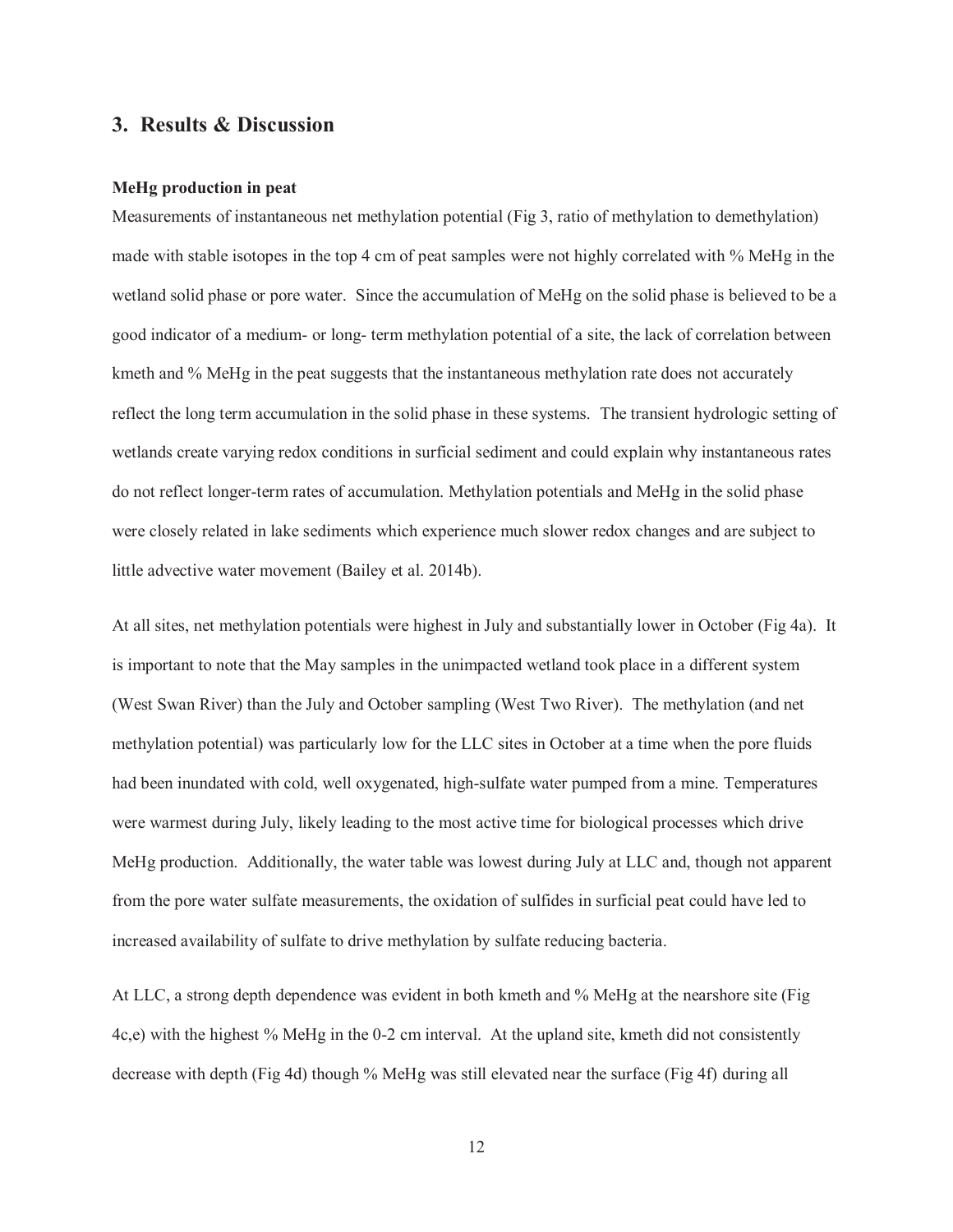seasons. Observations at the near-shore unimpacted wetlands (WTR/WSR) were similar, although neither kmeth nor % MeHg showed any consistent depth dependence at the upland site (Appendix A).



Fig 3 Fraction methyl mercury vs. instantaneous methylation potential measurements in peat solid phase and pore fluids. (a) % MeHg in solid phase vs. net methylation potential (kmeth/kdemeth), (b) % MeHg in porewater vs. net methylation potential (kmeth/kdemeth)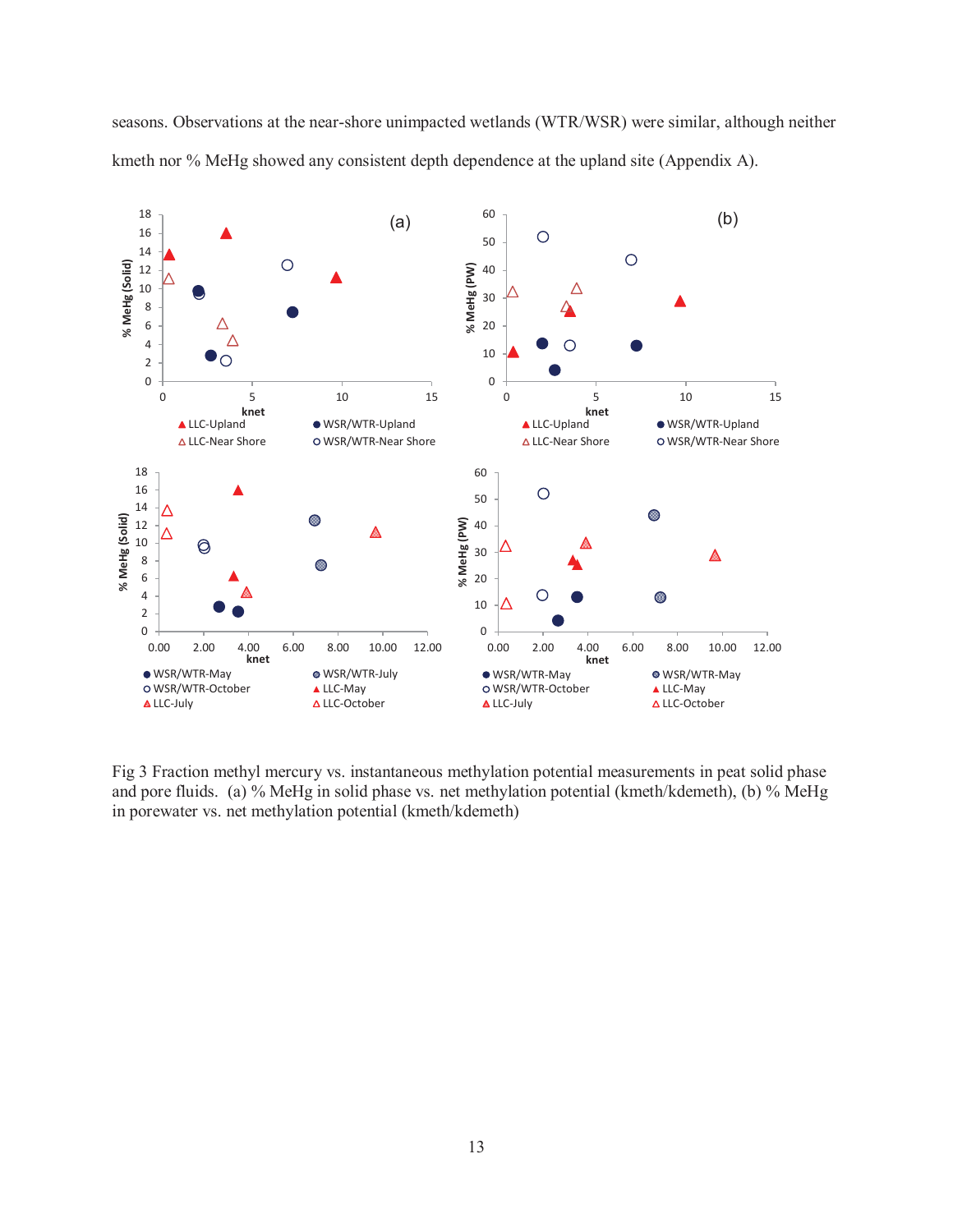

Fig 4 Spatial and temporal distribution of net methylation potential and fraction MeHg in peat samples. Seasonal differences in 0-4 cm average (a) kmeth, and (b) % MeHg (solids). Vertical heterogeneity in knet at LLC (c) nearshore, and (d) upland sites. Vertical heterogeneity in % MeHg (solids) at (e) nearshore, and (f) upland sites.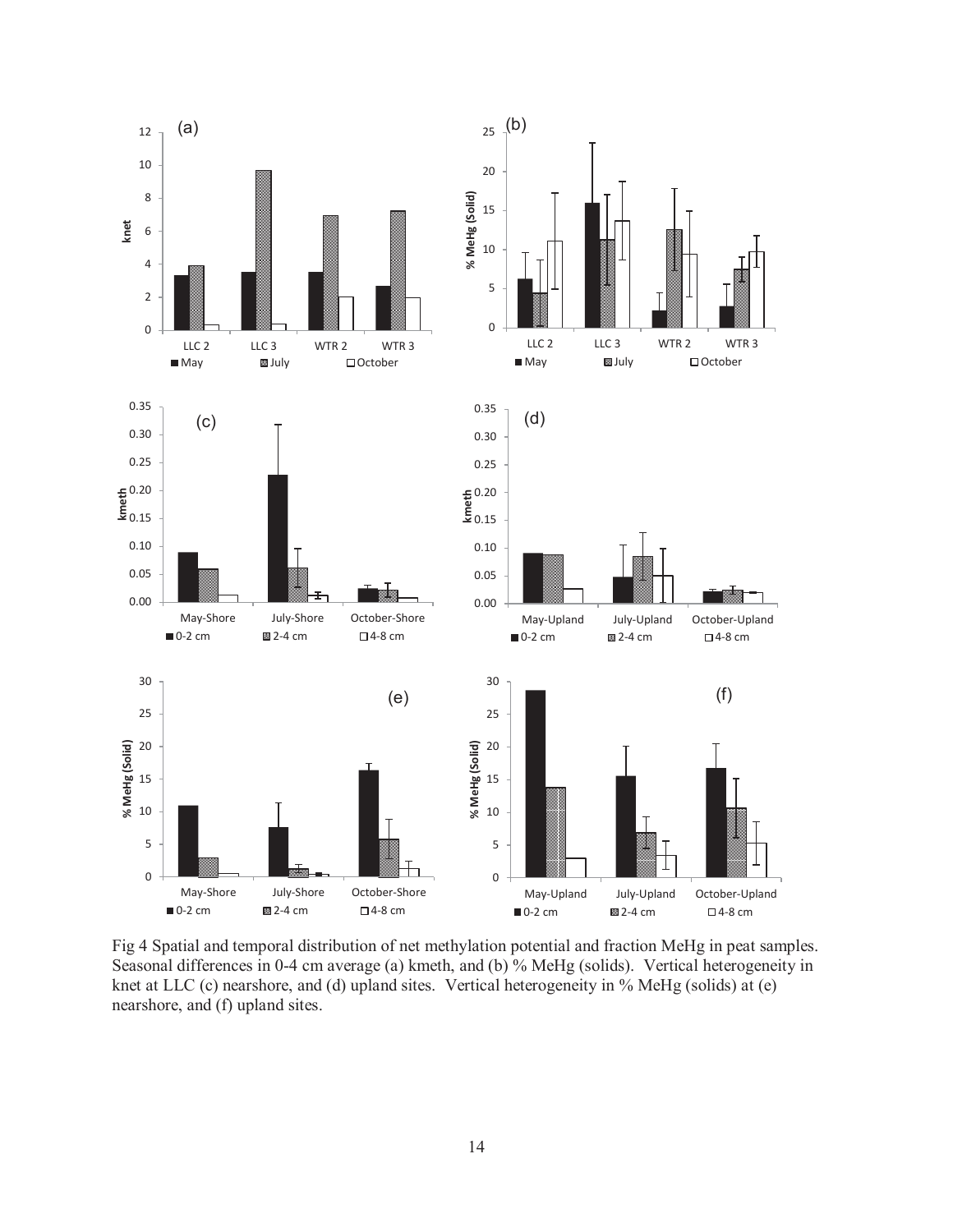#### **Solid phase sulfides and MeHg**

Samples collected from the unimpacted West Swan River wetland in May showed % MeHg in the solid phase substantially lower than all other samples. Visual observations during sample collection suggested that both the near-shore and upland areas were very dissimilar to typical peat, and carbon concentrations (< 40 % for WSR) were approximately half of that observed at the other two wetlands (75-85 % at LLC, and 85-90 % at WTR). For these reasons, it is expected that the May observations at WSR do not represent those typical of sub-boreal peat.

Dissolved sulfide concentrations were higher in the sulfate impacted wetland pore fluids (LLC), but were not consistently higher in the near shore site and never exceeded 100 uM (Fig 5). When the WSR samples are excluded from the data, a trend between % MeHg in the solid phase and sulfide in the pore waters for peat samples is similar to that observed in the sediment underlying open water sites in the region (Fig5 a,c, Bailey et al. 2014a). At dissolved sulfide concentrations below ~20 uM in porewater, there is an increase in % MeHg in the solid with increasing dissolved sulfide (from  $\sim$  8 % to 12 %). At higher dissolved sulfide concentrations (LLC), no trend is apparent (range from 4 % to 16 %). A similar trend in % MeHg in pore fluids is not present (Fig 5 b,d).

Solid phase sulfides (AVS) were consistently higher in the nearshore peat at both impacted and unimpacted wetlands (Fib 6a). At LLC, % MeHg in the solids showed an inverse relationship with AVS, while at WTR, a positive correlation was present between % MeHg in solids and AVS (Fig 6a,c). AVS showed no apparent relation with % MeHg in peat pore waters (Fig 6b,d). While solid-phase sulfides increased consistently throughout the summer in sediment samples from open water locations (Bailey et al. 2014a), no consistent seasonal trend was apparent in AVS in peat samples (Fig 7). This could be due to the relative inhomogeneity of the peat material or due to the variable redox conditions observed in surficial peat over the summer season.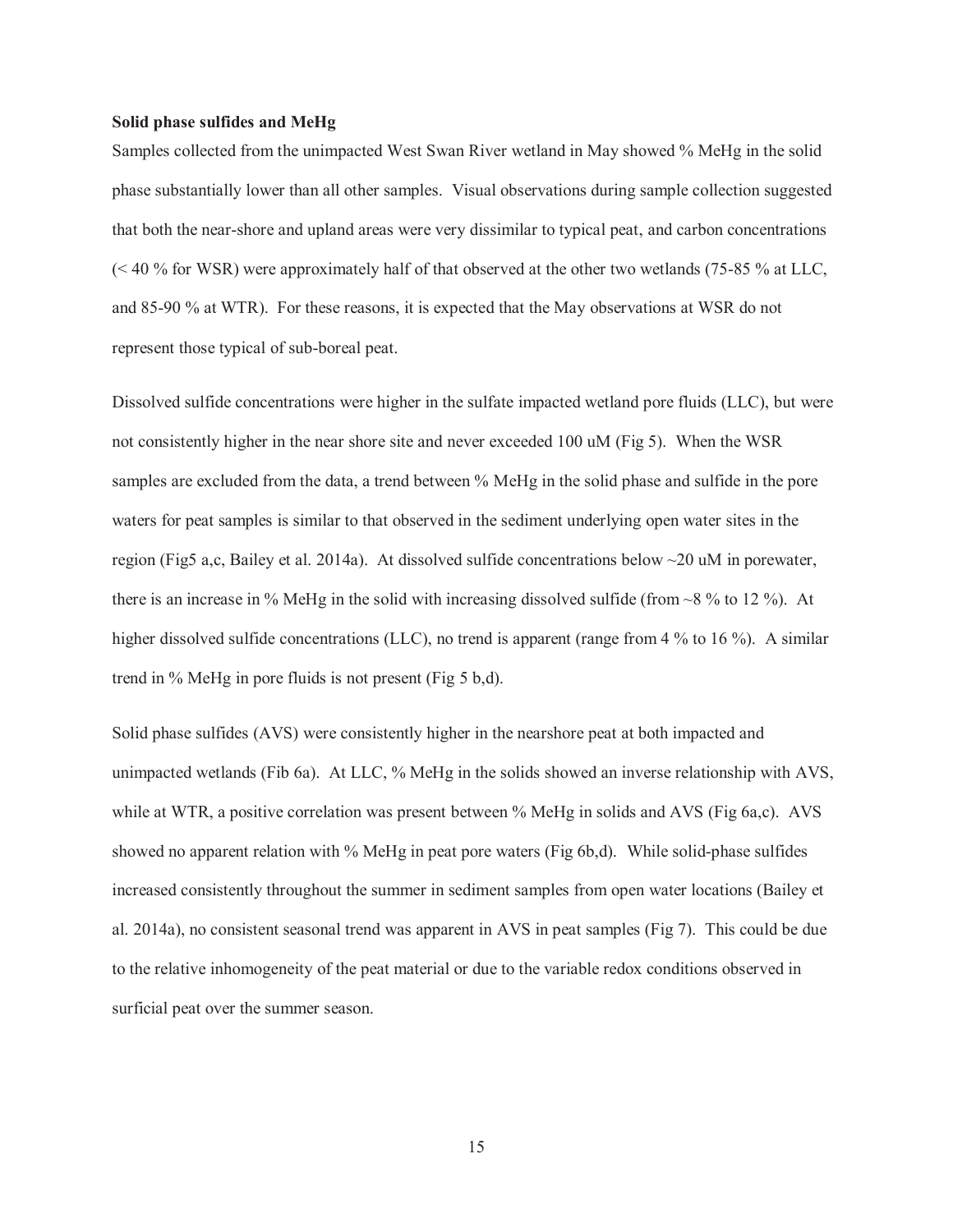

Fig 5 MeHg vs. dissolved sulfide in peat samples. Spatial (top) and seasonal (bottom) distribution (upland vs. nearshore) in % MeHg in (a) solid phase, and (b) pore water.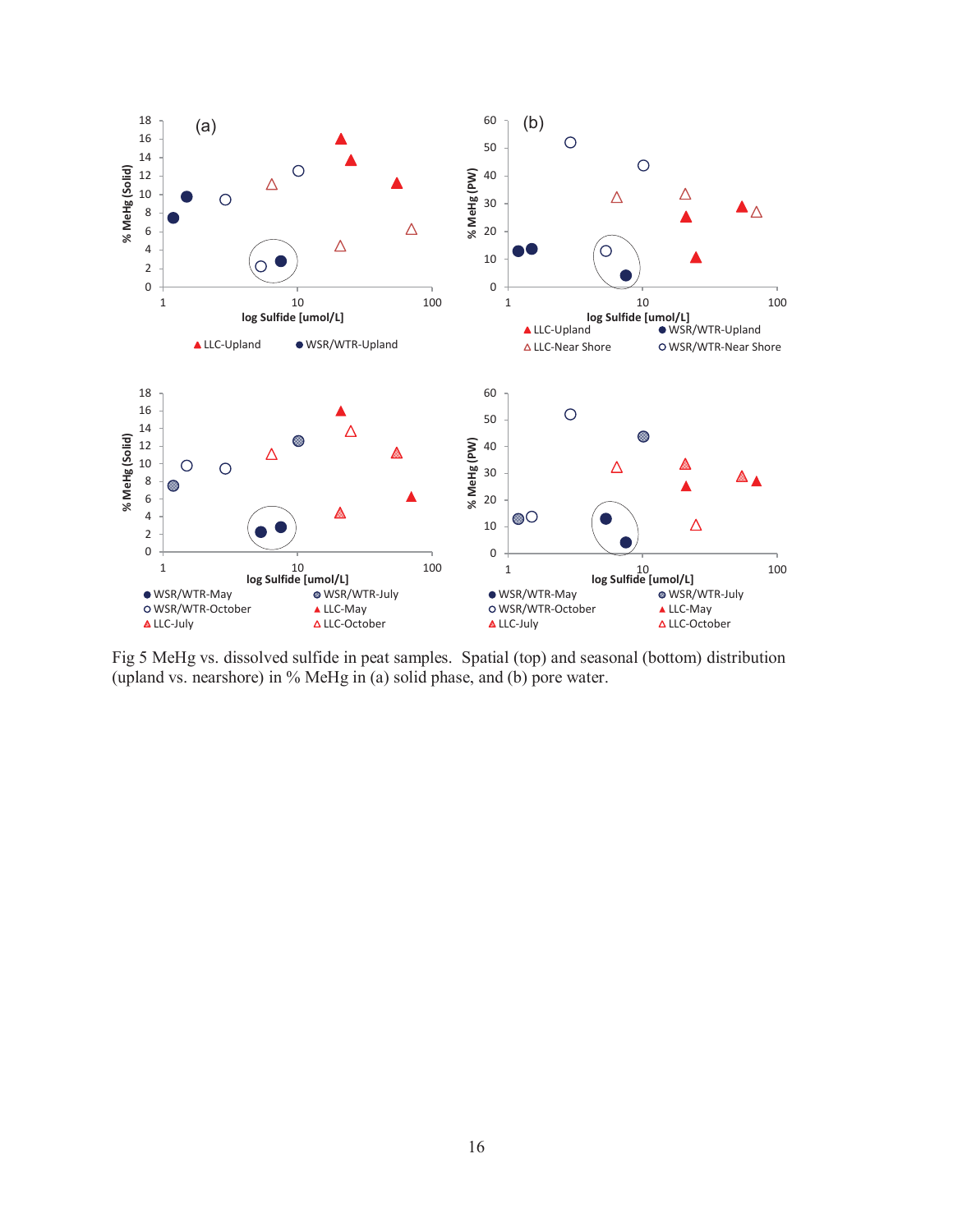

Fig 6 MeHg vs. solid phase sulfide (AVS) in peat samples. Spatial (top) and seasonal (bottom) distribution in % MeHg in (a) solid phase, and (b) pore water.



Fig 7 Seasonal and spatial distribution in solid phase sulfide (AVS) in peat samples, 0-4cm average.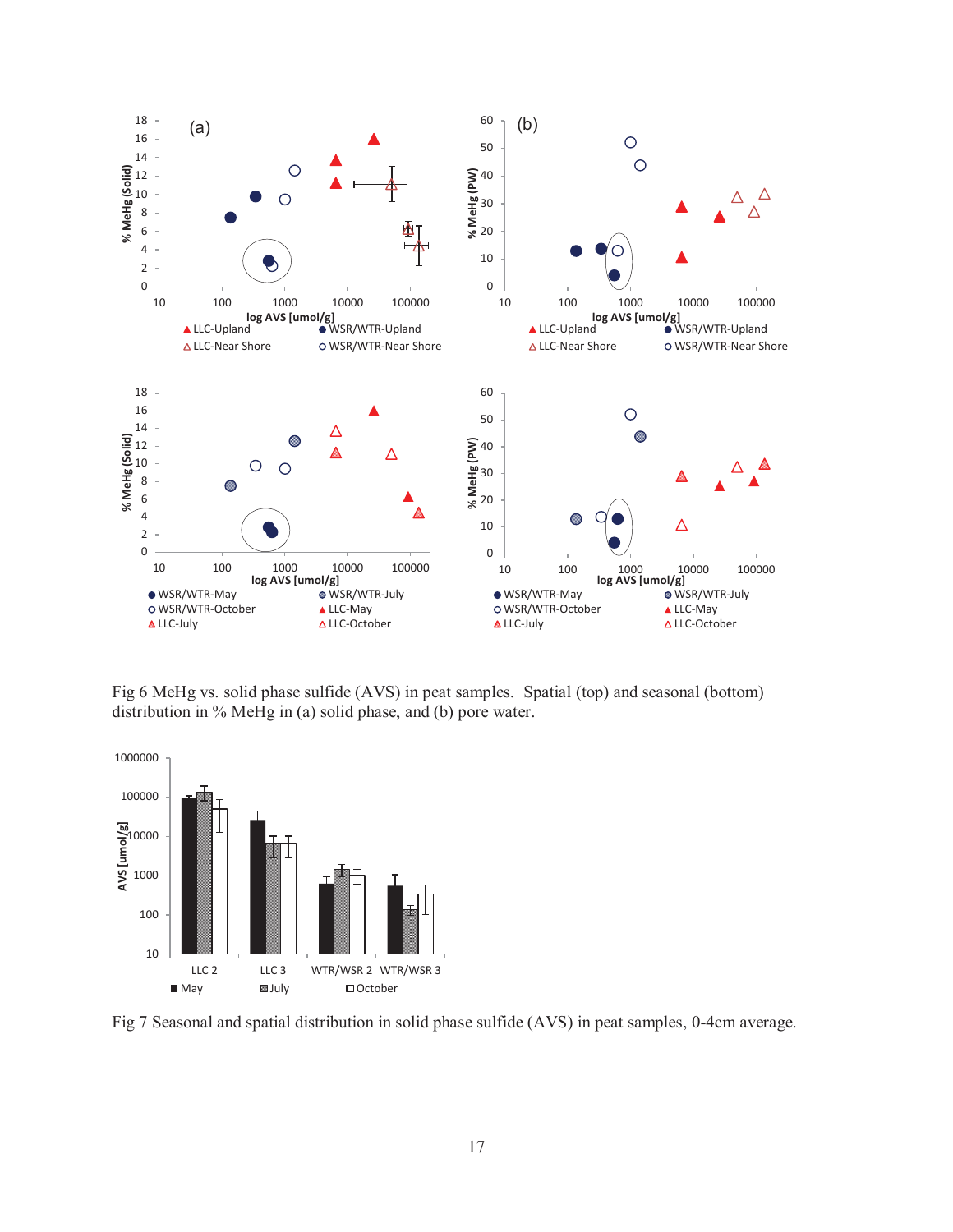At the sulfate-impacted lake (Lake Manganika) presented in Bailey et al. (2014), the location of sulfate reduction was far removed in space from the oxic-anoxic transition zone for most of the summer. The low MeHg observed in this high sulfate system was interpreted to be a result of the inhibition of methylation due to shifts in inorganic mercury bioavailability related to dissolved sulfide concentrations (Bailey et al. 2014a). In the sulfate-impacted wetland site, dissolved sulfide remained below 100 uM, because the location of the transition zone between oxic and anoxic conditions is much more transient and closer to the location of active sulfate reduction. Sulfur is most likely cycling seasonally between sulfide and sulfate in surficial peat material. Therefore, the inverse relationship observed in sulfate-impacted peat between solid phase MeHg and solid phase sulfides (Fig 6 a, c) is not likely a result of sulfide inhibition of methylation, but could be a result of transient changes in the redox environment providing sulfate to drive sulfate reduction following oxidation events (Gustin et al. 2006, Jeremiason et al. 2006, Coleman-Wasik et al. 2012). When peat dries out (a more frequent phenomena at the upland location), AVS is oxidized, providing sulfate to stimulate the activity of sulfate reducers after anoxic conditions are restored.

#### **DOC and MeHg in pore fluids**

MeHg in peat pore fluids appeared to be related to DOC at the upland location at both LLC and WTR (not including WSR); however, no clear relationship was observed in the near shore sites (Fig 8). The pore fluids at LLC were significantly influenced by the overlying water after flooding began in September, and the pore water samples collected during pumping-induced flooding event are indicated in Fig. 8a. All samples during this time were characterized by low DOC and MeHg and were excluded from the regression.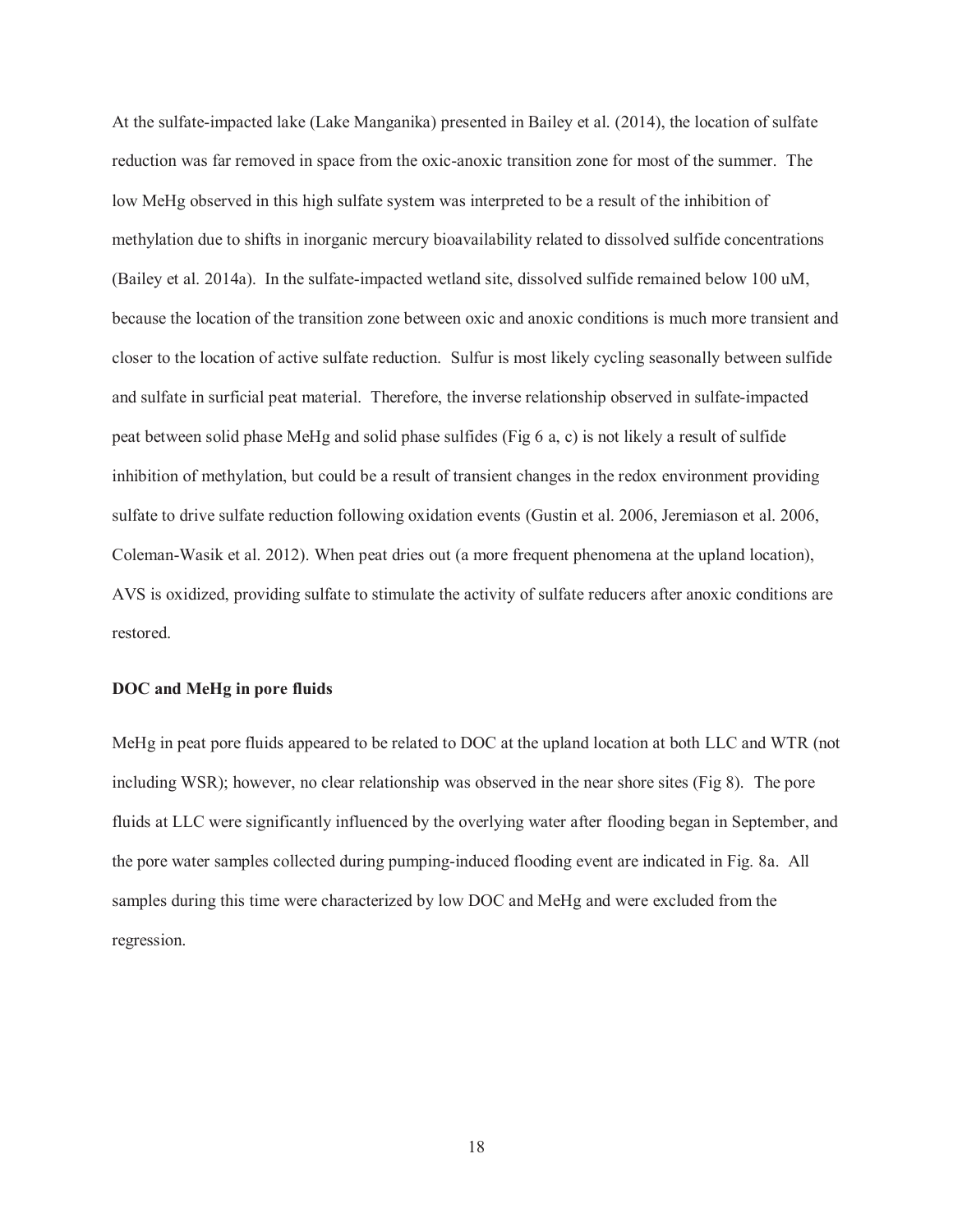

Fig 8 Porewater MeHg and DOC in wetland pore fluids. Samples during September/October pumping at LLC are excluded from the trend analysis.

At the outlet of the LLC wetland, consistent with observations made by Berndt and Bavin (2011), a trend was observed between MeHg and DOC that appeared similar to that of the upland porewaters (Fig 9a). This relationship is presumably due to the capacity for DOC to bind MeHg and transport it in open streams (Berndt and Bavin 2012) but may be affected by the type of DOC present in high-ionic strength waters. Inorganic mercury at the outlet of the wetland was closely related to DOC and had a slope considerably steeper than that for MeHg. Inorganic mercury at the inlet of the wetland showed considerable variability but was unrelated to DOC (Fig 9b).



 Fig 9 (a) MeHg and (b) Hg-inorg at the inlets and outlets of LLC wetland. Samples during September/October pumping at LLC are excluded from the trend analysis.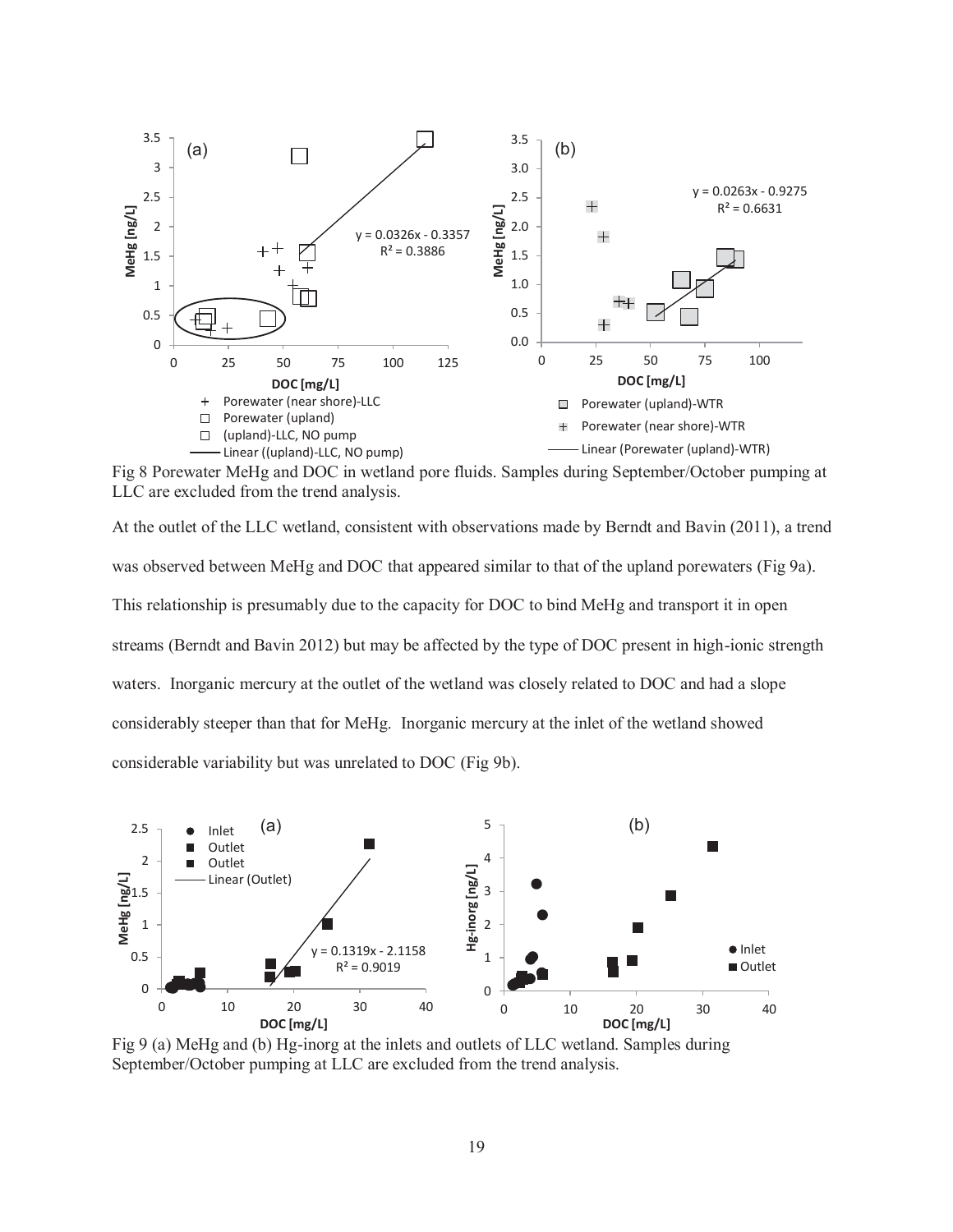Mitchell et al. (2009) suggested that labile DOC transported from upland mineral soils drives MeHg production at the upland-peatland interface, but observed no significant correlation between MeHg and DOC. The upland sampling location in this study was not immediately adjacent to the upland-peatland interface and, contrary to the dilution of high DOC waters observed by Mitchell et al. (2009), typically had higher DOC than the nearshore location. The similarity between the MeHg-DOC trends observed in upland porewater and wetland outlets (Fig 9) suggests that MeHg transport via DOC is an important mechanism for mobilizing and moving MeHg from the wetland's upland margins. Active methylation and demethylation processes in the typically saturated and reduced pore fluids of the near shore peat may be more important to defining porewater concentrations than DOC-dominated transport and therefore mute the relationship between MeHg and DOC.

#### **Seasonal trends in Hg & geochemistry of peat pore fluids**

A large increase (4-8 times) in both dissolved total- and dissolved methyl- mercury concentrations in peat pore fluids was observed at LLC, the sulfate-impacted wetland, between late May and early July after which a relatively steady decrease was observed for the remainder of the summer. Peak total- and methylmercury concentrations occurred at both sites in early July and were both higher at the upland sampling location. This seasonal distribution of total- and methyl- mercury in the peat pore fluids appeared related to the major hydrologic event in late June 2012. DOC in pore fluids also increased during late May through early July from 20-40 mg/L to 50-100 mg/L. The increase in porewater DOC was less exaggerated than the increase in MeHg, but the observed peaks in DOC occurred at the same sampling times as peaks in total- and methyl- mercury at each wetland plot.

Porewater concentrations of mercury-related redox-active constituents also changed over the course of the summer. Both sites contained some evidence of the prior year's sulfate loading during the first sampling in May as porewater sulfate concentrations in surficial (0-10 cm) peat were in excess of 130 mg/L. By late June, porewater sulfate had fallen to <20 mg/L suggesting that sulfate was either flushed out of the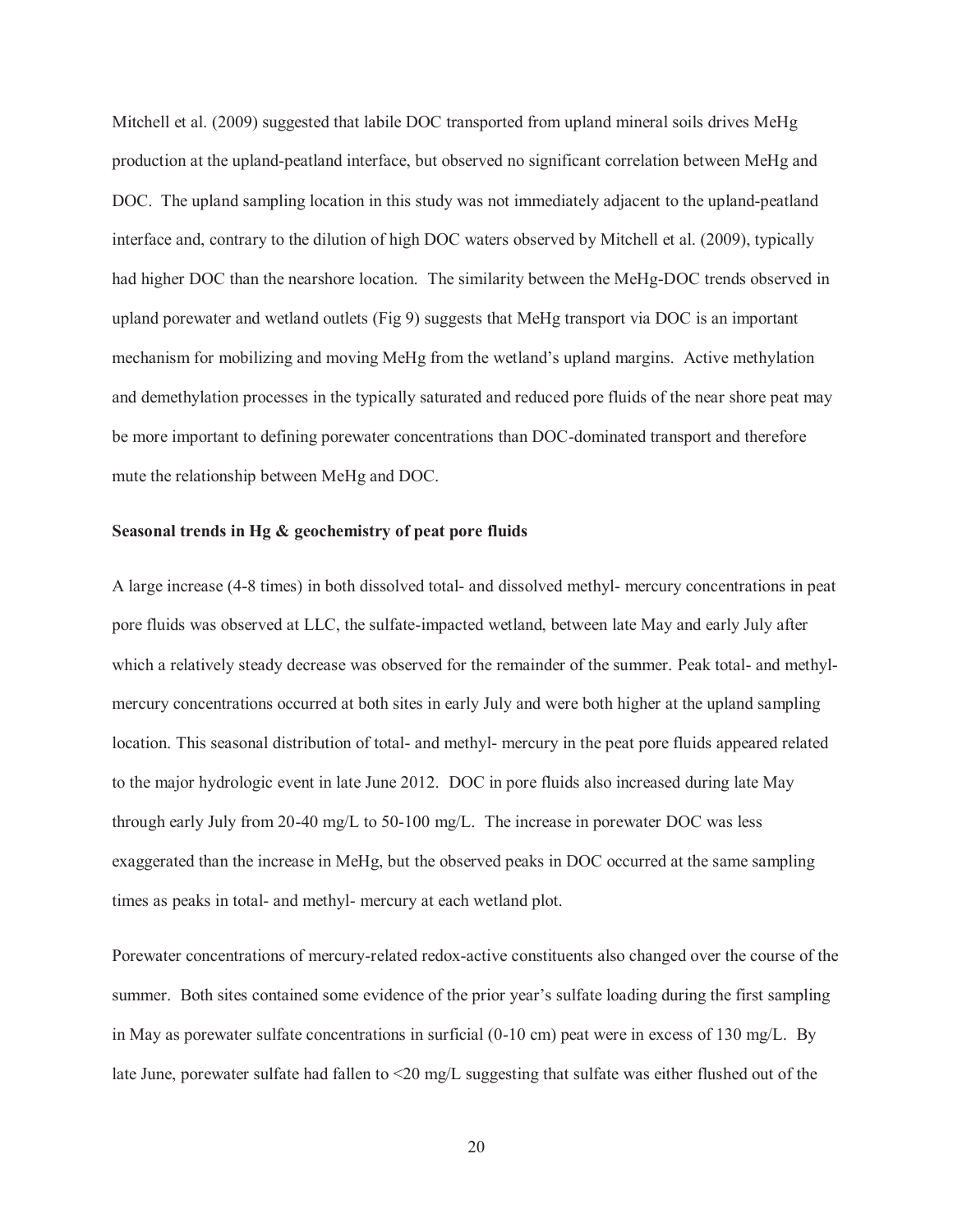surficial peat during the deluge or reduced to sulfide. AVS concentrations in the 0-2 and 2-4 cm depth interval of the upland peat were significantly elevated in May compared to July and October (Fig 7), suggesting reduction of sulfate from the prior year's inundation was occurring in surficial peat during the winter and spring. Iron concentrations at both the nearshore and upland plots rose quickly on the receding limb of the hydrograph, peaked in mid-late July, and then fell to less than 30 umol/L by mid-August. Sulfide remained very low compared to sulfate-impacted lake sediments (Bailey et al. 2014), rising to a maximum of 60 umol/L and 35 umol/L in the upland and nearshore sites, respectively, in early August. pH of the pore fluids ranged from between 6.4 and 7.1 until the October inundation when it rose to over 7.5 to match that of the stream water.

Though porewater total mercury concentrations were very similar between the upland and near shore sites from late July through August, MeHg concentrations rose in porewater of the nearshore site but continued to fall in porewater of the upland site. DOC remained constant or even decreased slightly during this time. Sulfate concentration in surficial peat was between 3 and 10 mg/L, and a rise in sulfide suggests that active sulfate reduction could have been occurring and may explain the slight rise in MeHg at the nearshore site where the water table remained near the peat surface during August.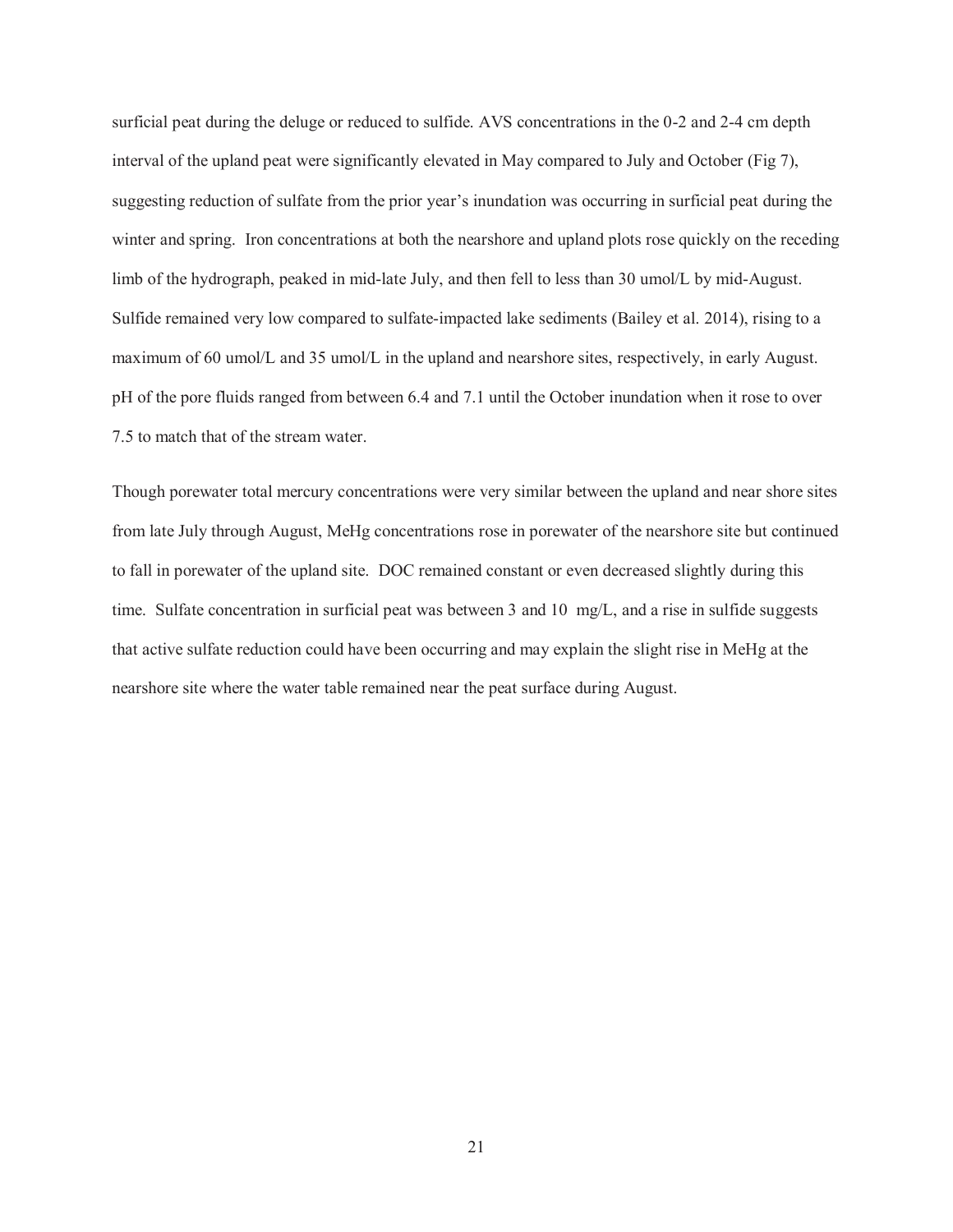

Fig 10 Pore water concentrations at upland (LLC3) and nearshore (LLC2) wetland sampling locations during summer 2012. (a) dissolved total mercury, (b) dissolved methylmercury, (c) dissolved organic carbon, (d) % MeHg-PW (MeHg / THg) (e) dissolved sulfide, (f) dissolved iron, (g) sulfate, (h) SUVA.

At WTR, the unimpacted wetland which had similar total mercury concentrations on the solid phase,

porewater concentrations were not collected in May or June. However, the observed range of porewater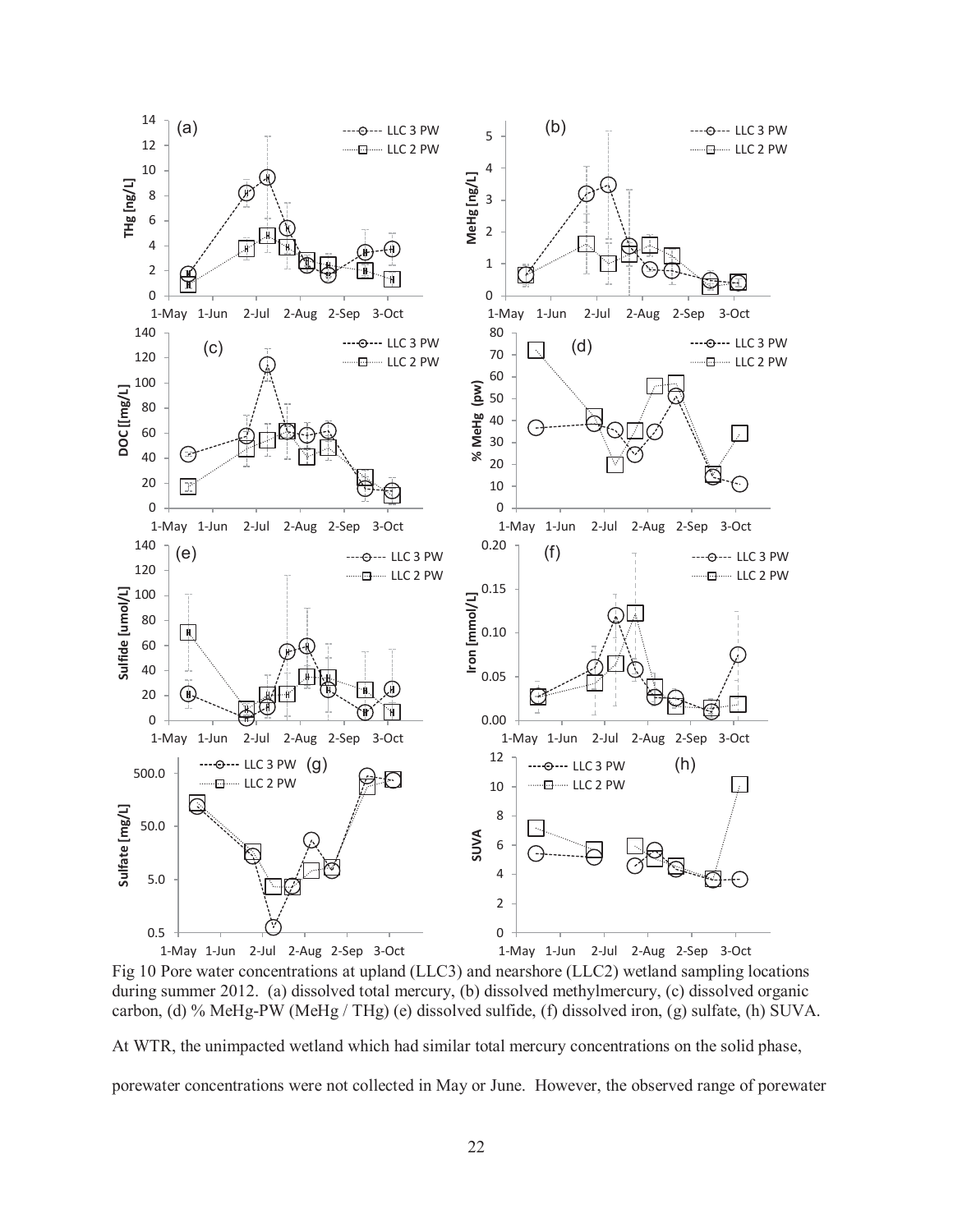total- and methyl- mercury was remarkably similar to that of LLC, despite having 1-2 orders of magnitude less sulfur in the solid phase (Fig 11). DOC and total mercury in porewater at the upland site remained high (>60 mg/L, >4 ng/L, respectively) through August which was similar to observations at LLC prior to the fall flooding. MeHg at both WTR plots fell to below 2 ng/L in late July and remained mostly below 1.5 ng/L for the remainder of the fall.



Fig 11 Pore water concentrations at upland (WTR3) and nearshore (WTR2) wetland sampling locations during summer 2012. (a) dissolved total mercury, (b) dissolved methylmercury, (c) dissolved organic carbon, (d) sulfate, (e) dissolved sulfide, (f) dissolved iron

pH and dissolved sulfide were significantly lower in porewaters of WTR relative to LLC, while dissolved iron concentration were similar. The ion activity product for iron sulfide in porewaters at WTR averaged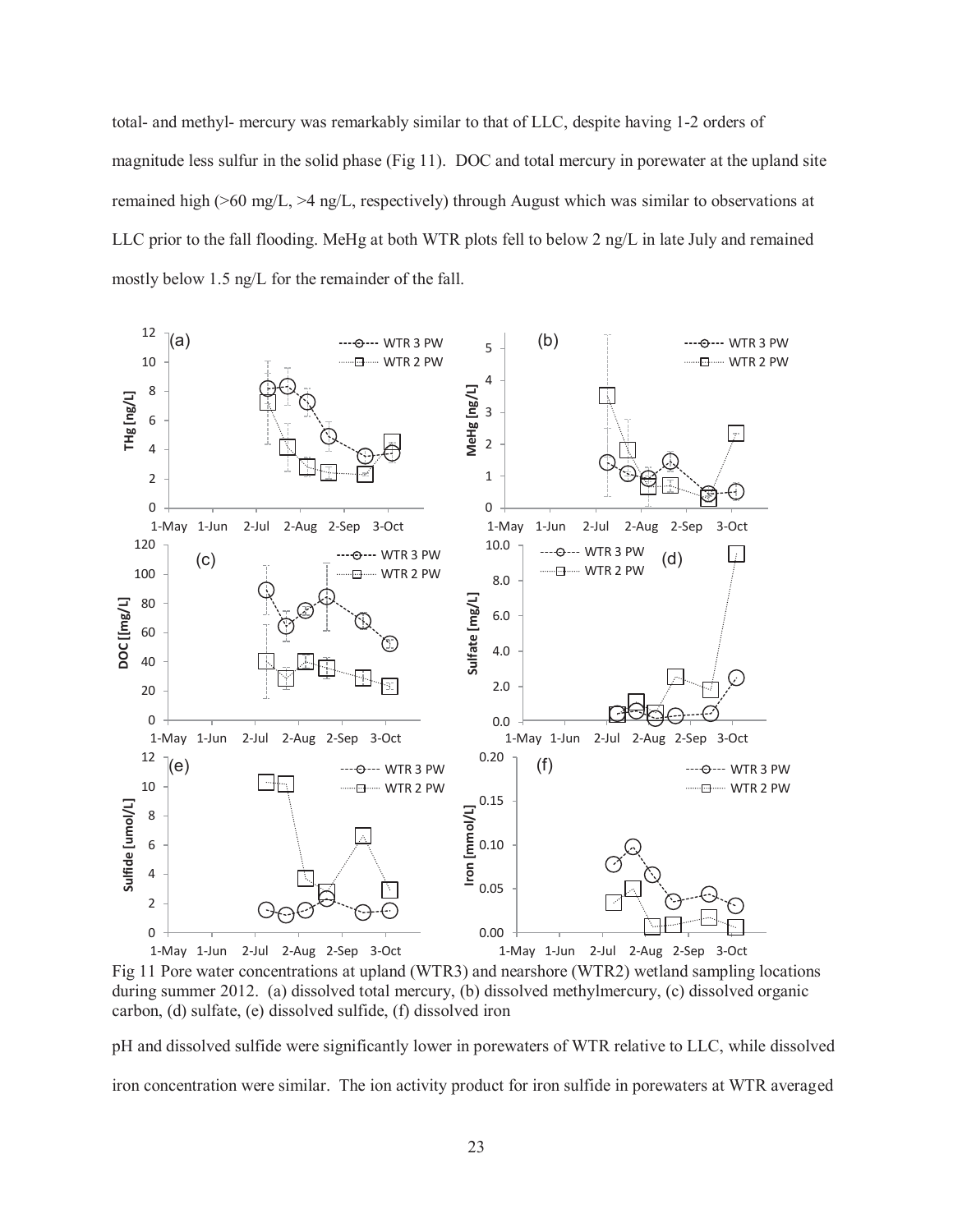-4.9 and -6.4 for the nearshore and upland plots, respectively, while at LLC (-2.5 and -2.9 for nearshore and upland, respectively) it was much closer to the solubility of amorphous iron sulfide (-2.7 to -3.0, Stumm and Morgan, 1996). This suggests that porewater sulfide concentrations at LLC were controlled by iron, but that iron was not limiting the solubility of sulfide at the WTR wetland.

The coincidence of the regional hydrograph and peat porewater DOC and total- and methyl- mercury (Fig 10) and the relationship between porewater DOC and MeHg (Fig 8) suggests that DOC-facilitated transport plays a major role in defining the amount of mercury in peat pore fluids at these wetlands.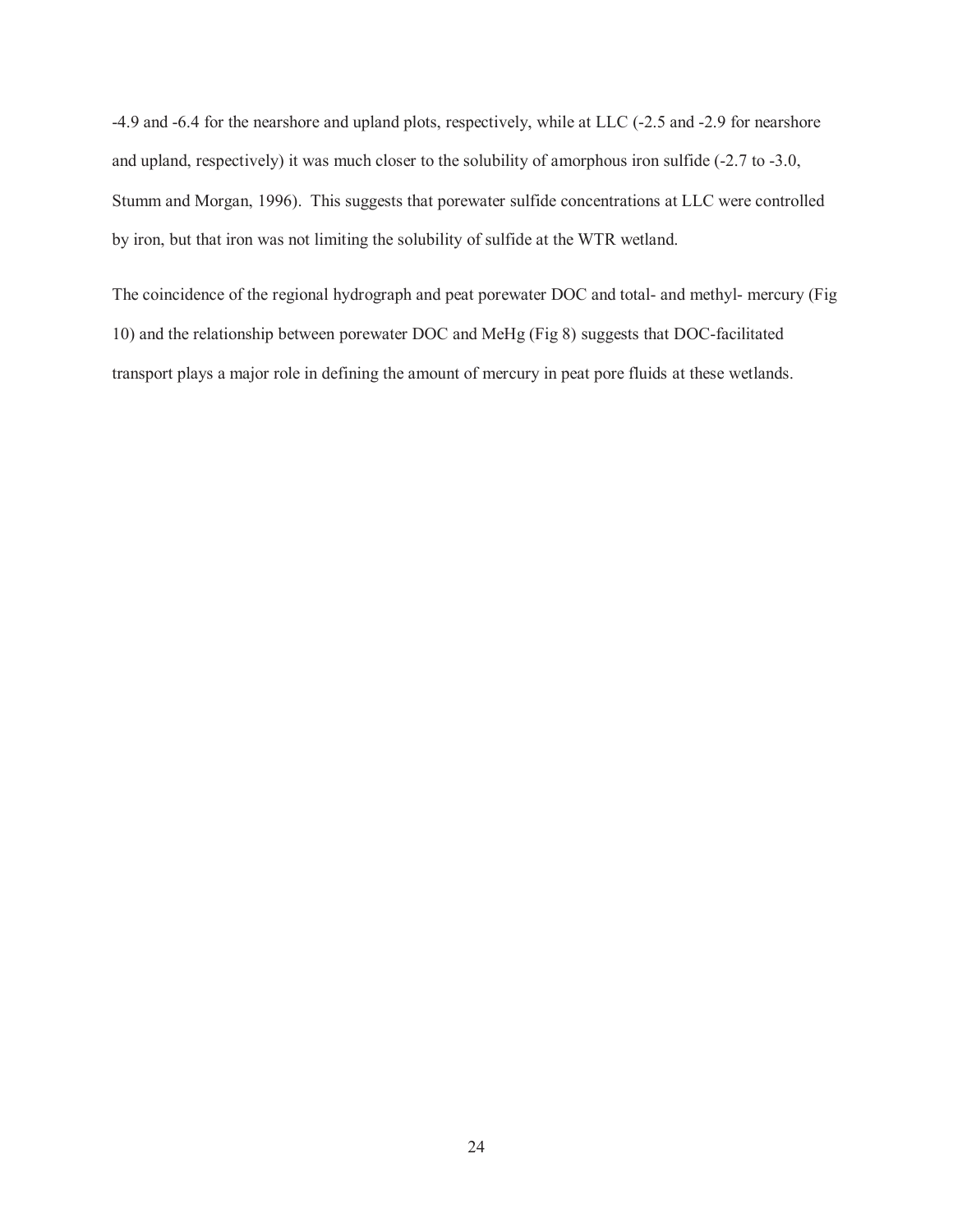### **Net export from Long Lake Creek**

Observations from the inlets and outlets of the LLC wetland clearly showed that DOC and MeHg were added to the stream as it passed through the wetland complex (Fig 12b,f). Conversely, Mg and SO4 were lower in the outlet than the inlet (Fig 12c,e). Since porewater was elevated in DOC and MeHg and depleted in SO4 (Mg was not measured), the diffuse input of water lower in Mg and SO4 from the wetland to the stream over the course of the summer is a likely explanation for the sustained differences between inlet and outlet stream chemistry. The inlet and outlet concentrations measured in 2012 are consistent with those observed by Berndt and Bavin (2011) at LLC during the summer of 2010.

During the pumping event beginning in mid-September, sulfate concentrations in pore fluids (Fig 10g) rose dramatically and DOC and MeHg in pore fluids dropped considerably (Fig 10c,d). This suggests a reversal of the hydrologic gradient from the overlying water to the pore fluids and, consequently, a relatively lower proportion of outlet flow from diffuse wetland contributions.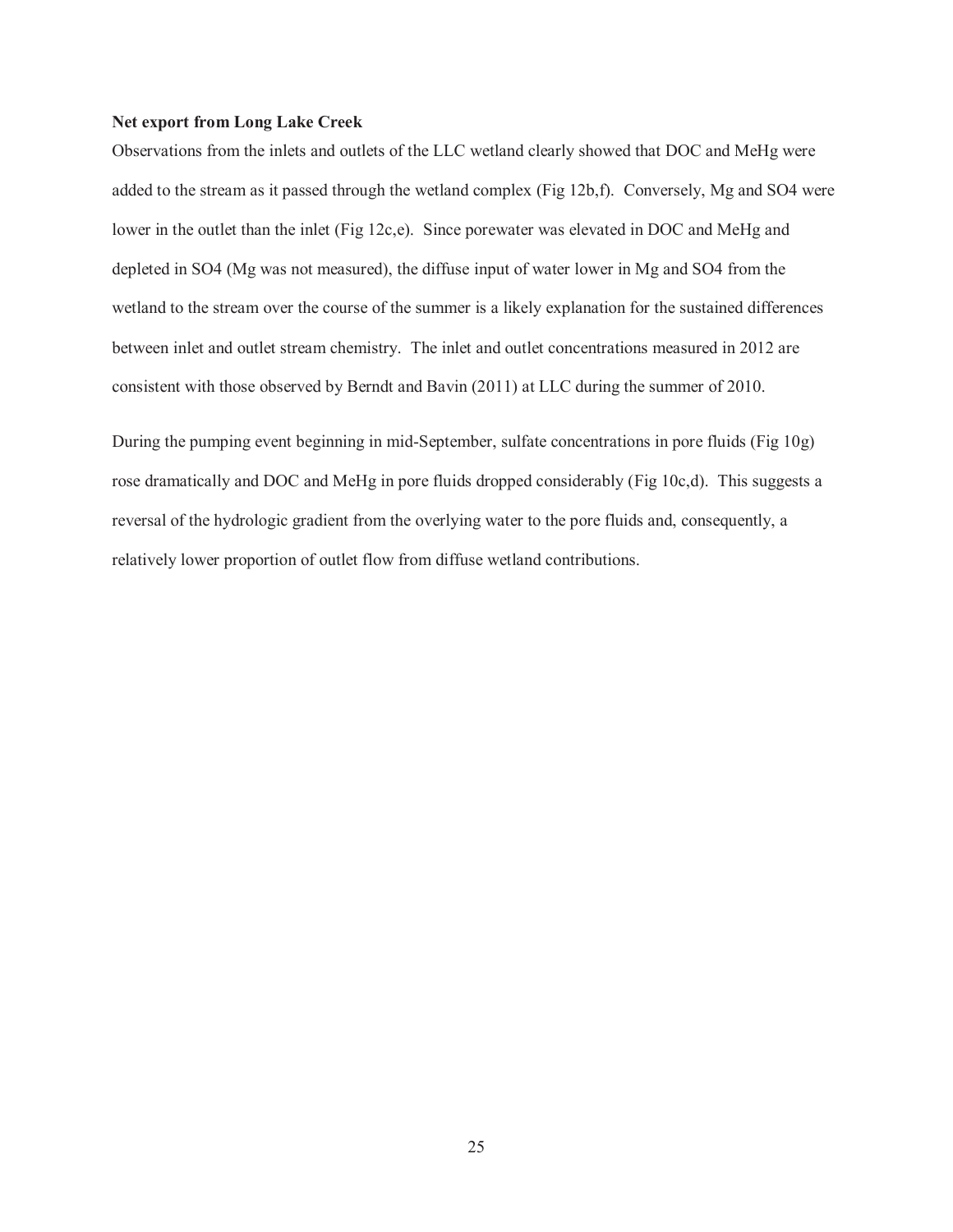

Fig 12 Inlet, outlet, and average pore water concentrations of (a) Mg, (c) DOC, (e) SO4, (g) MeHg, and (i) Hg-inorg. Outlet concentrations and those predicted by mixing according to Mg dilution for (b) Mg, (d) DOC, (f) SO4, (h) MeHg, and (j) Hg-inorg.

If a bulk of the water entering the wetland between the inlet and outlet sampling locations is a result of rainwater inputs low in sulfate and magnesium that pick up wetland-derived DOC similar in concentration to that measured in pore fluids, a simple two component dilution model can be used to explain the differences between upstream and downstream concentrations. Consistent with expectation of flow fed by shallow groundwater driven by precipitation, the estimated fraction of water contributed to the stream from the wetland (high DOC, low Mg water) was relatively high (50-70 %) in June and July following major hydrologic events, but only 30-40 % during August prior to the flooding due pumped mine water in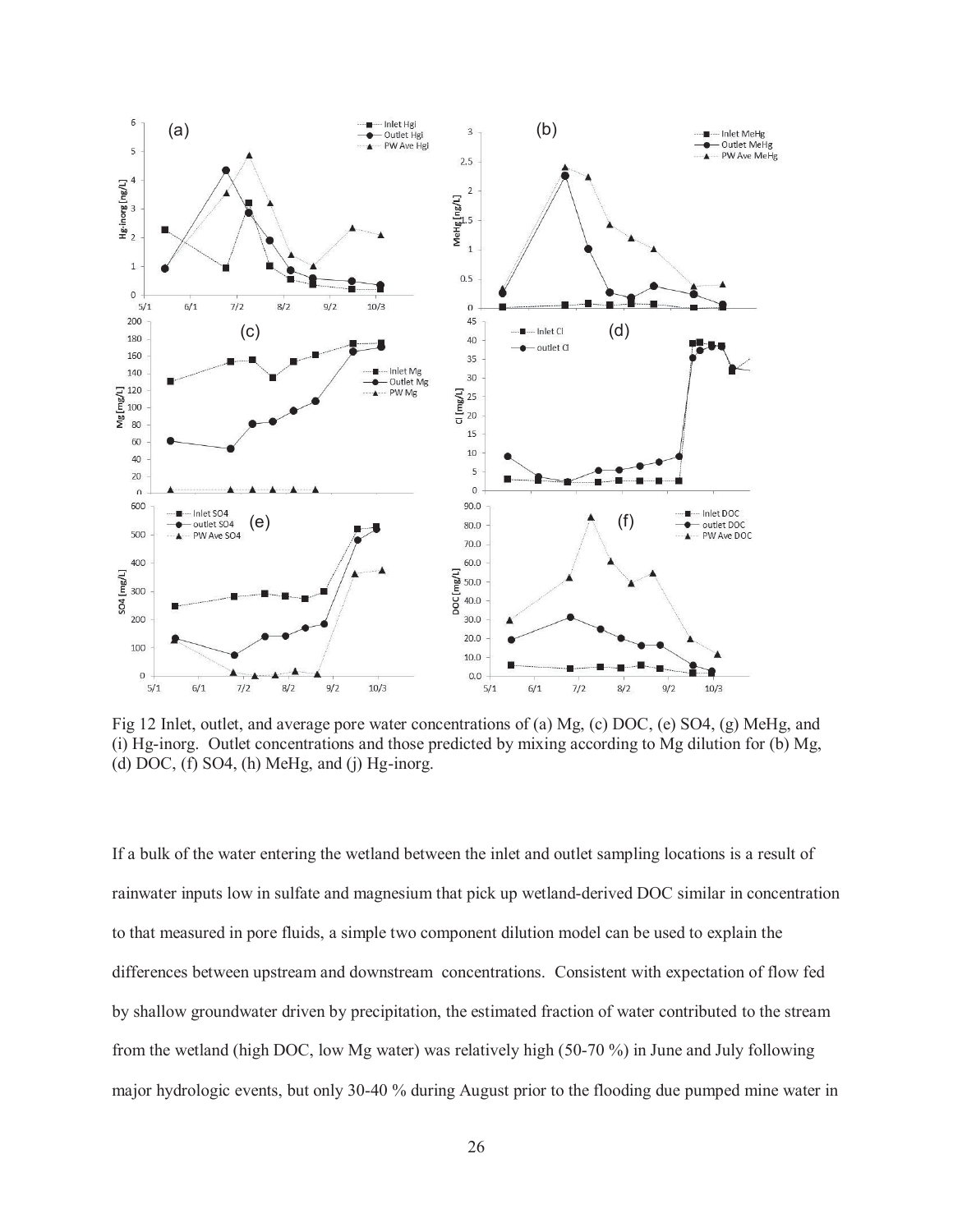September. This dilution is consistent with that estimated by Berndt and Bavin (2011) based on observed sulfate decreases and shifts in sulfate stable isotopes.

If diffuse inputs have concentrations similar to that of the wetland pore fluids and little in-stream reaction is assumed, the simple two component mixing model suggests that  $85 - 97$ % of DOC and  $88 - 99$ % of MeHg exiting the wetland was transported to the stream via diffuse flow other than the upstream inputs. Although in-stream reactions may influence DOC and MeHg between the wetland inlet and outlet – especially later in summer under more stagnant conditions with longer residence times – the data clearly point to the wetland as a major source of both MeHg and DOC to the stream, particularly following the major late June hydrologic event.

### **Fate of flood water at Long Lake Creek**

While the simple two component mixing model is useful for considering how water carrying MeHg and DOC may enter the open-water portion of the stream from the wetland, it cannot, by itself, help to elucidate the fate of the high sulfate/magnesium/chloride water that flooded the wetland the previous fall. Additionally, it does not explain the slowly increasing outlet chloride concentrations over July and August, nor the significant shift in  $\delta^{34}S_{SO4}$  and  $\delta^{18}O_{SO4}$  observed in stream water between the wetland inlet and outlet (Kelley and Berndt, 2013). A slow rinsing out of high chloride water originating from the pumping-associated flooding in fall 2011 provides a plausible explanation for the increasing chloride concentrations at the wetland outlet. Though inlet magnesium shifted only marginally during the fall pumping, sulfate concentrations doubled and chloride concentrations increased by an order of magnitude. This stark difference in geochemistry allows for the introduction of a third component to the mixing model incorporating the fall pumping and focused on the origin of water rather than the most recent flow path to the stream outlet (Table 1).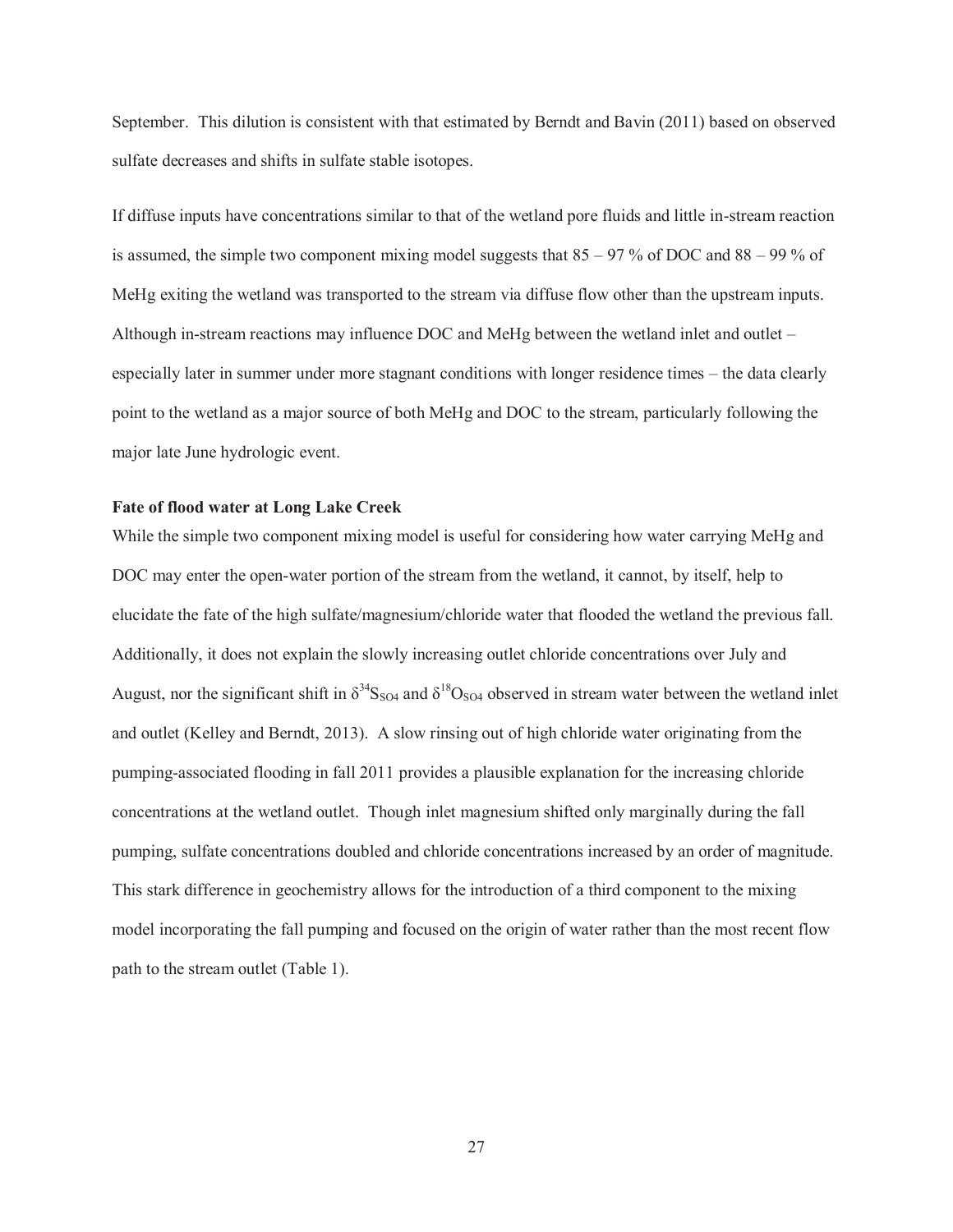|                            | Magnesium | Sulfate | Chloride |
|----------------------------|-----------|---------|----------|
| Component                  | [mg/L]    | [mg/L]  | [mg/L]   |
| Drain (inlet-no flood)     | 176       | 280     | 2.6      |
| Flood (inlet-during flood) | 150       | 530     | 39.5     |
| Runoff (rainwater inputs)  |           |         |          |

Table 1 Components of water exiting the wetland by upstream origin.

This three component mixing model (Table 1, Fig 13) attributes a similar or even greater fraction of the outlet flow to diffuse inputs during June and July (55-80 %) and August (45-55 %) than the two component model since some of the diffuse input has high magnesium water leftover from the previous year's fall pumping flood. It is somewhat surprising that the water from the previous year's fall pumping flood remained in the wetland complex after the extremely large hydrologic event of June 2012, but the slow increase in chloride and the distinct shift in  $\delta^{34}SO_4$  provide compelling evidence. The  $\delta^{34}SO_4$ predicted by the 3 component mixing model is consistent with observations at the inlet and outlet reported by Kelly and Berndt (2013) and a net reduction of approximately 20 % of the sulfate during transport through the wetland.



Fig 13 Predicted origin of water exiting the LLC wetland during summer 2012. Components are defined in Table 1.

The implications of the evidence for pumped flood waters from the previous fall continuing to make their way out of the wetland up to a year later have not been fully incorporated into interpretations at LLC. While it is not clear whether this framework will prove useful for quantifying the transport and transformation of sulfate and mercury within the wetland, it does suggest that the residence time of the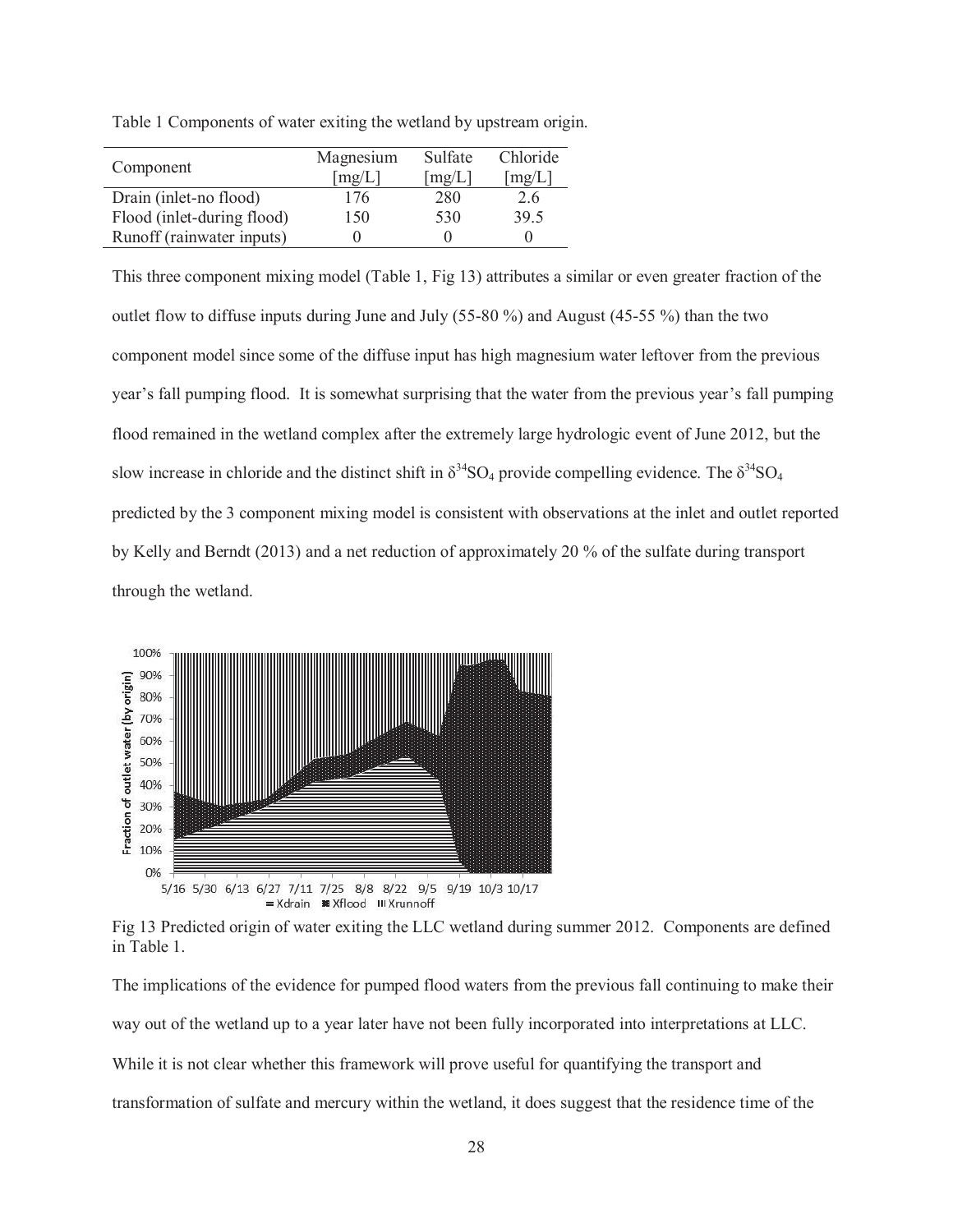entire wetland complex needs to be considered separately from the residence time of the open channel portion of the wetland.

## **4. Conclusions**

MeHg concentrations in peatland solid phase and pore fluids at the unimpacted WTR wetland were similar to those observed in the heavily sulfate-impacted LLC wetland. Sulfur concentrations in peat were positively correlated with % MeHg in the solid phase at the unimpacted site, but negatively correlated at the sulfate-impacted site. The wetting and drying of peat, especially at the upland site, appeared to play a role in cycling sulfur between AVS and sulfate and may have affected MeHg concentrations even in the sulfate-impacted wetland. The seasonal trends in porewater MeHg appeared to be closely related to the major early-summer hydrologic event and were similar to those observed at the outlet of the sulfate-impacted LLC wetland. Strong correlations between MeHg and DOC were observed in the upland wetland pore fluids and the wetland stream outlet. However, the nearshore site showed little correlation between DOC and MeHg. This suggests that DOC-facilitated transport is important at the upland margin of the wetlands, but that the balance between methylation and demethylation may be important in defining porewater MeHg in the near-shore pore fluids.

Despite an unprecedented precipitation events in the region during early summer 2012, some of the highsulfate water pumped into LLC wetland in Fall 2011 appeared to remain in the wetland complex through the following summer. Although the sulfate added directly to the peatland at LLC during the Fall 2011 inundation was reduced to sulfide or flushed out of the system by early summer, MeHg concentrations in the solid phase and pore fluids was in the range of that observed in a nearby, geomorphically similar peatland. A vast majority of the MeHg and DOC exiting the wetland complex appeared to originate within the complex and be released primary in the 2-3 weeks following the very large hydrologic event.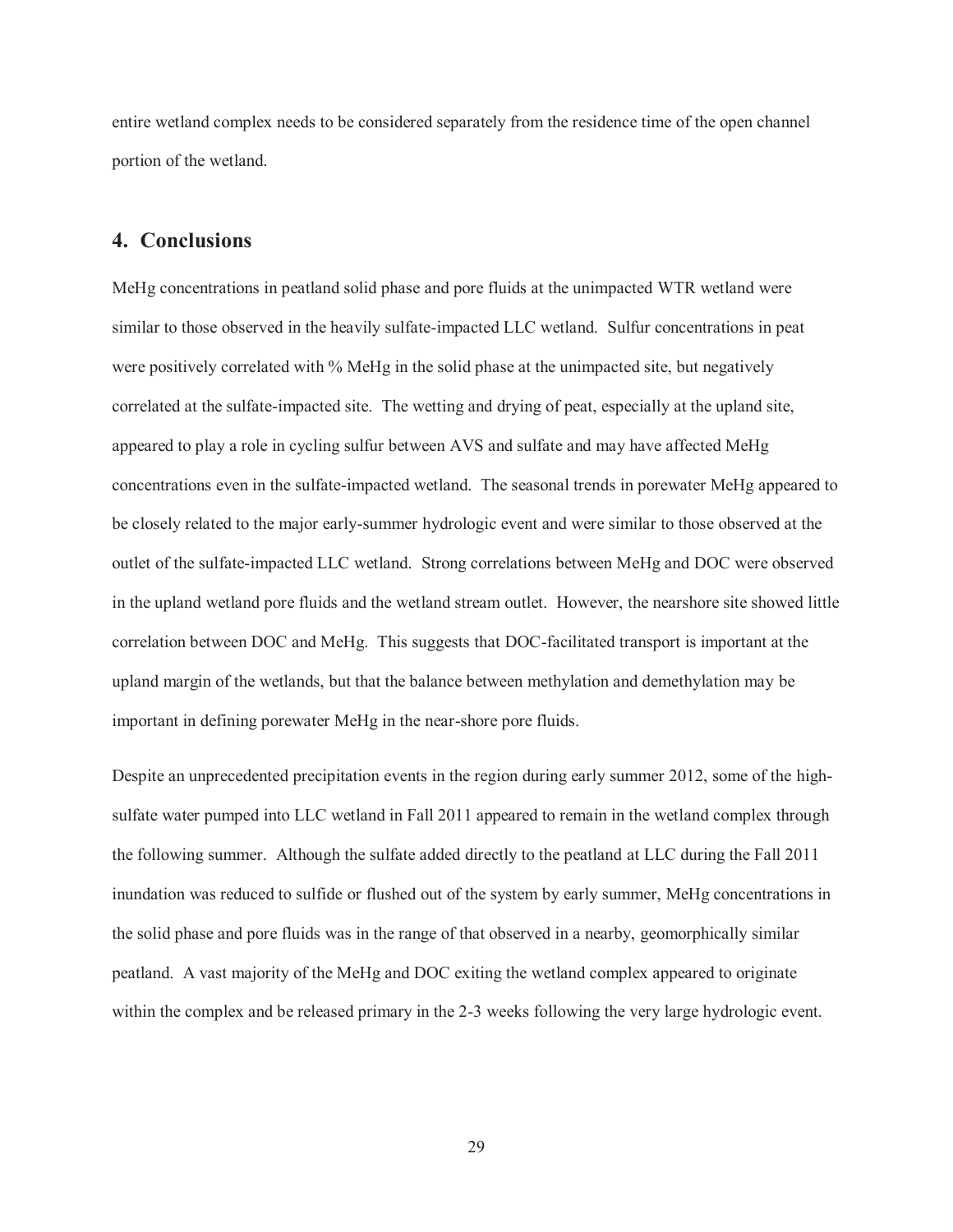## **5. References**

- Bailey LT, Johnson NW, Mitchell CPJ, Engstrom DR, Brendt ME, Coleman-Wasik, JK (2014a) Geochemical factors influencing methylmercury production and partitioning in sulfate-impacted lake sediments. Project Report. Minnesota Department of Natural Resources, Division of Lands and Minerals, St. Paul, MN.
- Bailey LT, Johnson NW, Mitchell CPJ, Engstrom DR, Berndt ME, Coleman-Wasik, JK (2014b) Seasonal and spatial variations in methylmercury in the water column of sulfate-impacted lakes. Project Report. Minnesota Department of Natural Resources, Division of Lands and Minerals, St. Paul, MN.
- Benoit JM. Gilmour CC, Mason RP, Heyes A (1999) Sulfide controls on mercury speciation and bioavailability to methylating bacteria in sediment pore waters. Environmental Science  $\&$ Technology (33)951-957.
- Berndt ME, Jeremiason J, Bavin T, Von Korff B. (2013) Hydrologic and Geochemical Controls on St. Louis River Chemistry with Implications for Regulating Sulfate to Control Methylmercury Concentrations. A report to the ENRTF. Minnesota Department of Natural Resources, Division of Lands and Minerals, St. Paul, MN, pp. 27.
- Berndt ME, Bavin TK (2012) Methylmercury and dissolved organic carbon relationships in a wetlandrich watershed impacted by elevated sulfate from mining. Environ. Pollut.  $(161)$  321-327.
- Berndt ME, Bavin TK (2011) Sulfur and Mercury Cycling in Five Wetlands and a Lake Receiving Sulfate from Taconite Mines in Northeastern Minnesota: A Report to Iron Ore Cooperative Research Program, Minnesota Department of Natural Resources, Division of Lands and Minerals, St. Paul, MN, pp. 77.
- Branfireun B (2004) Does microtopography influence subsurface pore-water chemistry? Implications for the study of methylmercury in peatlands. Wetlands,  $24(1)$ :  $207-211$ .  $2004$
- Branfireun BA, Heyes A, Roulet NT (1996) The hydrology and methylmercury dynamics of a Precambrian shield headwater peatland. Water Resources Research (32)1785-1794.
- Cliffs Natural Resources, Inc. (2013) 2012 Water Appropriation Permit 1963-0691 Mitigation  $\&$ Monitoring Plan Annual Report. Memo to Michael Liljegren at MN DNR Waters dated  $2/4/2013$ .
- Coleman-Wasik JK, Mitchell, CPJ, Engstrom DR, Swain EB, Monson BA, Balogh SJ, Jeremiason JD, Branfireun BA, Eggert SL, Kolka RK, Almendinger JE (2012) Methylmercury declines in a boreal peatland when experimental sulfate deposition decreases. Environmental Science and Technology (46)6663-6671
- Compeau GC, Bartha R (1985) Sulfate-reducing bacteria: principal methylators of mercury in anoxic estuarine sediment. Applied and Environmental Microbiology  $(50)$  498-502.
- Compeau G, Bartha R (1984) Methylation and demethylation of mercury under controlled redox, pH, and salinity conditions. Applied and Environmental Microbiology  $(48)1203-1207$
- Fitzgerald WF, Engstrom DR, Mason RP, Nater, EA. (1998) The case for atmospheric mercury contamination in remote areas. Environmental Science and Technology  $(32)1$ -7.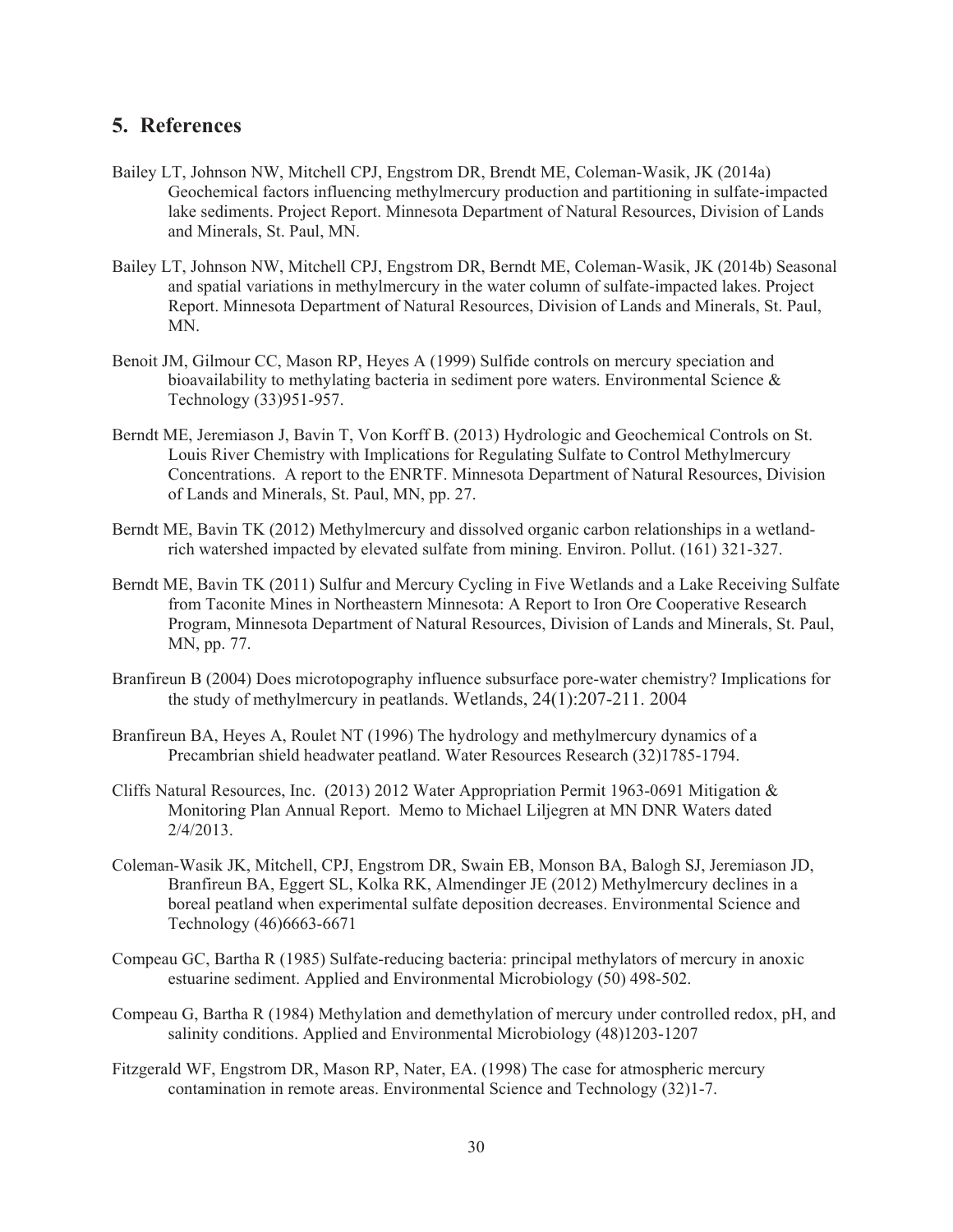- Gilmour CC, Riedel GS, Ederington MC, Bell JT, Benoit JM, Gill GA, Stordal MC (1998) Methylmercury concentrations and production rates across a trophic gradient in the northern Everglades. Biogeochemistry (40)327-345.
- Gilmour CC, Henry EA, Mitchell R (1992) Sulfate stimulation of mercury methylation in freshwater sediments. Environmental Science & Technology (26) 2281-2287
- Gustin MS, Chavan PV, Dennett KE, Marchand EA, Donaldson S (2006) Evaluation of wetland methyl mercury export as a function of experimental manipulations. J. Environ Qual (35)2352-2359.
- Helms J R, Stubbins A, Ritchie JD, Minor EC, Kieber DJ, Mopper K (2008) Absorption spectral slopes and slope ratios as indicators of molecular weight, source, and photobleaching of chromophoric dissolved organic matter, Limnol. Oceanogr., (53)955-969.
- Harmon SM, King, JK, Gladden JB, Chandler GT, Newman LA (2004) Methylmercury Formation in a Wetland Mesocosm Amended with Sulfate. Environmental Science & Technology (38) 650-656
- Hintelmann H, Keppel-Jones K, Evans RD (2000) Constants of mercury methylation and demethylation rates in sediments and comparison of tracer and ambient mercury availability. Environmental toxicology and chemistry,  $19(9)$ ,  $2204-2211$ .
- Hsu-Kim H, Kucharzyk KH, Zhang T, Deshusses MA (2013) Mechanisms regulating mercury bioavailability for methylating microorganisms in the aquatic environment: A critical review. Environmental Science & Technology  $(47)$  2441-2456.
- Hurley JP, Benoit JM, Babiarz CL, Shafer MM, Andren AW, Sullivan JR, Hammond R Webb DA (1995) Influences of watershed characteristics on mercury levels in Wisconsin rivers. Environmental Science Technology  $(29)$  1867-1875
- Jeremiason JD, Engstrom DR, Swain EB, Nater EA, Johnson BM, Almendinger JE, Monson BA, Kolka RK (2006) Sulfate Addition Increases methylmercury production in an experimental wetland. Environmental Science and Technology (40)3800-3806
- Kelley MJ, Berndt ME (2013) An updated isotopic analysis of sulfate cycling and mixing processes in the St. Louis River Watershed.
- Kerin EJ, Gilmour CC, Roden E, Suzuki MT, Coates JD, Mason RP,  $(2006)$  Mercury methylation by dissimilatory iron reducing bacteria. Appl. Environ. Microbiol. (72)7919-7921.
- Khwaja AR, Bloom PR, Brezonik PL (2006) Binding constants of divalent mercury (Hg2+) in soil humic acids and soil organic matter. Environmental Science and Technology (40) 844-849
- Mitchell CPJ, Branfireun BA, Kolka RK (2009) Methylmercury dynamics at the upland-peatland interface: Topographic and hydrogeochemical controls. Water Resources Research. (45)W02406
- Mitchell CPJ, Gilmour CC (2008) Methylmercury production in a Chesapeake Bay salt marsh. Journal of Geophysical Research: Biogeosciences 113-G2. 2005-2012
- Mitchell CPJ, Branfireun BA, Kolka RK (2008a) Assessing sulfate and carbon controls on net methylmercury production in peatlands: an in situ mesocosm approach. Applied Geochemistry  $(23)503 - 518.$
- Mitchell CPJ, Branfireun BA, Kolka RK (2008b) Spatial characteristics of net methylmercury production hotspots in peatlands. Environmental Science and Technology (42)1010-1016.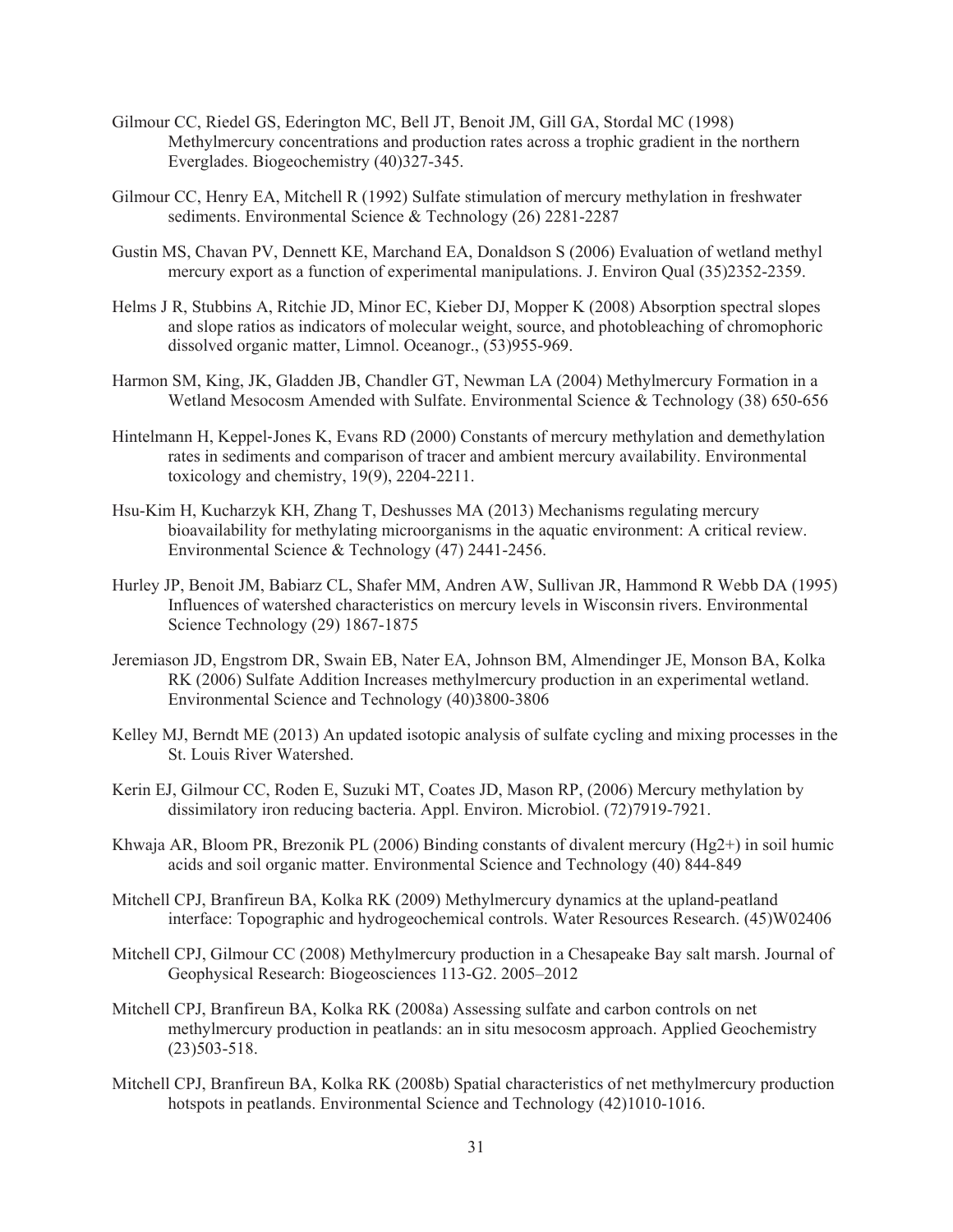- Mitchell CPJ, Branfireun BA (2005) Hydrogeomorphic controls on reduction-oxidation conditions across boreal upland-peatland interfaces. Ecosystems (8)731-747.
- Miller CL, Mason RP, Gilmour CC, Heyes A (2007) Influence of dissolved organic matter on the complexation of mercury under sulfidic conditions. Environmental Toxicology and Chemistry  $(26)$  624-633.
- Morel FMM, Kraepiel AML, Amyot M (1998) The chemical cycle and bioaccumulation of mercury. Ann Rev Ecol Syst (29)543-566.
- Parks JM, Johs A, Podar M, Bridou R, Hurt RA, Smith SD, Tomanicek SJ, Qian Y, Brown SD, Brandt CC, Palumbo AV, Smith JC, Wall JD, Elias DA, Liang L (2013) The genetic basis for bacterial mercury methylation. Science. DOI: 10.1126/science.1230667
- Skyllberg U, Bloom PR, Qian J, Lin CM Bleam WF (2006) Complexation of mercury(II) in soil organic matter: EXAFS evidence for linear two-coordination with reduced sulfur groups. Environmental Science and Technology  $(40)$  4174-4108.
- St. Louis V, Rudd J, Kelley C, Beaty K, Bloom N, Flett R (1994) Importance of wetlands as sources of methylmercury to boreal forest ecosystems. Canadian Journal of Fish and Aquatic Sciences  $(51)1065 - 1076.$
- Stumm W, Morgan JJ (1996) Aquatic Chemistry, Chemical Equilibria and Rates in Natural Waters. Wiley & Sons.

US EPA (1997) Mercury Study Report to Congress EPA-452/R97-004, Office of Air, Washington, DC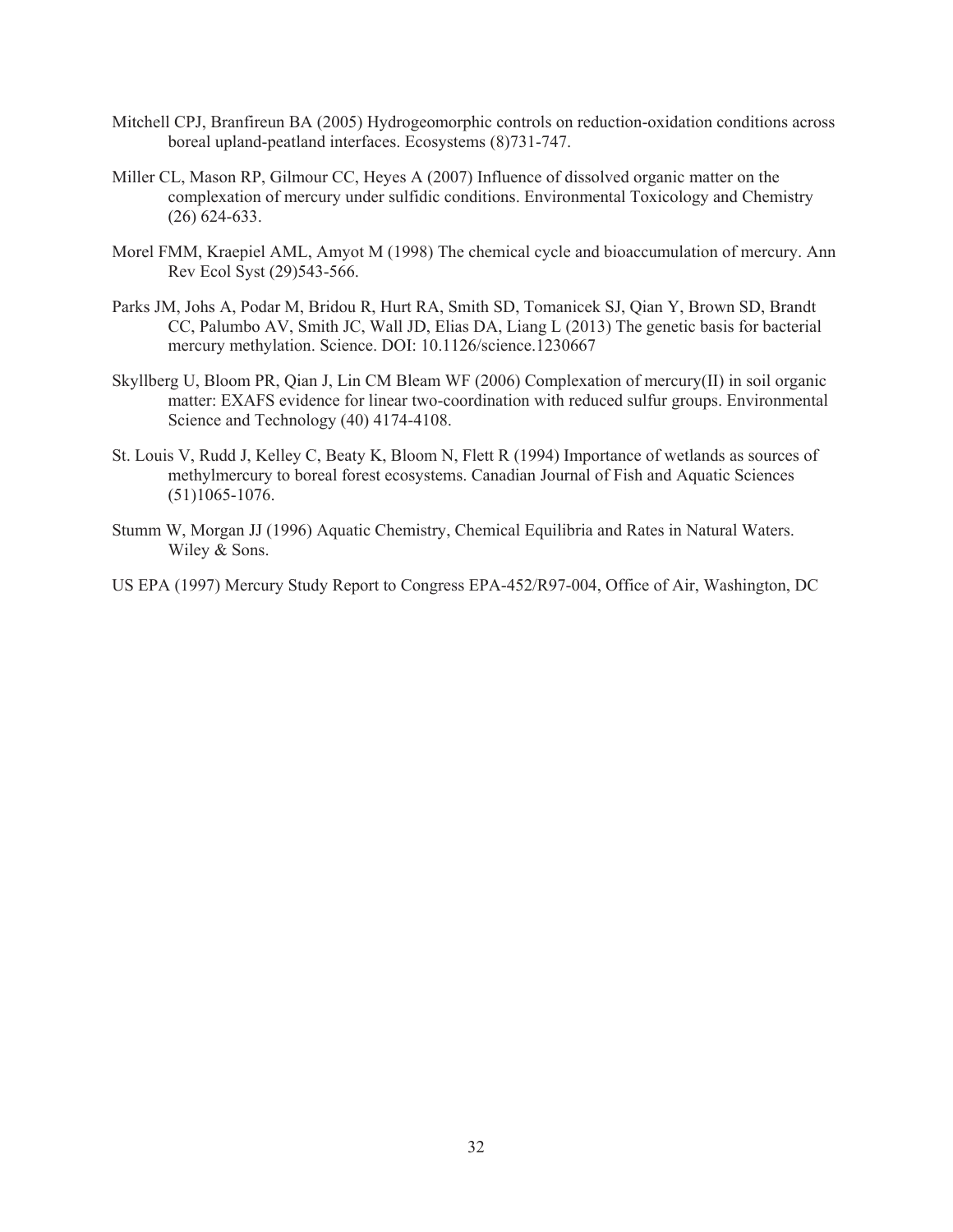**Appendix A – Raw data tables**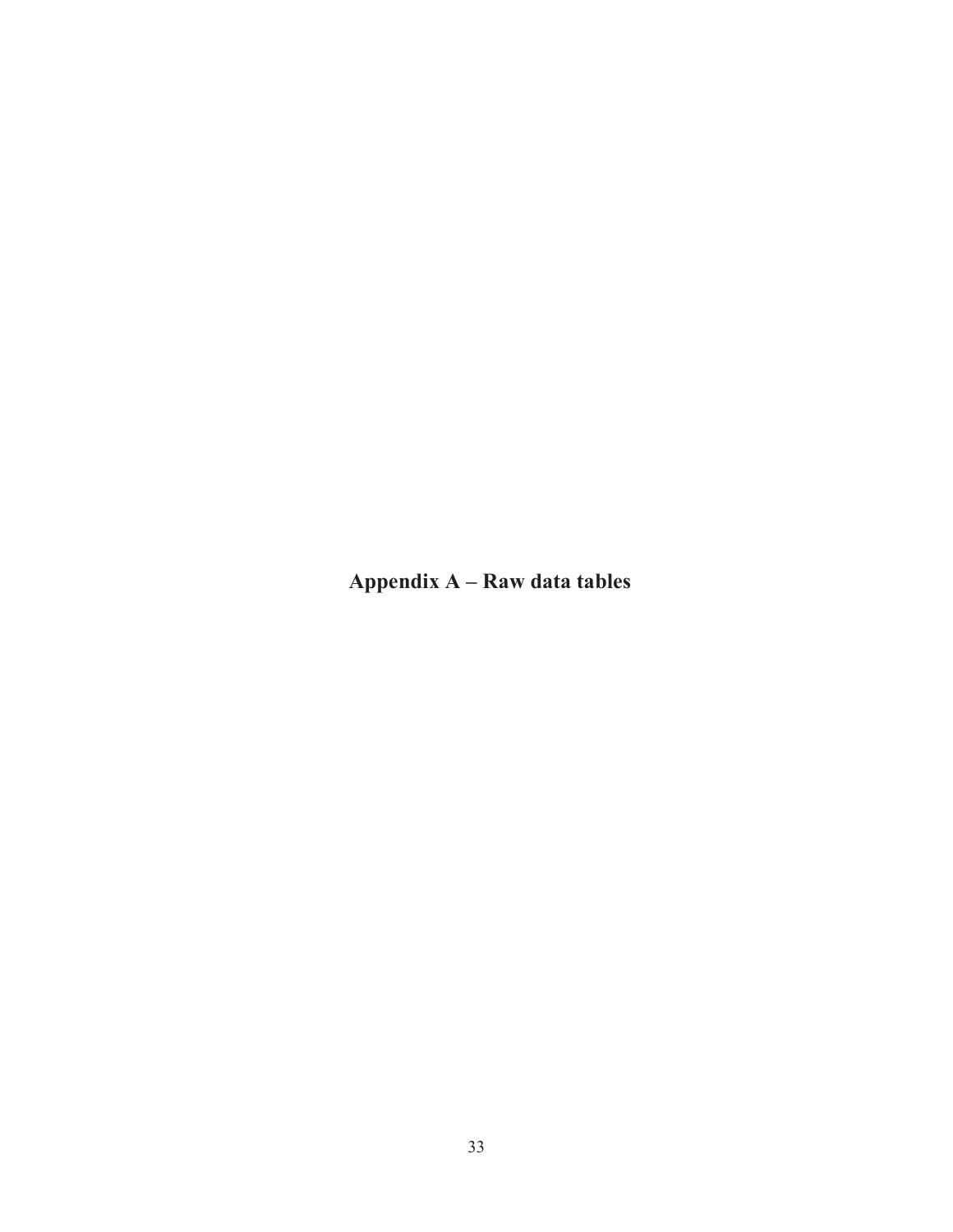| J<br>¢                                |
|---------------------------------------|
| ,<br>$\frac{1}{2}$                    |
|                                       |
| J<br>י<br>המנה<br>;<br>5<br>ī         |
| ۔<br>ن<br>ì                           |
| ı<br>S<br>S<br>)<br>)<br>!<br>こうにく    |
| $\epsilon$<br>$\frac{1}{2}$<br>ī<br>ï |
| らりう<br>S<br>S<br>I                    |
| <b>PYE</b> DUO<br>ı                   |
| no.                                   |

|                                        |                                          |          |          |          | 15/2012<br><u>ણ</u>               |          |                      |          |                  |                  |                  |          | 7/24/2012 |          |          |                  |          |
|----------------------------------------|------------------------------------------|----------|----------|----------|-----------------------------------|----------|----------------------|----------|------------------|------------------|------------------|----------|-----------|----------|----------|------------------|----------|
| Parameter                              | Units                                    | $A(0-2)$ | $A(2-4)$ | $A(4-8)$ | $B(0-4)$                          |          | $C(0-4)$             |          | $A(0-2)$         | $A(2-4)$         | $A(4-8)$         |          | $B(0-4)$  |          |          | $C(0-4)$         |          |
| Analytes                               |                                          |          |          |          |                                   |          |                      |          |                  |                  |                  |          |           |          |          |                  |          |
| AVS                                    | umol/kg                                  | 69164    | 97047    | 68713    | 103317                            |          | 321460+              |          | 141752           | 51378            | 3674             |          | 200200    |          |          | 113676           |          |
| %C-Organic                             |                                          | 66.2     | 68.7     | 67.0     | 70.6                              |          | 64.0                 |          | 64.0             | 67.1             | 66.0             |          | 63.97     |          |          | 67.1             |          |
| %C-Calcite                             |                                          | 7.6      | 8.2      | 9.1      | 8.8                               |          | 10.8                 |          | 8.5              | $9.\overline{3}$ | 8.7              |          | 8.52      |          |          | 9.3              |          |
| %C-Inorganic                           |                                          | 26.2     | 23.1     | 24.0     | 20.7                              |          | 25.2                 |          | 27.5             | 23.7             | 25.3             |          | 27.51     |          |          | 23.7             |          |
| Mercury Analysis                       |                                          | $A(0-2)$ | $A(2-4)$ | $A(4-8)$ | $B(2-4)$<br>$B(0-2)$              | $B(4-8)$ | $C(2-4)$<br>$C(0-2)$ | $C(4-8)$ | $A(0-2)$         | $A(2-4)$         | $A(4-8)$         | $B(0-2)$ | $B(2-4)$  | $B(4-8)$ | $C(0-2)$ | $C(2-4)$         | $C(4-8)$ |
| MeHg                                   | $\lbrack \mathsf{ng}/\mathsf{g} \rbrack$ | 7.65     | 2.02     | 0.44     | 6.24                              |          | 5.21                 |          | 6.52             | 0.92             | 0.31             | 3.92     | 0.81      | 0.45     | 8.62     | 2.13             | 0.58     |
| THg                                    | [ng/g]                                   | 69.66    | 68.16    | 79.23    | 96.28                             |          | 96.37                |          | 85.02            | 105.94           | 160.08           | 101.48   | 84.52     | 86.91    | 76.02    | 104.54           | 117.11   |
| % MeHg                                 |                                          | 10.98    | 2.97     | 0.55     | 48<br>ق                           |          | 5.41                 |          | 7.67             | 0.87             | 0.20             | 3.86     | 0.96      | 0.52     | 11.34    | 2.04             | 0.49     |
| $\mathsf{I}\mathsf{K}_{\mathsf{meth}}$ | $\mathsf{d}^1$                           | 0.090    | 0.059    | 0.013    | $\overline{47}$<br>$\overline{c}$ |          | 0.098                |          | 0.161            | 0.046            | 0.006            | 0.193    | 0.037     | 0.016    | 0.331    | 0.101            | 0.015    |
| <b>K</b><br>demeth                     | ך<br>E                                   | 0.036    | 0.035    | 0.036    | 0.026                             |          | 0.044                |          | 0.035            | 0.052            | 0.067            | 0.041    | 0.043     | 0.082    | 0.041    | 0.023            | 0.056    |
| $K_{m}/K_{d}$                          | $\equiv$                                 | 2.49     | 1.68     | 0.36     | 5.70                              |          | 2.23                 |          | 4.63             | 0.89             | 0.09             | 4.66     | 0.87      | 0.19     | 8.09     | 4.33             | 0.27     |
| Elemental                              |                                          | $A(0-2)$ | $A(2-4)$ | $A(4-8)$ | $B(2-4)$<br>$B(0-2)$              | $B(4-8)$ | $C(2-4)$<br>$C(0-2)$ | $C(4-8)$ | $A(0-2)$         | $A(2-4)$         | $A(4-8)$         | $B(0-2)$ | $B(2-4)$  | $B(4-8)$ | $C(0-2)$ | $C(2-4)$         | $C(4-8)$ |
| 9%C                                    |                                          |          |          |          |                                   |          |                      |          | 1.78             | 2.20             | 2.13             |          | 2.02      |          |          | 1.99             |          |
| N%                                     | Е                                        |          |          |          |                                   |          |                      |          | 37.34            | 31.73            | 32.41            |          | 37.55     |          |          | 41.01            |          |
| C/N ratio                              |                                          |          |          |          |                                   |          |                      |          | 21.0             | 14.4             | 15.2             |          | 18.7      |          |          | 20.7             |          |
| Metals Extract                         |                                          | $A(0-2)$ | $A(2-4)$ | $A(4-8)$ | $B(2-4)$<br>$B(0-2)$              | $B(4-8)$ | $C(2-4)$<br>$C(0-2)$ | $C(4-8)$ | $A(0-2)$         | $A(2-4)$         | $A(4-8)$         | $B(0-2)$ | $B(2-4)$  | $B(4-8)$ | $C(0-2)$ | $C(2-4)$         | $C(4-8)$ |
| Ψō                                     | [mg/kg]                                  |          |          |          |                                   |          |                      |          | 22.0             | 7.0              | $4.\overline{3}$ |          | 22.8      |          |          | 20.7             |          |
| ₹                                      | [ppm]                                    |          |          |          |                                   |          |                      |          | 11.0             | 14.9             | 32.9             |          | $-18.5$   |          |          | 10.8             |          |
| Σñ                                     | [ppm]                                    |          |          |          |                                   |          |                      |          | 1.7              | $-0.4$           | $-0.7$           |          | 0.7       |          |          | 1.8              |          |
| Zn                                     | [ppm]                                    |          |          |          |                                   |          |                      |          | 0.5              | $-0.8$           | $-0.8$           |          | $-0.8$    |          |          | 0.5              |          |
| ී                                      | [ppm]                                    |          |          |          |                                   |          |                      |          | 13.2             | 13.9             | 13.9             |          | 14.0      |          |          | 13.8             |          |
|                                        | [ppm]                                    |          |          |          |                                   |          |                      |          | 1.0              | $-38.1$          | $-38.1$          |          | $-36.7$   |          |          | $1.\overline{3}$ |          |
| Ng                                     | [ppm]                                    |          |          |          |                                   |          |                      |          | $\overline{8.9}$ | 10.5             | 12.5             |          | 11.7      |          |          | 10.3             |          |
| Ξ                                      | [ppm]                                    |          |          |          |                                   |          |                      |          | 144.0            | $-49.5$          | $-49.0$          |          | $-49.0$   |          |          | 142.3            |          |

\*Outlier excluded from 0-4 cm average +Outlier excluded from 0-4 cm average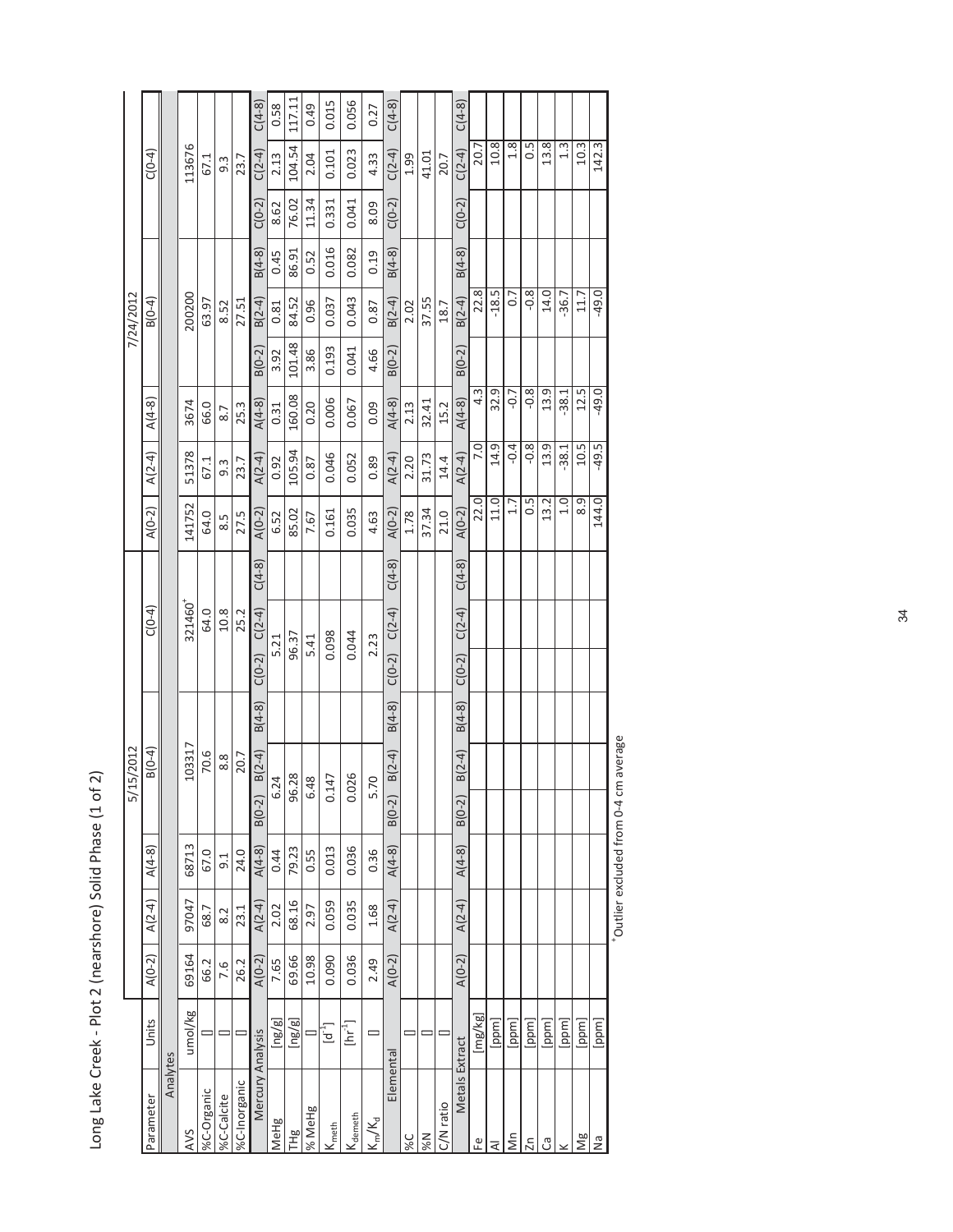| ı<br>Ï        |
|---------------|
|               |
|               |
| I<br>C        |
| C<br>C<br>ī   |
| ć             |
| 1<br>i        |
| ı<br>٢        |
| Ĺ<br>ı        |
| )<br>)<br>İ   |
| $\frac{1}{2}$ |
| J             |

|                        |                              |          |          |                                      |          |           |          |          |          |                   |       | SUMMARY STATISTICS            |       |
|------------------------|------------------------------|----------|----------|--------------------------------------|----------|-----------|----------|----------|----------|-------------------|-------|-------------------------------|-------|
|                        |                              |          |          |                                      |          | 10/6/2012 |          |          |          |                   |       | Top 0-4 cm Average            |       |
| Parameter              | Units                        | $A(0-2)$ | $A(2-4)$ | $A(4-8)$                             |          | $B(0-4)$  |          |          | $C(0-4)$ |                   |       | 5/15/2012 7/24/2012 10/6/2012 |       |
| Analytes               |                              |          |          |                                      |          |           |          |          |          |                   |       |                               |       |
| AVS                    | umol/kg                      | 111894   | 72008    | 46142                                |          | 40730     |          |          | 18408    |                   | 93211 | 136814                        | 50363 |
| %C-Organic             |                              | 71.3     | 69.8     | 70.7                                 |          | 75.4      |          |          | 72.9     |                   | 67.3  | 65.5                          | 72.9  |
| %C-Calcite             |                              | 7.5      | 10.8     | 8.6                                  |          | 5.2       |          |          | 5.5      |                   | 9.2   | 8.9                           | 6.6   |
| %C-Inorganic           |                              | 21.2     | 19.4     | 20.7                                 |          | 19.4      |          |          | 21.7     |                   | 23.5  | 25.6                          | 20.4  |
| Mercury Analysis       |                              | $A(0-2)$ | $A(2-4)$ | $A(4-8)$                             | $B(0-2)$ | $B(2-4)$  | $B(4-8)$ | $C(0-2)$ | $C(2-4)$ | $C(4-8)$          |       | Top 4 cm Avr                  |       |
| MeHg                   | [ng/g]                       | 13.64    | 7.27     | 1.22                                 | 13.47    | 3.22      | 0.52     | 8.84     | 5.60     | 2.53              | 5.43  | 3.82                          | 8.67  |
| TH <sub>g</sub>        | [ng/g]                       | 87.23    | 125.17   | 165.47                               | 83.96    | 114.93    | 132.17   | 50.40    | 63.29    | 95.48             | 87.19 | 92.92                         | 87.49 |
| % MeHg                 |                              | 15.64    | 5.81     | 0.74                                 | 16.04    | 2.81      | 0.39     | 17.55    | 8.84     | 2.65              | 6.29  | 4.46                          | 11.11 |
| $K_{\text{meth}}$      | id.<br>E                     | 0.032    | 0.020    | 0.008                                | 0.022    | 0.011     | 0.007    | 0.021    | 0.036    | 0.009             | 0.11  | 0.14                          | 0.02  |
| K <sub>demeth</sub>    | $[\mathsf{hr}^{\mathsf{T}}]$ | 0.054    | 0.081    | 0.093                                | 0.075    | 0.097     | 0.096    | 0.067    | 0.073    | 0.094             | 0.04  | 0.04                          | 0.07  |
| $K_m/K_d$              | =                            | 0.58     | 0.24     | 0.09                                 | 0.29     | 0.12      | 0.08     | 0.32     | 0.49     | 0.09              | 3.34  | 3.91                          | 0.34  |
| Elemental              |                              | $A(0-2)$ | $A(2-4)$ | $A(4-8)$                             | $B(0-2)$ | $B(2-4)$  | $B(4-8)$ | $C(0-2)$ | $C(2-4)$ | $C(4-8)$          |       | Top 4 cm Avr                  |       |
| s                      |                              |          |          |                                      |          |           |          |          |          |                   |       | 2.00                          |       |
|                        |                              |          |          |                                      |          |           |          |          |          |                   |       | 37.70                         |       |
| C/N ratio              |                              |          |          |                                      |          |           |          |          |          |                   |       | 19.0                          |       |
| Metals Extract         |                              | $A(0-2)$ | $A(2-4)$ | $A(4-8)$                             | $B(0-2)$ | $B(2-4)$  | $B(4-8)$ | $C(0-2)$ | $C(2-4)$ | $C(4-8)$          |       |                               |       |
| $\mathop{\mathbb{E}}$  | [mg/kg]                      |          |          |                                      |          |           |          |          |          |                   |       | 19.4                          |       |
| $\overline{\prec}$     | [ppm]                        |          |          |                                      |          |           |          |          |          |                   |       | 1.8                           |       |
| $\mathop{\mathsf{Mn}}$ | [ppm]                        |          |          |                                      |          |           |          |          |          |                   |       | 1.1                           |       |
| 2n                     | [ppm]                        |          |          |                                      |          |           |          |          |          |                   |       | $\mathsf{O}^*$                |       |
| ී                      | [ppm]                        |          |          |                                      |          |           |          |          |          |                   |       | 13.8                          |       |
| $\geq$                 | [ppm]                        |          |          |                                      |          |           |          |          |          |                   |       | $\mathbb{Q}^*$                |       |
| $\frac{8}{2}$          | [ppm]                        |          |          |                                      |          |           |          |          |          |                   |       | 10.6                          |       |
| Δã                     | [ppm]                        |          |          |                                      |          |           |          |          |          |                   |       | 46.9                          |       |
|                        |                              |          |          | Outlier excluded from 0-4 cm average |          |           |          |          |          | * values negative |       |                               |       |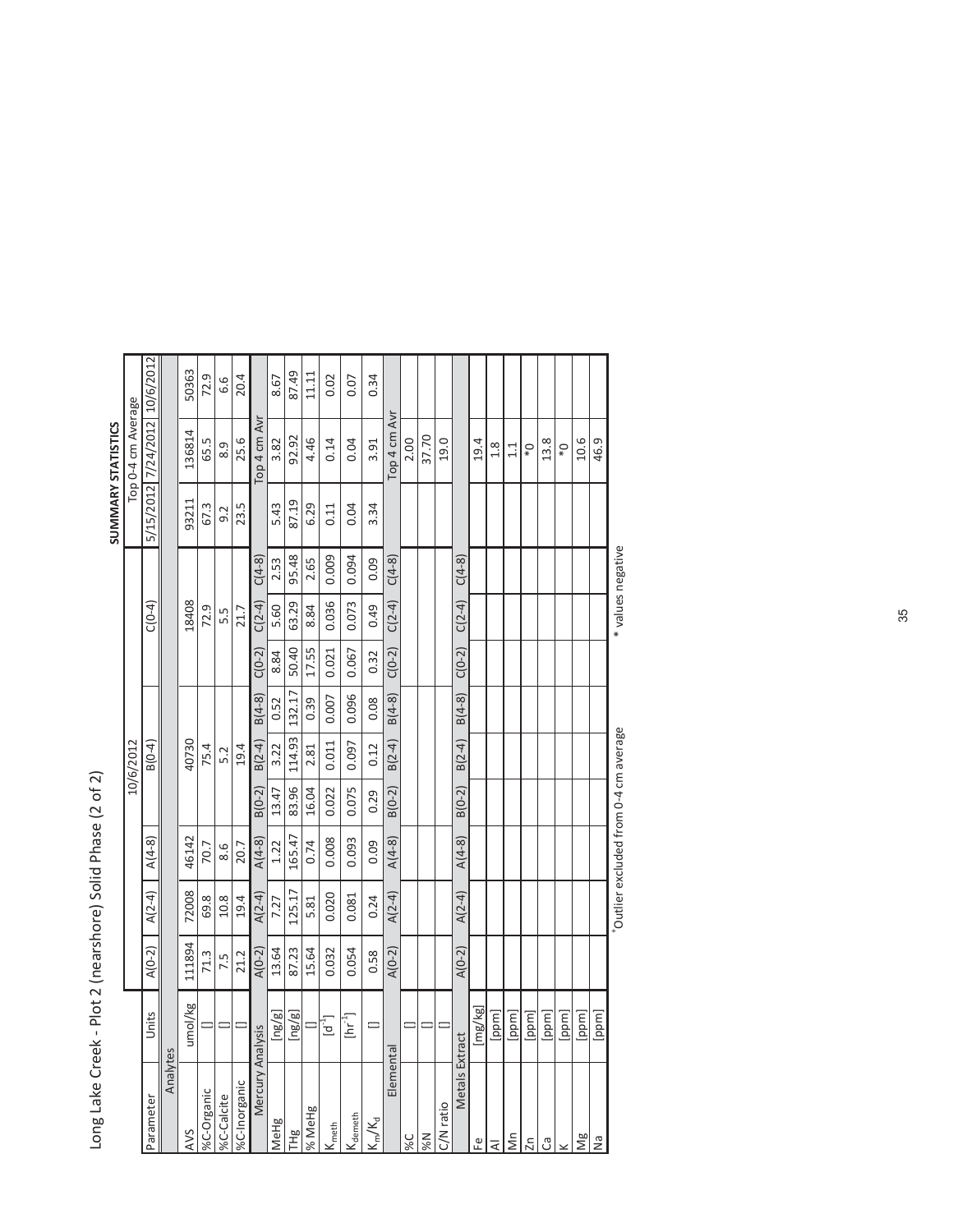| Ò<br>ï                           |
|----------------------------------|
|                                  |
| ;<br>                            |
|                                  |
|                                  |
| )<br>S<br>-                      |
|                                  |
|                                  |
| ć                                |
|                                  |
|                                  |
| ć                                |
|                                  |
|                                  |
| くらい                              |
|                                  |
|                                  |
|                                  |
|                                  |
|                                  |
|                                  |
| $\overline{a}$<br>$\overline{)}$ |
|                                  |
| $\frac{1}{6}$                    |
| Ï                                |
|                                  |
|                                  |
| ;<br>)<br>í                      |
| ;<br>ı                           |
|                                  |
|                                  |
|                                  |
|                                  |
| ū<br>J                           |
|                                  |
| パクーク                             |

|                   |                                          |          |          |          | 으              | 15/2012        |          |          |          |          |          |          |                  |          | 7/24/2012        |          |          |          |          |
|-------------------|------------------------------------------|----------|----------|----------|----------------|----------------|----------|----------|----------|----------|----------|----------|------------------|----------|------------------|----------|----------|----------|----------|
| Parameter         | Units                                    | $A(0-2)$ | $A(2-4)$ | $A(4-8)$ |                | $B(0-4)$       |          |          | $C(0-4)$ |          | $A(0-2)$ | $A(2-4)$ | $A(4-8)$         |          | $B(0-4)$         |          |          | $C(0-4)$ |          |
| Analytes          |                                          |          |          |          |                |                |          |          |          |          |          |          |                  |          |                  |          |          |          |          |
| <b>AVS</b>        | umol/kg                                  | 47563    | 30599    | 11673    |                | $509+$         |          |          | 13574    |          | 6327     | 12054    | 9007             |          | $1044^{+}$       |          |          | 3937     |          |
| %C-Organic        |                                          | 73.1     | 73.4     | 80.7     |                | 75.7           |          |          | 76.6     |          | 66.0     | 79.4     | 75.9             |          | 76.57            |          |          | 81.09    |          |
| %C-Calcite        |                                          | 4.5      | 7.4      | 6.5      |                | 2.7            |          |          | 3.6      |          | 8.7      | 3.9      | 5.8              |          | 3.45             |          |          | 3.2      |          |
| %C-Inorganic      |                                          | 22.4     | 19.3     | 12.8     |                | 21.6           |          |          | 19.8     |          | 25.3     | 16.6     | 18.4             |          | 19.97            |          |          | 15.74    |          |
| Mercury Analysis  |                                          | $A(0-2)$ | $A(2-4)$ | $A(4-8)$ | $B(0-2)$       | $B(2-4)$       | $B(4-8)$ | $C(0-2)$ | $C(2-4)$ | $C(4-8)$ | $A(0-2)$ | $A(2-4)$ | $A(4-8)$         | $B(0-2)$ | $B(2-4)$         | $B(4-8)$ | $C(0-2)$ | $C(2-4)$ | $C(4-8)$ |
| MeHg              | $\lbrack \mathsf{ng}/\mathsf{g} \rbrack$ | 18.31    | 11.64    | 3.49     | $\Xi$          | 46             |          |          | 13.33    |          | 17.93    | 11.39    | 8.62             | 20.52    | 8.70             | 4.71     | 14.81    | 5.77     | 1.90     |
| 巴<br>巴            | [ng/g]                                   | 63.85    | 84.15    | 116.12   |                | 78.15          |          |          | 109.89   |          | 109.76   | 138.96   | 159.18           | 104.09   | 104.07           | 122.72   | 137.33   | 140.15   | 166.02   |
| % MeHg            |                                          | 28.67    | 13.83    | 3.01     | $\overline{1}$ | .66            |          |          | 12.13    |          | 16.34    | 8.19     | 5.42             | 19.71    | 8.36             | 3.84     | 10.78    | 4.12     | 1.14     |
| $K_{\text{meth}}$ | Ē                                        | 0.091    | 0.088    | 0.026    |                | 0.074          |          | 0.068    |          |          | 0.005    | 0.132    | 0.106            | 0.026    | 0.076            | 0.023    | 0.113    | 0.048    | 0.021    |
| demeth            | .<br>E                                   | 0.037    | 0.031    | 0.047    |                | 0.023          |          |          | 0.014    |          | 0.035    | 0.025    | 0.027            | 0.025    | 0.047            | 0.049    | 0.002    | 0.032    | 0.045    |
| $K_m/K_d$         | =                                        | 2.48     | 2.83     | 0.56     | ന്             | $\frac{13}{2}$ |          | 4.83     |          |          | 0.15     | 5.35     | 3.92             | 1.02     | 1.61             | 0.47     | 48.51    | 1.48     | 0.47     |
| Elemental         |                                          | $A(0-2)$ | $A(2-4)$ | $A(4-8)$ | $B(0-2)$       | $B(2-4)$       | $B(4-8)$ | $C(0-2)$ | $C(2-4)$ | $C(4-8)$ | $A(0-2)$ | $A(2-4)$ | $A(4-8)$         | $B(0-2)$ | $B(2-4)$         | $B(4-8)$ | $C(0-2)$ | $C(2-4)$ | $C(4-8)$ |
| 9%C               |                                          |          |          |          |                |                |          |          |          |          | 2.06     | 2.23     | 2.00             |          | 2.29             |          |          | 2.15     |          |
| N%                |                                          |          |          |          |                |                |          |          |          |          | 51.29    | 38.88    | 40.60            |          | 36.14            |          |          | 44.0     |          |
| C/N ratio         |                                          |          |          |          |                |                |          |          |          |          | 25.0     | 17.4     | 20.3             |          | 15.7             |          |          | 20.45    |          |
| Metals Extract    |                                          | $A(0-2)$ | $A(2-4)$ | $A(4-8)$ | $B(0-2)$       | $B(2-4)$       | $B(4-8)$ | $C(0-2)$ | $C(2-4)$ | $C(4-8)$ | $A(0-2)$ | $A(2-4)$ | $A(4-8)$         | $B(0-2)$ | $B(2-4)$         | $B(4-8)$ | $C(0-2)$ | $C(2-4)$ | $C(4-8)$ |
| Ψ                 | [mg/kg <sup>:</sup>                      |          |          |          |                |                |          |          |          |          | 22.4     | 11.9     | 7.5              |          | 11.9             |          |          | 21.6     |          |
| ⋜                 | [ppm]                                    |          |          |          |                |                |          |          |          |          | $-25.5$  | $-21.1$  | o.               |          | $-18.5$          |          |          | $-21.5$  |          |
| δn                | [ppm]                                    |          |          |          |                |                |          |          |          |          | $-0.4$   | $-0.7$   | $0.\overline{3}$ |          | $-0.7$           |          |          | $-0.4$   |          |
| $\overline{2n}$   | [ppm]                                    |          |          |          |                |                |          |          |          |          | $-0.8$   | $-1.0$   | $0.\overline{3}$ |          | $-0.9$           |          |          | $-0.9$   |          |
| ී                 | [ppm]                                    |          |          |          |                |                |          |          |          |          | 13.3     | 15.3     | 18.7             |          | 15.9             |          |          | 13.9     |          |
|                   | [ppm]                                    |          |          |          |                |                |          |          |          |          | $-14.9$  | $-27.1$  | C <sub>1</sub>   |          | $-42.8$          |          |          | $-27.4$  |          |
| Ng                | [ppm]                                    |          |          |          |                |                |          |          |          |          | 7.7      | 8.9      | 10.7             |          | $\overline{8.9}$ |          |          | 8.2      |          |
| Σâ                | [ppm]                                    |          |          |          |                |                |          |          |          |          | $-52.6$  | $-53.9$  | 141.7            |          | $-54.4$          |          |          | $-53.1$  |          |

\*Outlier excluded from calculation of 0-4 cm average +Outlier excluded from calculation of 0-4 cm average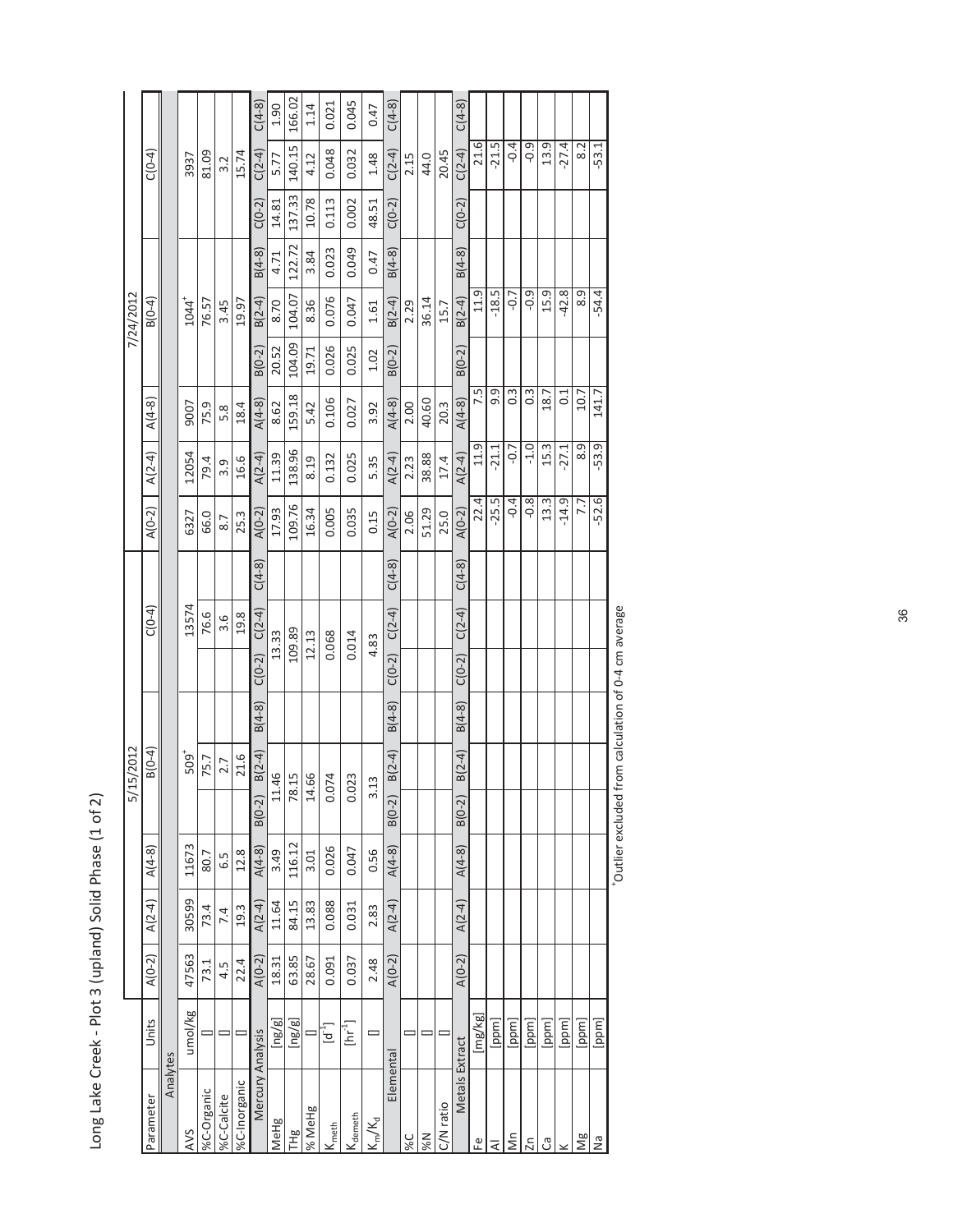|                                                  |                    |          |          |          |          |           |          |          |                  |          | SUMMARY STATISTICS |                  |           |
|--------------------------------------------------|--------------------|----------|----------|----------|----------|-----------|----------|----------|------------------|----------|--------------------|------------------|-----------|
|                                                  |                    |          |          |          |          | 10/6/2012 |          |          |                  |          |                    | Top 4 cm Average |           |
| Parameter                                        | Jnits              | $A(0-2)$ | $A(2-4)$ | $A(4-8)$ |          | $B(0-4)$  |          |          | $C(0-4)$         |          | 5/15/2012          | 7/24/2012        | 10/6/2012 |
| Analytes                                         |                    |          |          |          |          |           |          |          |                  |          |                    |                  |           |
| AVS                                              | umol/kg            | 24396    | 17609    | 8777     |          | 41585     |          |          | $1518^{+}$       |          | 26327              | 6564             | 31294     |
| %C-Organic                                       |                    | 73.9     | 79.3     | 72.1     |          | 74.6      |          |          | 78.8             |          | 75.2               | 76.8             | 76.7      |
| %C-Calcite                                       |                    | 4.4      | 4.8      | 6.7      |          | 6.8       |          |          | $3.\overline{5}$ |          | 4.1                | 4.3              | 5.0       |
| %C-Inorganic                                     |                    | 21.8     | 15.9     | 21.2     |          | 18.6      |          |          | 17.7             |          | 20.7               | 18.9             | 18.4      |
| Mercury Analysis                                 |                    | $A(0-2)$ | $A(2-4)$ | $A(4-8)$ | $B(0-2)$ | $B(2-4)$  | $B(4-8)$ | $C(0-2)$ | $C(2-4)$         | $C(4-8)$ |                    |                  |           |
| <b>IMeHg</b>                                     | la/al              | 11.52    | 5.78     | 2.82     | 10.56    | 10.86     | 4.70     | 18.44    | 17.10            | 13.11    | 13.3               | 13.2             | 12.4      |
| THg                                              | la/al              | 86.71    | 101.81   | 98.28    | 51.01    | 92.35     | 118.53   | 112.98   | 117.88           | 145.5    | 87.3               | 122.4            | 93.8      |
| % MeHg                                           |                    | 13.28    | 5.68     | 2.87     | 20.70    | 11.76     | 3.96     | 16.32    | 14.51            | 9.01     | 16.0               | 11.3             | 13.7      |
| $\frac{1}{\sqrt{\frac{2}{n}}\sqrt{\frac{1}{n}}}$ | $\mathsf{d}^1$     | 0.019    | 0.017    | 0.018    | 0.024    | 0.025     | 0.021    | 0.025    | 0.031            | 0.020    | 0.077              | 0.067            | 0.023     |
| <b>K</b> demeth                                  | hr <sup>-1</sup> ] | 0.068    | 0.074    | 0.095    | 0.062    | 0.081     | 0.097    | 0.065    | 0.048            | 0.090    | 0.024              | 0.028            | 0.066     |
| $K_m/K_d$                                        |                    | 0.27     | 0.23     | 0.19     | 0.38     | 0.31      | 0.22     | 0.38     | 0.64             | 0.22     | 3.54               | 9.69             | 0.37      |
| Elemental                                        |                    | $A(0-2)$ | $A(2-4)$ | $A(4-8)$ | $B(0-2)$ | $B(2-4)$  | $B(4-8)$ | $C(0-2)$ | $C(2-4)$         | $C(4-8)$ |                    | Top 4 cm Avr     |           |
| 9%                                               |                    |          |          |          |          |           |          |          |                  |          |                    | 2.20             |           |
| N%                                               |                    |          |          |          |          |           |          |          |                  |          |                    | 41.75            |           |
| C/N ratio                                        |                    |          |          |          |          |           |          |          |                  |          |                    | 19.1             |           |
| Metals Extract                                   |                    | $A(0-2)$ | $A(2-4)$ | $A(4-8)$ | $B(0-2)$ | $B(2-4)$  | $B(4-8)$ | $C(0-2)$ | $C(2-4)$         | $C(4-8)$ |                    |                  |           |
| 운                                                | [mg/kg]            |          |          |          |          |           |          |          |                  |          |                    | 16.89            |           |
| ₹                                                | [ppm]              |          |          |          |          |           |          |          |                  |          |                    | ្លែ              |           |
| δm                                               | [ppm]              |          |          |          |          |           |          |          |                  |          |                    | $\zeta$          |           |
| $\overline{z}$                                   | [ppm]              |          |          |          |          |           |          |          |                  |          |                    | $\sum_{i=1}^{n}$ |           |
| ී                                                | [ppm]              |          |          |          |          |           |          |          |                  |          |                    | 14.69            |           |
|                                                  | [ppm]              |          |          |          |          |           |          |          |                  |          |                    | $\circ$          |           |
| Ng                                               | [ppm]              |          |          |          |          |           |          |          |                  |          |                    | 8.49             |           |
| $\overline{\mathsf{z}}$                          | [ppm]              |          |          |          |          |           |          |          |                  |          |                    |                  |           |

+Outlier excluded from calculation of 0-4 cm average \* Measured values negative

\*Outlier excluded from calculation of 0-4 cm average

\* Measured values negative

[ppm]<br>[ppm]

Long Lake Creek - Plot 3 (upland) Solid Phase (2 of 2) Long Lake Creek - Plot 3 (upland) Solid Phase (2 of 2)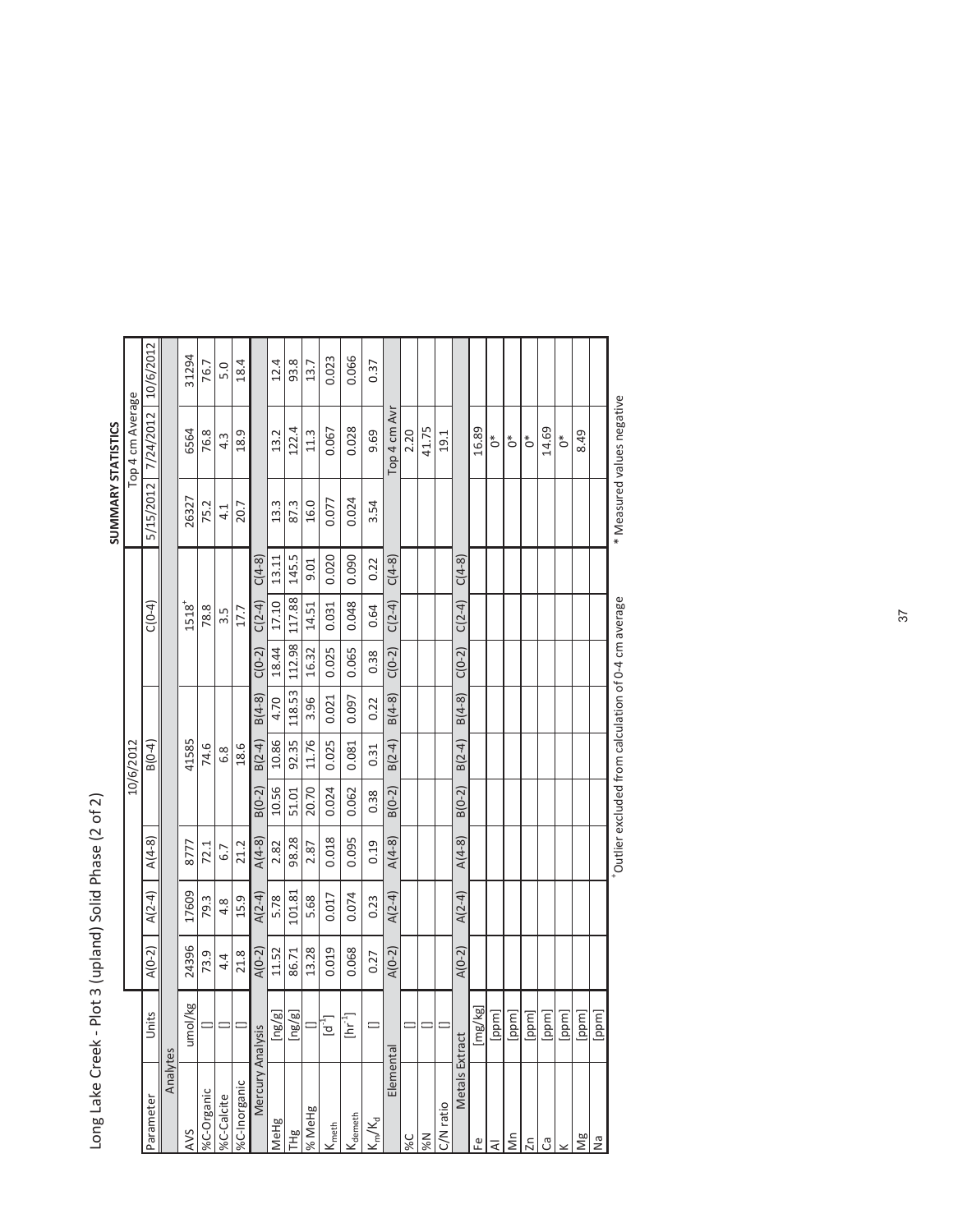| ć<br>$\leq$ |
|-------------|
|             |
|             |

|                                           | 8.03 | 5.28  | 13.67          | 953           | 142                                                                                                                                                                                                                                                                    |              |          |         |         |           |          |              | 1.5           |                          |                  | 0.01   | 0.18                      | 5.2              |        |                      |                       | 0.50957667 |                 | 84.161  | 11.6473333 | 169.47  | 27.8583333 |
|-------------------------------------------|------|-------|----------------|---------------|------------------------------------------------------------------------------------------------------------------------------------------------------------------------------------------------------------------------------------------------------------------------|--------------|----------|---------|---------|-----------|----------|--------------|---------------|--------------------------|------------------|--------|---------------------------|------------------|--------|----------------------|-----------------------|------------|-----------------|---------|------------|---------|------------|
| 10/2/2012 10/9/2012 10/16/2012 10/30/2012 | 7.99 | 9.22  | 12.39          | 876           | 95                                                                                                                                                                                                                                                                     |              |          | 384.5   | 0.22    | 0.0       | 31.8     | 0.000        | 1.4           | 1.0                      |                  | 0.02   | 0.18                      | 8.4              |        | 0.0152295 0.01156333 | 0.00167256 0.00364833 | 0.399215   |                 | 67.199  | 10.85      | 133.59  | 24.027     |
|                                           | 8.04 | 6.07  | 13.12          | 1032          | $\sim$                                                                                                                                                                                                                                                                 |              |          | 532.2   | 0.72    | 0.0       | 38.5     | 0.000        | 1.7           | 1.0                      |                  | 0.03   | 0.23                      | 11.1             |        | $-0.003719$          | $-0.001121$           | 0.69135    |                 | 87.9255 | 11.879     | 175.59  | 28.445     |
|                                           | 7.89 | 6.62  | 12.92          | 1032          | 38                                                                                                                                                                                                                                                                     |              |          | 528.2   | 0.76    | 0.0       | 38.9     | 0.000        | $\frac{6}{1}$ | $1.\overline{3}$         |                  | 0.02   | 0.22                      | $\frac{1}{9}$    |        | $-0.006608$          | $-0.001951$           | 1.0587     |                 | 88.065  | 11.721     | 175.335 | 28.357     |
| 9/24/2012                                 | 7.85 | 6.12  | 12.24          | 1024          | 23                                                                                                                                                                                                                                                                     |              |          | 520.2   | 0.58    | 0.0       | 39.5     | 0.000        |               |                          |                  | 0.00   | 0.24                      | 0.0              |        | 0.0173035            | 0.00811265            | 0.96431    |                 | 89.565  | 11.814     | 176.485 | 28.553     |
| 9/19/2012                                 | 7.93 | 6.61  | 12.27          | 1070          | 104                                                                                                                                                                                                                                                                    |              |          | 519.0   | 0.31    | 0.0       | 39.2     | 0.000        | 1.8           | 1.5                      |                  | 0.01   | 0.22                      | 2.5              |        | 0.001498             | $-0.0019671$          | 0.818725   |                 | 89.712  | 11.406     | 174.47  | 27.938     |
| 9/10/2012                                 | 7.82 | 7.02  | 10.08          | 1022          | $-133$                                                                                                                                                                                                                                                                 |              |          | 306.3   | 6.82    | 0.0       | 2.6      | 0.000        | 4.3           | 2.0                      |                  | 0.03   | 0.33                      | 8.4              |        | 0.0116914            | $-0.0039561$          | 0.233755   |                 | 68.279  | 15.9855    | 146.225 | 38.358     |
| 8/27/2012                                 | 7.71 | 7.68  | 10.73          | 1025          | 77                                                                                                                                                                                                                                                                     |              |          | 298.7   | 7.42    | 0.0       | 2.4      | 0.001        | 4.0           | 2.1                      |                  | 0.07   | 0.44                      | 16.8             |        | 0.0344655            | 0.00999715            | 0.321375   |                 | 76.2055 | 17.8725    | 161.165 | 40.273     |
| 8/14/2012                                 | 7.67 | 8.14  | 9.7            | 1020          | 24                                                                                                                                                                                                                                                                     |              |          | 273.8   | 6.37    | 0.0       | 2.5      | 0.001        | 5.8           | 2.2                      |                  | 0.09   | 0.63                      | 13.6             |        | 0.0371865            | 0.00042149            | 0.188295   |                 | 68.993  | 17.6655    | 153.775 | 35.5115    |
| 7/31/2012                                 | 7.71 | 11.88 | 8.92           | 849           | 50                                                                                                                                                                                                                                                                     |              |          | 197.3   | 6.71    | 0.0       | 2.6      | 0.000        | 4.4           | 2.4                      |                  | 0.05   | 1.07                      | 4.7              |        | 0.0155915            | 0.0038379             | 0.0540205  |                 | 51.164  | 14.757     | 135.015 | 23.4725    |
| 7/17/2012                                 | 7.62 | 9.84  | 8.65           | 1419          | 78                                                                                                                                                                                                                                                                     |              |          | 291.3   | 5.61    | 0.0       | 2.2      | 0.001        | 5.0           | 2.6                      |                  | 0.08   | 3.29                      | 2.4              |        | 0.0307455            | 0.00448845            | 0.144555   |                 | 66.9055 | 18.3385    | 155.55  | 34.3245    |
| 6/26/2012                                 | 7.84 | 9.51  | 10.24          | 1002          |                                                                                                                                                                                                                                                                        |              |          | 280.6   | 5.23    | 0.0       | 2.3      | 0.000        | 4.1           | 2.5                      |                  | 0.05   | 0.99                      | 5.1              |        | 0.01076              | 0.00296               | 0.019      |                 | 58.4105 | 17.241     | 153.59  | 27.6435    |
| 6/6/2012                                  | 7.72 | 8.28  | 9.5            | 953           |                                                                                                                                                                                                                                                                        |              |          | 262.2   | 3.24    | 0.0       | 2.7      | 0.000        | 5.5           | 2.4                      |                  | 0.37   | 1.27                      | 29.1             |        | 0.0125               | 0.0001                | 0.036      |                 | 60.4275 | 15.73      | 147.595 | 25.2855    |
| 5/16/2012                                 | 7.64 | 5.87  | 11.57          | 866           |                                                                                                                                                                                                                                                                        |              |          | 246.4   | 3.13    | 0.0       | 3.0      | 0.001        | 5.9           | 2.4                      |                  | 0.02   | 2.30                      | $\overline{0}$ . |        | 0.0287               | 0.0018                | 0.0651     |                 | 63.8045 | 14.4785    | 130.4   | 27.755     |
| Units                                     |      | [°c]  | [mg/L]         | $[{\mu}S/cm]$ | $[NN] % \begin{center} % {\includegraphics[width=0.5\textwidth]{figs/figs-matrices.png} \caption{The image shows the number of parameters of the data and the number of data are shown in the left and the number of data are shown in the right.} \label{fig:smat} %$ | E            |          | [mg/L]  | [mg/L]  | [mg/L]    | [mg/L]   | [mm]         | [mg/L]        | $[{\sf Lm}^1{\sf mg}^1]$ |                  | [ng/L] | $\lfloor \log(1) \rfloor$ |                  |        | [ppm]                | [ppm]                 | [ppm]      | [ppm]           | [ppm]   | [ppm]      | [ppm]   | [ppm]      |
| Parameter                                 | 공    | Temp  | $\overline{a}$ | Conductivity  | <b>ORP</b>                                                                                                                                                                                                                                                             | Water Table* | Analytes | Sulfate | Nitrate | Phosphate | Chloride | Ferrous Iron | DOC           | <b>SUVA</b>              | Mercury Analysis | MeHg   | 出<br>上                    | 1% MeHg          | Metals | Ψ                    | ₹                     | Ś          | $\overline{2n}$ | ී       |            | Ng      | Σã         |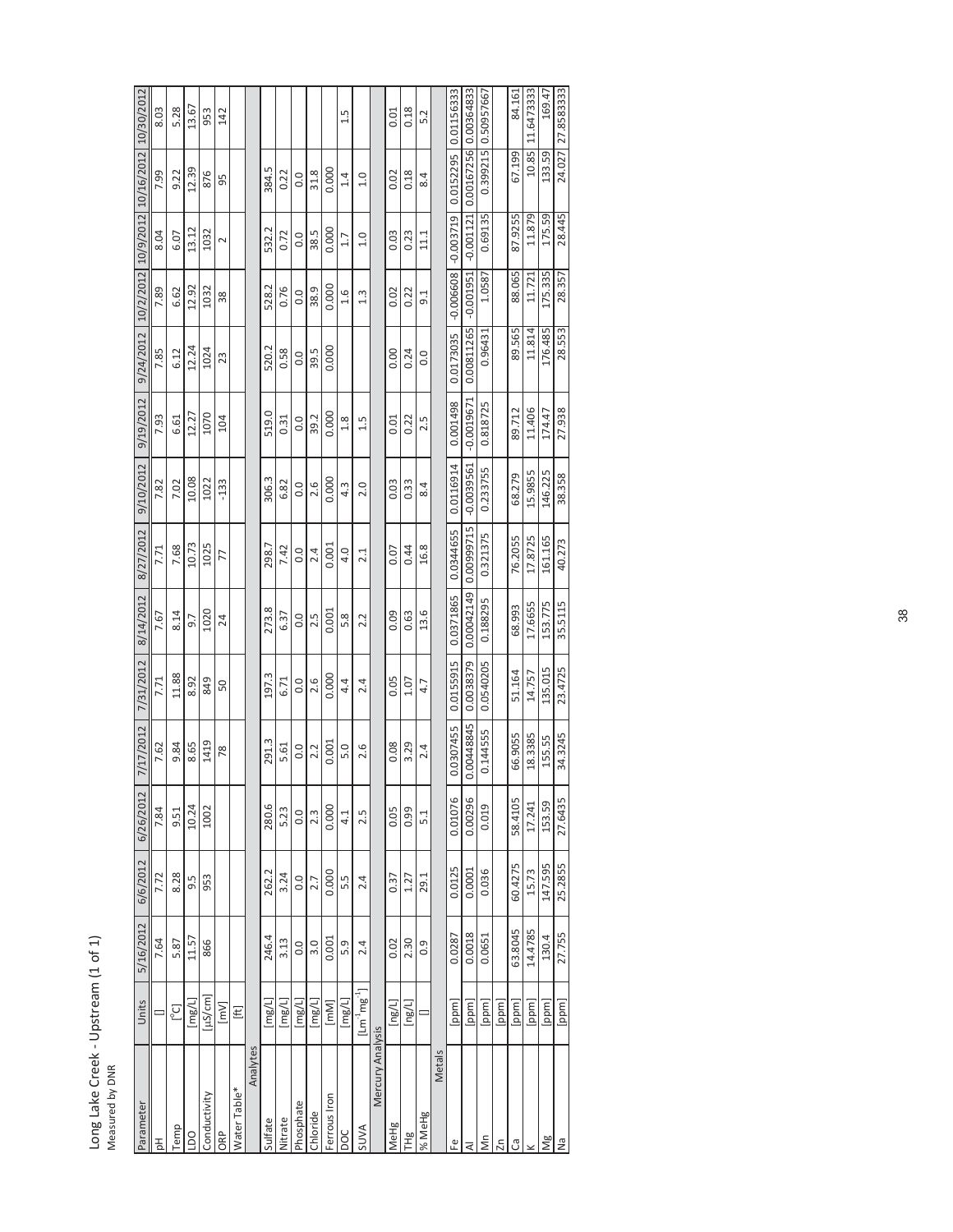| ł<br>$\ddot{\phantom{0}}$<br>mstream<br>Ï<br>؟<br>م<br>j<br>$\mathfrak{a}$ |  |
|----------------------------------------------------------------------------|--|
| ong                                                                        |  |

|                                           | 7.98 | 3.88  | 12.56                         | 778          | 142    |              |          |         |         |           |               |              | 2.4    |                                                    |                  | 0.07   | 0.30   | 21.9   |        | 0.01539033  | 0.0017441  | 0.0065547 |       | 69.424  | 10.812  | 137.59  | 25.1135 24.5713333 |
|-------------------------------------------|------|-------|-------------------------------|--------------|--------|--------------|----------|---------|---------|-----------|---------------|--------------|--------|----------------------------------------------------|------------------|--------|--------|--------|--------|-------------|------------|-----------|-------|---------|---------|---------|--------------------|
| 10/2/2012 10/9/2012 10/16/2012 10/30/2012 | 7.89 | 8.47  | 10.76                         | 947          | 89     |              |          | 412.3   | 0.00    | 0.0       | 32.8          | 0.000        | 2.7    | 2.5                                                |                  | 0.11   | 0.47   | 22.7   |        | 0.0181995   | 0.003509   | 0.0207885 |       | 71.952  | 10.934  | 140.175 |                    |
|                                           | 7.93 | 5.19  | 10.07                         | 1013         | $\sim$ |              |          | 518.9   | 0.13    | 0.0       | 38.3          | 0.000        | 2.8    | 2.6                                                |                  | 0.09   | 0.53   | 17.0   |        | $-0.000391$ | 0.0028758  | 0.03376   |       | 87.2525 | 11.484  | 170.05  | 28.0695            |
|                                           | 7.86 | 8.73  | 8.75                          | 1119         | 26     |              |          | 519.3   | 0.07    | 0.0       | 38.4          | 0.000        | 2.9    | 2.5                                                |                  | 0.07   | 0.40   | 16.3   |        | 0.0079488   | 0.0011227  | 0.0306765 |       | 88.214  | 11.3975 | 170.875 | 28.2445            |
| 9/24/2012                                 | 7.65 | 7.91  | 6.87                          | 1071         | $-62$  |              |          | 494.3   | 0.01    | 0.0       | 37.4          | 0.000        | 4.2    | 2.6                                                |                  | 0.09   | 0.40   | 23.5   |        | 0.027314    | 0.0021729  | 0.053865  |       | 86.898  | 11.12   | 166.395 | 27.9665            |
| 9/19/2012                                 | 7.61 | 9.67  | 4.55                          | 1166         | 121    |              |          | 482.5   | $-0.01$ | 0.0       | 35.4          | 0.001        | 5.9    | 3.3                                                |                  | 0.24   | 0.73   | 33.1   |        | 0.0471835   | 0.00385345 | 0.1031    |       | 85.5945 | 11.0175 | 165.295 | 27.758             |
| 9/10/2012                                 | 7.85 | 12.65 | 3.63                          | 830          | $-71$  |              |          | 197.7   | 0.02    | 0.0       | $\frac{1}{9}$ | 0.001        | 17.9   | 3.1                                                |                  | 0.12   | 0.74   | 16.3   |        | 0.036796    | 0.011632   | 0.2782    |       | 41.982  | 9.54255 | 98.8015 | 24.044             |
| 8/27/2012                                 | 7.93 | 18.2  | 2.34                          | 911          | 59     |              |          | 185.0   | 0.03    | 0.0       | 7.6           | 0.001        | 16.6   | 3.3                                                |                  | 0.38   | 0.96   | 39.7   |        | 0.057168    | 0.015464   | 0.621065  |       | 50.201  | 9.76515 | 107.71  | 24.316             |
| 8/14/2012                                 | 7.94 | 18.15 | 4.99                          | 875          | $-61$  |              |          | 170.6   | 0.06    | 0.0       | 6.6           | 0.001        | 16.4   | 3.3                                                |                  | 0.19   | 1.05   | 17.7   |        | 0.053626    | 0.00674145 | 0.261675  |       | 49.0685 | 9.0285  | 96.468  | 21.645             |
| 7/31/2012                                 | 7.92 | 24.53 | 6.15                          | 792          | -65    |              |          | 143.1   | 0.01    | 0.0       | 5.3           | 0.001        | 20.3   | 3.7                                                |                  | 0.27   | 2.17   | 12.4   |        | 0.063102    | 0.00944465 | 0.190615  |       | 44.242  | 7.98545 | 84.024  | 17.5575            |
| 7/17/2012                                 | 7.77 | 25.97 | 3.48                          | 831          | 99     |              |          | 140.2   | 0.00    | 0.0       | 5.3           | 0.002        | 25.2   | 4.1                                                |                  | 1.01   | 3.87   | 26.1   |        | 0.114935    | 0.021506   | 0.37441   |       | 44.1175 | 8.6052  | 80.871  | 17.0705            |
| 6/26/2012                                 | 7.33 | 21.55 | 3.08                          | 527          |        |              |          | 74.3    | 0.00    | 0.0       | 2.4           | 0.012        | 31.5   | 4.4                                                |                  | 2.26   | 6.61   | 34.2   |        | 0.64312     | 0.10508    | 0.16331   |       | 27.915  | 5.59115 | 52.1625 | 9.19875            |
| 6/6/2012                                  | 7.55 | 19.48 | 5.37                          | 540          |        |              |          | 78.4    | 0.03    | 0.0       | 3.7           | 0.013        | 31.3   | 4.6                                                |                  | 1.32   | 5.63   | 23.4   |        | 0.7315      | 0.1334     | 0.0949    |       | 27.2505 | 4.9712  | 47.6885 | 9.047              |
| 5/16/2012                                 | 7.80 | 15.16 | 7.51                          | 610          |        |              |          | 135.1   | 2.16    | 0.0       | $\frac{1}{9}$ | 0.001        | 19.4   | $3.\overline{3}$                                   |                  | 0.26   | 1.17   | 22.2   |        | 0.0834      | 0.0072     | 0.1149    |       | 42.122  | 6.6571  | 61.262  | 14.328             |
| Units                                     |      | [°C]  | $\lbrack \text{mg/L} \rbrack$ | $[\mu S/cm]$ | $[mv]$ | E            |          | [mg/L]  | [mg/L]  | [mg/L]    | [mg/L]        | [mm]         | [mg/L] | $[{\sf Lm}^{\text{-1}}{\sf m}{\sf g}^{\text{-1}}]$ |                  | [mg/L] | [ng/L] |        |        | [ppm]       | [ppm]      | [ppm]     | [ppm] | [ppm]   | [ppm]   | [ppm]   | [ppm]              |
| Parameter                                 | 공    | Temp  | $\overline{a}$                | Conductivity | ORP    | Water Table* | Analytes | Sulfate | Nitrate | Phosphate | Chloride      | Ferrous Iron | DOC    | SUVA                                               | Mercury Analysis | MeHg   | THg    | % MeHg | Metals | Ψ           | ₹          | δñ        | Σn    | ී       |         | Ng      | Σã                 |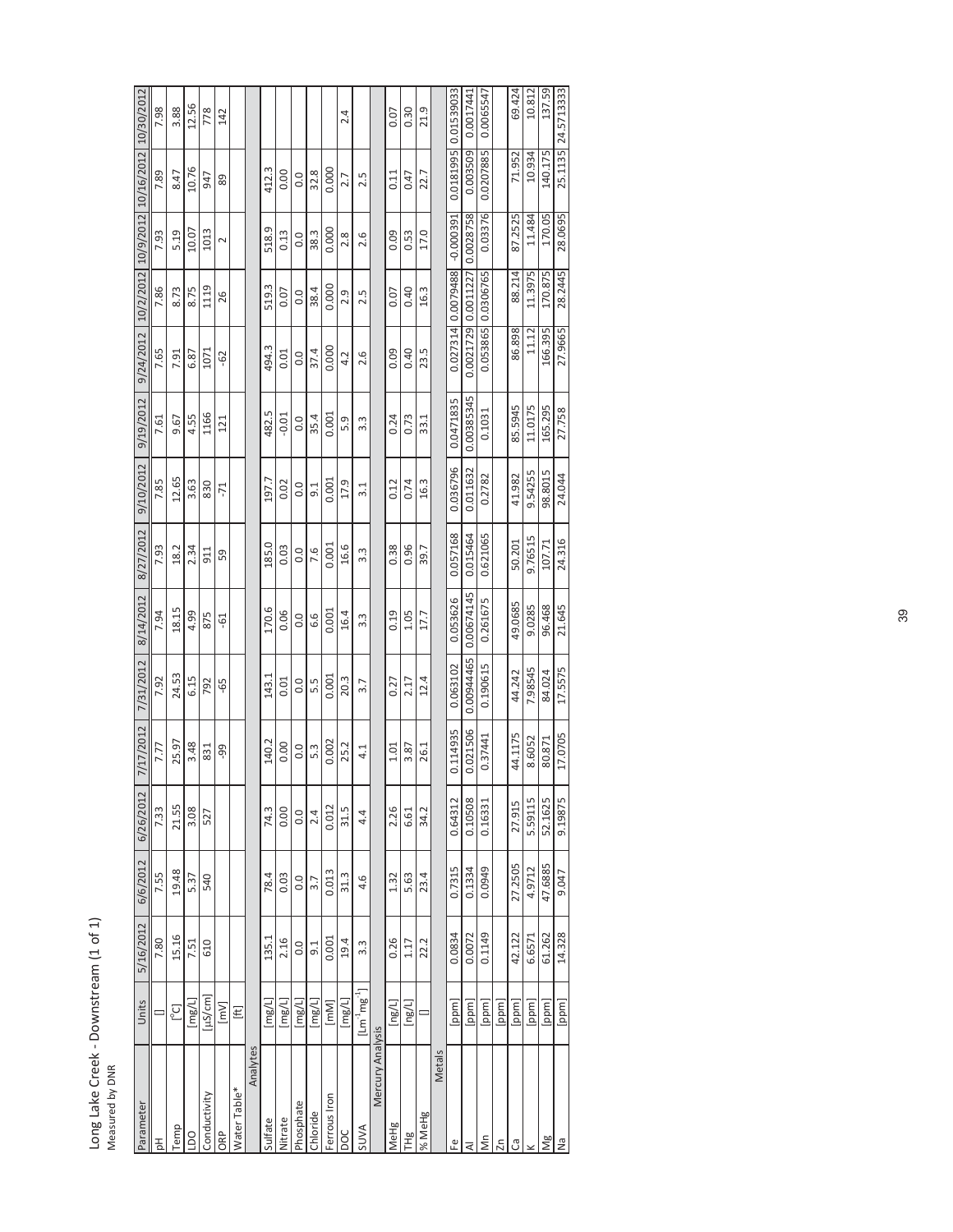Long Lake Creek - Plot 2 (nearshore) Sediment Porewater (1 of 2) Long Lake Creek - Plot 2 (nearshore) Sediment Porewater (1 of 2)

<sup>+</sup>Outlier excluded from 0-4 cm average +Outlier excluded from 0-4 cm average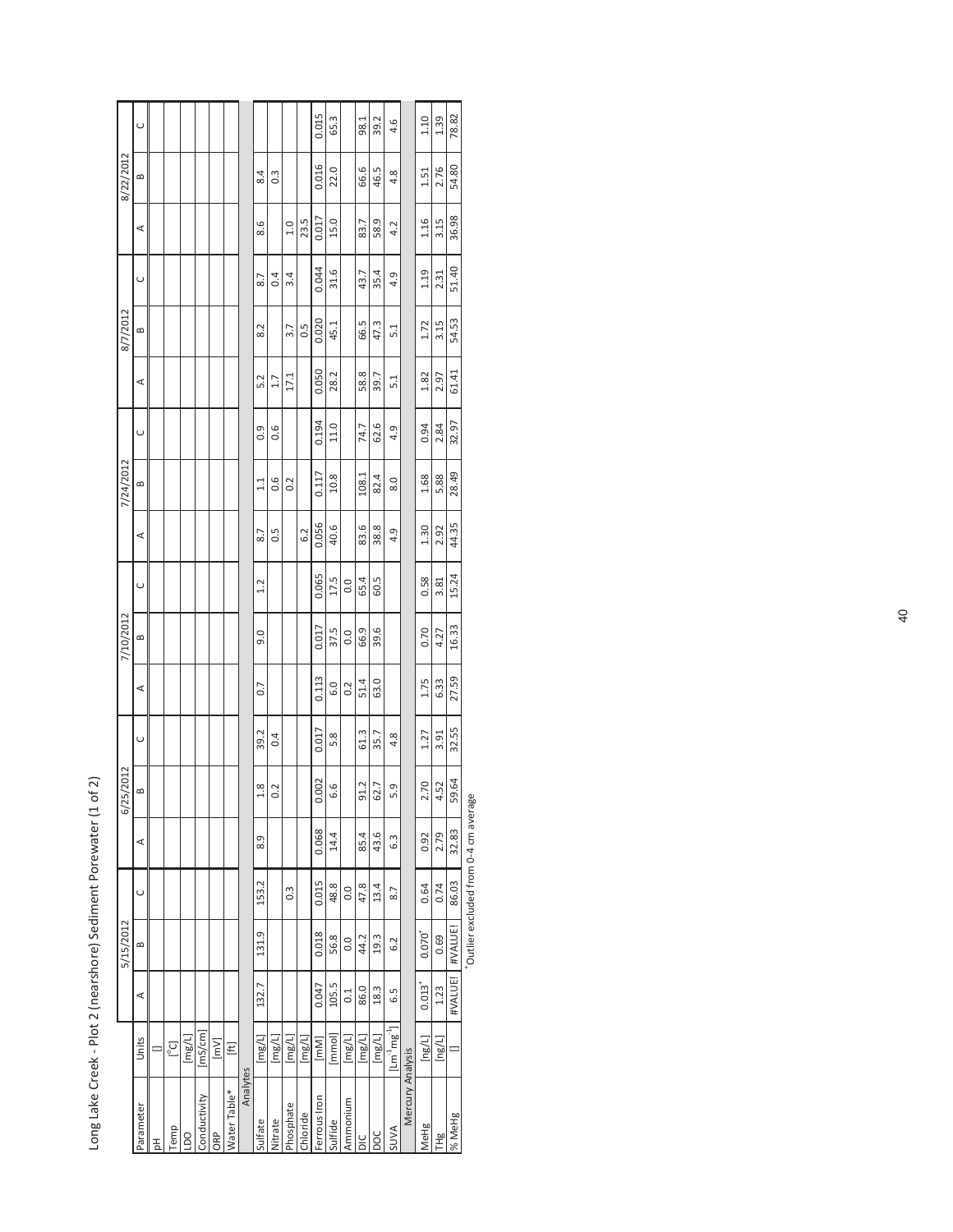| J<br>1                             |
|------------------------------------|
| )<br>l<br>j<br>¢                   |
| j                                  |
| J                                  |
|                                    |
| Ï                                  |
|                                    |
|                                    |
|                                    |
|                                    |
| ı<br>١                             |
| í                                  |
| I<br>١                             |
| Į<br>d                             |
| Ì<br>J                             |
| $\overline{\phantom{a}}$<br>Ï<br>Ï |
| j<br>١                             |
| I<br>$\overline{ }$<br>i<br>ı      |
| ı                                  |
| í<br>١<br>ׇ֠                       |
| u<br>ļ<br>l<br>Ì<br>۱              |
| j<br>֡֡֡                           |

|                  |                                          |                  |           |        |       |              |               | <b>SUMMARY STATISTICS</b> |       |                   |                  |                        |       |                  |           |
|------------------|------------------------------------------|------------------|-----------|--------|-------|--------------|---------------|---------------------------|-------|-------------------|------------------|------------------------|-------|------------------|-----------|
|                  |                                          |                  | 9/17/2012 |        |       | 10/6/2012    |               |                           |       |                   |                  | Average                |       |                  |           |
| Parameter        | Units                                    | ⋖                | $\approx$ | $\cup$ | ⋖     | $\mathbf{r}$ | $\cup$        |                           |       |                   |                  |                        |       |                  | 10/6/2012 |
| 공                |                                          |                  |           |        |       |              |               | 7.05                      |       | 7.1               | 6.53             | 6.39                   | 6.66  | 7.4              |           |
| Temp             | [3]                                      |                  |           |        |       |              |               | 19.7                      |       | 26.3              | 25.7             | 17.84                  |       | 12.6             |           |
| <b>DO</b>        | $\lbrack \mathsf{mg/L} \rbrack$          |                  |           |        |       |              |               | 5.48                      |       | 2.01              | 0.5              | 1.2                    |       |                  |           |
| Conductivity     | mS/cm                                    |                  |           |        |       |              |               | 785                       |       | 254.6             | 700.1            | 743                    | 720   | 1210             |           |
| ORP              | $\lceil mV \rceil$                       |                  |           |        |       |              |               | 322                       |       | 177               | 83               | -95                    |       |                  |           |
| Water Table*     | E                                        |                  |           |        |       |              |               |                           |       | 0.86              | 1.2              | 1.22                   | 1.31  | $-0.14$          |           |
| Analytes         |                                          |                  |           |        |       |              |               |                           |       |                   |                  |                        |       |                  |           |
| Sulfate          | $\lbrack \mathsf{mg/L} \rbrack$          | 310.6            | 238.8     | 286.0  | 475.8 | 326.0        | 331.6         | 139.3                     | 16.6  | 3.6               | 3.6              | 7.4                    | 5.8   | 278.5            | 377.8     |
| Nitrate          | $\lbrack \mathsf{mg/L} \rbrack$          | $\frac{5}{2}$    | 0.2       | 0.2    | 4.8   | 5.3          | 4.7           |                           | 0.2   |                   | 0.6              | 0.7                    | 0.2   | $0.\overline{3}$ | 4.9       |
| Phosphate        | $\lbrack \mathsf{img}/\mathsf{L}\rbrack$ | $\overline{0}$ . |           |        |       |              |               | $\overline{0}$ :1         |       |                   | $\overline{0.1}$ | $\approx$ <sup>1</sup> | 0.5   | $0.\overline{3}$ |           |
| Chloride         | $\lbrack\mathsf{msg/L}\rbrack$           |                  | 12.7      |        |       |              |               |                           |       |                   | 6.2              | 0.5                    | 23.5  | 12.7             |           |
| Ferrous Iron     | $\left[\mathsf{mm}\right]$               | 0.007            | 0.026     | 0.009  | 0.004 | 0.001        | 0.050         | 0.027                     | 0.042 | 0.065             | 0.122            | 0.038                  | 0.016 | 0.014            | 0.018     |
| Sulfide          | mmol                                     | 10.3             | 2.1       | 59.8   | 2.8   | 0.7          | 15.8          | 70.4                      | 8.9   | 20.3              | 20.8             | 35.0                   | 34.1  | 24.0             | 6.4       |
| Ammonium         | $\lbrack \mathsf{mg/L} \rbrack$          |                  |           |        |       |              |               | 0.0                       |       | $\overline{0}$ :1 |                  |                        |       |                  |           |
| ŏ                | $\lbrack\mathsf{mg/L}\rbrack$            | 86.1             | 56.4      | 85.6   | 105.0 | 101.2        | 98.5          | 59.3                      | 79.3  | 61.3              | 88.8             | 56.3                   | 82.8  | 76.0             | 101.6     |
| poc              | [mg/L]                                   | 22.6             | 31.2      | 19.5   | 2.9   | 13.5         | 13.7          | 17.0                      | 47.3  | 54.4              | 61.3             | 40.8                   | 48.2  | 24.4             | 10.0      |
| <b>AVVIS</b>     | $[Im-1mg-1]$                             | 3.7              | 3.9       | 3.5    | 15.3  | 10.0         | $\frac{1}{2}$ | 7.1                       | 5.7   |                   | 5.9              | $\frac{1}{2}$          | 4.5   | 3.7              | 10.1      |
| Mercury Analysis |                                          |                  |           |        |       |              |               |                           |       |                   |                  |                        |       |                  |           |
| MeHg             | $\lbrack \log/L \rbrack$                 | 0.29             | 0.19      | 0.37   | 0.44  | 0.52         | 0.29          | 0.64                      | 1.63  | 1.01              | 1.30             | 1.58                   | 1.26  | 0.28             | 0.42      |
| 出<br>上           | [ng/L]                                   | 1.53             | 2.55      | 1.89   | 1.05  | 1.97         | 0.88          | 0.89                      | 3.74  | 4.80              | 3.88             | 2.81                   | 2.43  | 1.99             | 1.30      |
| % MeHg           |                                          | 18.74            | 7.47      | 19.58  | 42.19 | 26.60        | 33.60         | 72.07                     | 41.67 | 19.72             | 35.27            | 55.78                  | 56.87 | 15.26            | 34.13     |

7.47  $\begin{array}{|c|c|c|} \hline \text{7.47} & 19.58 & 42.19 & 26.60 \ \hline \text{7} & \text{7} & \text{7} & \text{8} \end{array}$ +Outlier excluded from 0-4 cm average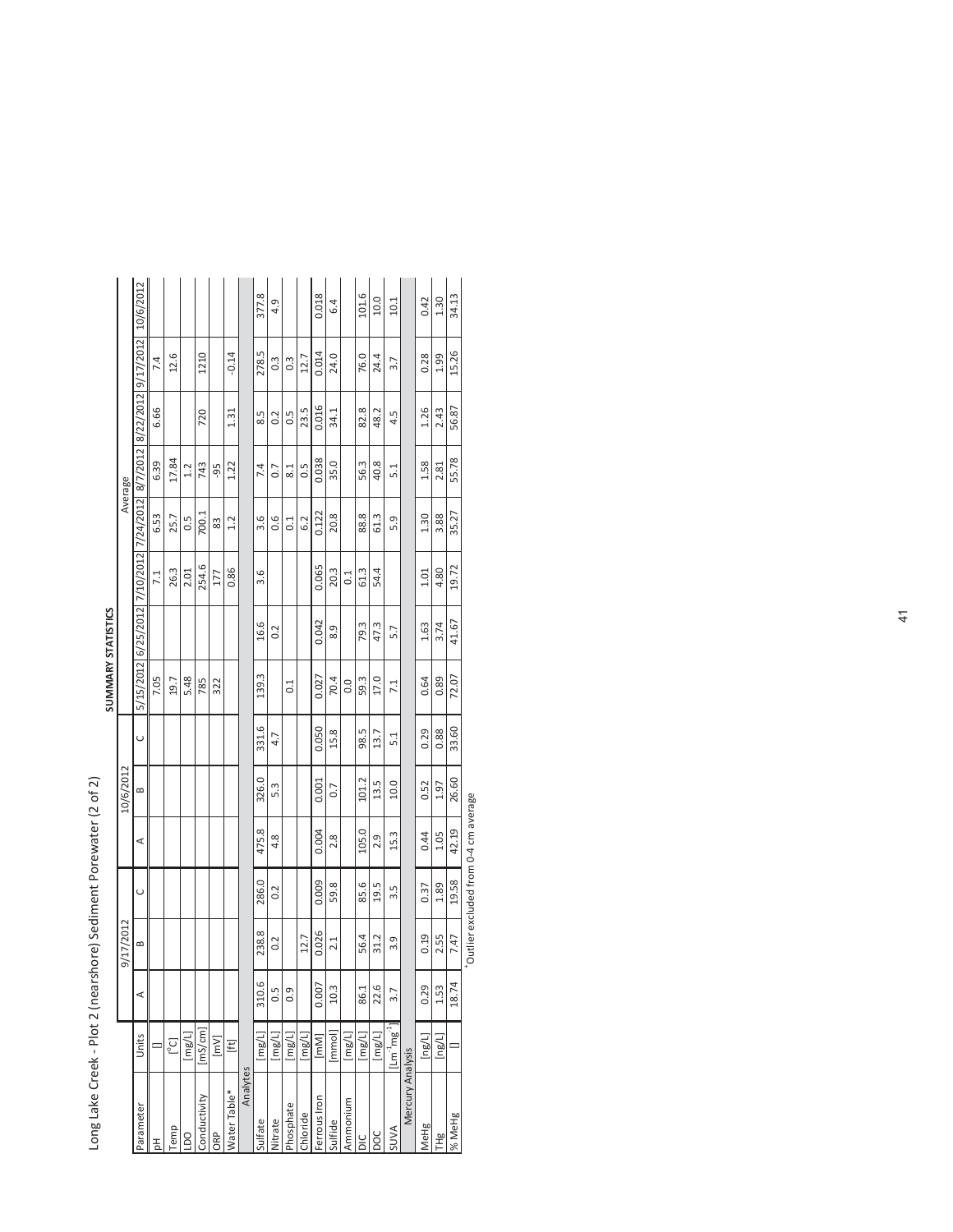| 8/22/2012 | $\cup$<br>≃<br>⋖       |   |      |           |              |      |              |          | 9.1<br>5.5             |                                 | 1.6           |                                 | 0.038<br>0.022<br>0.016 | 42.5<br>6.2    |                                       | 43.5<br>60.5   | 55.8<br>67.3   | 5.1<br>3.6                                        |                  | 0.63<br>0.44<br>1.25 | 2.23<br>1.36<br>1.36              |
|-----------|------------------------|---|------|-----------|--------------|------|--------------|----------|------------------------|---------------------------------|---------------|---------------------------------|-------------------------|----------------|---------------------------------------|----------------|----------------|---------------------------------------------------|------------------|----------------------|-----------------------------------|
|           | $\cup$                 |   |      |           |              |      |              |          | 12.0                   |                                 |               |                                 | 0.035                   | 33.7           |                                       | 39.7           | 50.8           | 4.9                                               |                  | 0.76                 | 2.00                              |
| 8/7/2012  | $\mathbf{r}$<br>⋖      |   |      |           |              |      |              |          | 18.6<br>52.5           | 1.7                             | $\frac{3}{4}$ |                                 | 0.017<br>0.027          | 93.5<br>50.5   |                                       | 39.2<br>39.7   | 69.6<br>53.4   | 7.5<br>4.5                                        |                  | 0.81<br>0.88         | 2.18<br>3.07                      |
| 7/24/2012 | $\cup$<br>≃            |   |      |           |              |      |              |          | 1.0<br>$\overline{61}$ | 0.4<br>0.6                      |               | 4.1                             | 0.063<br>0.043          | 8.3<br>124.3   |                                       | 49.3<br>28.3   | 57.8<br>64.1   | 4.6<br>4.5                                        |                  | 3.59<br>0.60         | 7.61<br>4.93                      |
|           | ⋖                      |   |      |           |              |      |              |          | 4.4                    | $0.\overline{3}$                |               |                                 | 0.068                   | 31.7           |                                       |                |                |                                                   |                  | 0.49                 | 3.63                              |
| 7/10/2012 | $\cup$<br>$\mathbf{r}$ |   |      |           |              |      |              |          | 0.5<br>0.6             |                                 |               |                                 | 0.091<br>0.130          | 19.9<br>7.4    | $0.\overline{3}$<br>$\overline{0}$ .1 | 38.9<br>46.0   | 114.4<br>101.9 |                                                   |                  | 5.27<br>1.90         | 12.84<br>6.32                     |
|           | ⋖<br>$\cup$            |   |      |           |              |      |              |          | 0.7<br>33.7            |                                 |               |                                 | 0.137<br>0.036          | 4.4<br>1.7     | 0.0                                   | 58.6<br>53.8   | 127.6<br>39.1  | 5.6                                               |                  | 3.27<br>3.97         | 9.17<br>9.25                      |
| 6/25/2012 | $\infty$<br>⋖          |   |      |           |              |      |              |          | 5.3<br>2.4             |                                 |               |                                 | 0.084<br>0.062          | 2.0            |                                       | 58.9<br>22.8   | 61.5<br>71.8   | 5.2<br>4.7                                        |                  | 3.36<br>2.25         | 8.30<br>7.04                      |
| 5/15/2012 | $\cup$<br>$\mathbf{r}$ |   |      |           |              |      |              |          | 127.4<br>119.4         |                                 |               |                                 | 0.028<br>0.028          | 17.5<br>12.0   | $\overline{0}$ .1<br>0.1              | 13.7<br>13.6   | 41.3<br>43.2   | 5.2<br>5.6                                        |                  | 0.44<br>$0.01^{+}$   | 1.47<br>1.73                      |
|           | ⋖<br>Units             |   | [Col | [mg/L]    | [mS/cm]      | [mv] | [ft]         |          | 111.9<br>[mg/L]        | $\lbrack \mathsf{mg/L} \rbrack$ | [mg/L]        | $\lbrack \mathsf{mg/L} \rbrack$ | 0.027<br>[mm]           | 33.6<br>[mmol] | 0.2<br>[mg/L]                         | 11.1<br>[mg/L] | 44.5<br>[mg/L] | 5.4<br>$[{\sf Lm}^{\text{-1}}$ mg $^{\text{-1}}]$ |                  | 0.87<br>[ng/L]       | 1.99<br>$\lbrack \log /L \rbrack$ |
|           | Parameter              | 공 | Temp | <b>DO</b> | Conductivity | ORP  | Nater Table* | Analytes | Sulfate                | Nitrate                         | Phosphate     | Chloride                        | Ferrous Iron            | Sulfide        | Ammonium                              | ЗC             | DOC            | <b>AVVIS</b>                                      | Mercury Analysis | MeHg                 | THg                               |

Long Lake Creek - Plot 3 (upland) Sediment Porewater (1 of 2) Long Lake Creek - Plot 3 (upland) Sediment Porewater (1 of 2)

\*Outlier excluded from 0-4 cm average +Outlier excluded from 0-4 cm average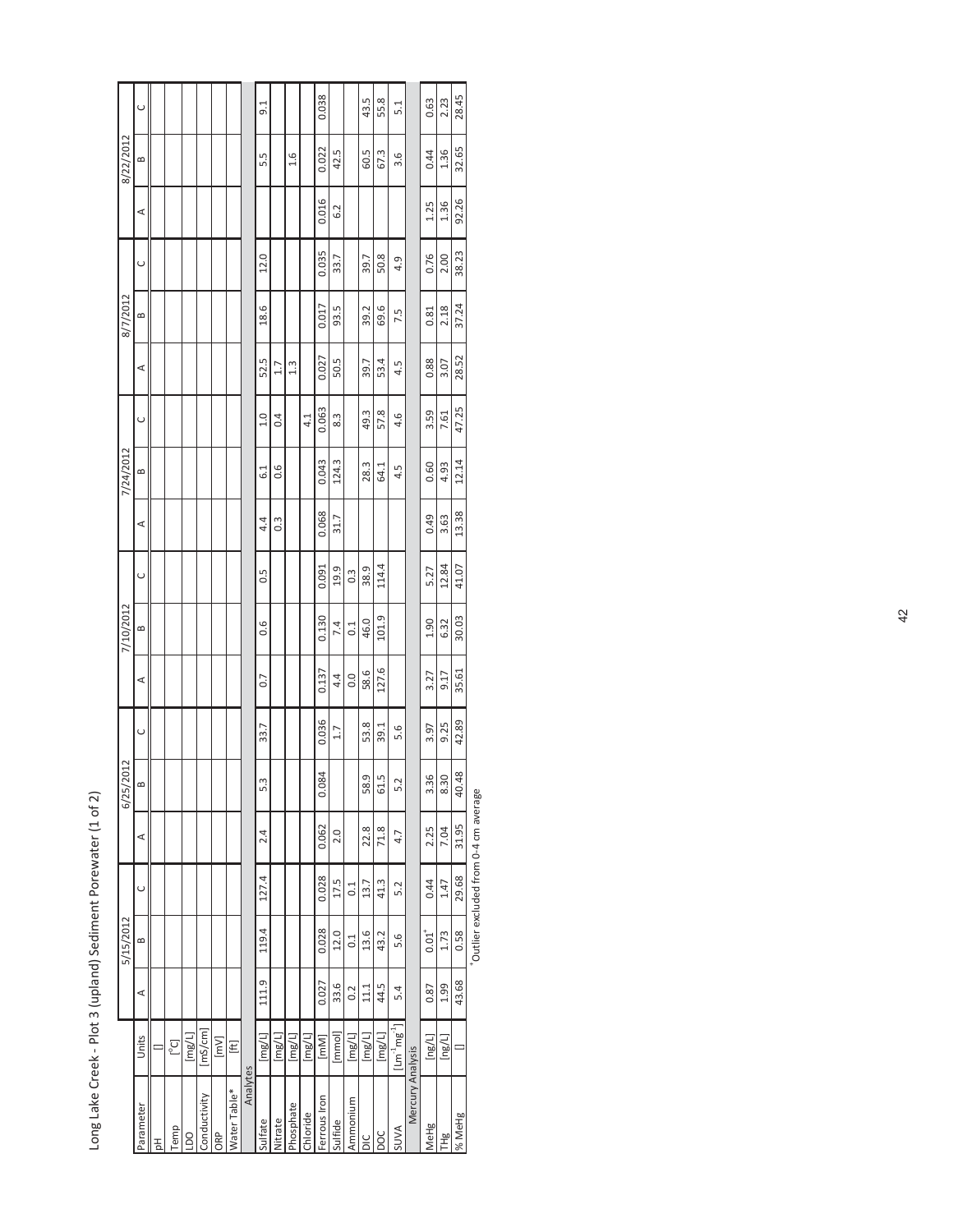| J<br>Ò                   |
|--------------------------|
| ١                        |
| ı<br>Ç                   |
|                          |
| ١<br>Ï<br>į              |
| S                        |
| I                        |
| I                        |
| Ó                        |
| I                        |
| Ï<br>l                   |
|                          |
|                          |
| ι<br>l                   |
|                          |
|                          |
|                          |
| í                        |
|                          |
| ¢<br>١<br>J              |
| ١<br>ļ                   |
| Ó<br>Ï                   |
|                          |
| )<br>١<br>l              |
| $\overline{ }$<br>١<br>Ì |
| ١                        |
| $\overline{\phantom{a}}$ |
| i<br>۱<br>ı              |
| l<br>ij<br>J             |
| Ś<br>Ć<br>١              |
|                          |

|                      |                                 |       |                   |                  |       |              |        |                  | SUMMARY STATISTICS |               |       |         |       |                  |           |
|----------------------|---------------------------------|-------|-------------------|------------------|-------|--------------|--------|------------------|--------------------|---------------|-------|---------|-------|------------------|-----------|
|                      |                                 |       | 17/2012<br>ରି     |                  |       | 10/6/2012    |        |                  |                    |               |       | Average |       |                  |           |
| Parameter            | Units                           | ⋖     | $\mathbf{\Omega}$ | $\cup$           | ⋖     | $\mathbf{r}$ | $\cup$ |                  |                    |               |       |         |       |                  | 10/6/2012 |
| 공                    |                                 |       |                   |                  |       |              |        | 6.49             |                    | 7.06          | 7.04  | 6.38    | 6.42  | 7.55             |           |
| Temp                 | $\Gamma^{\circ}$ Cl             |       |                   |                  |       |              |        | 14.9             |                    | 21.1          | 24.95 | 17.69   |       | 11.4             |           |
| <b>DO</b>            | [mg/L]                          |       |                   |                  |       |              |        | 2.6              |                    | 0.65          |       | 0.08    |       |                  |           |
| Conductivity         | $\left[\text{ms/cm}\right]$     |       |                   |                  |       |              |        | 453              |                    | 293.6         | 388.1 | 471     | 410   | 1231             |           |
| ORP                  | [mv]                            |       |                   |                  |       |              |        | 276              |                    | 37            | 248   | -88     |       |                  |           |
| Water Table*         | E                               |       |                   |                  |       |              |        |                  |                    | $\frac{8}{1}$ | 2.07  | 2.05    | 2.11  | 0.69             |           |
| Analytes             |                                 |       |                   |                  |       |              |        |                  |                    |               |       |         |       |                  |           |
| ulfate               | $\lbrack \mathsf{mg/L} \rbrack$ | 497.9 | 353.5             | 488.7            | 448.7 | 217.1        | 447.8  | 119.5            | 13.8               | 0.6           | 3.8   | 27.7    | 7.3   | 446.7            | 371.2     |
| Nitrate              | $\lbrack \mathsf{mg/l} \rbrack$ | 0.4   | $0.\overline{3}$  | $0.\overline{3}$ | 4.1   | 4.5          | 5.2    |                  |                    |               | 0.5   | 0.6     |       | $0.\overline{3}$ | 4.6       |
| hosphate<br>$\Omega$ | $\lbrack \mathsf{mg/l} \rbrack$ | 1.5   | 0.6               | 0.9              |       |              |        |                  |                    |               |       | 0.4     | 0.8   | 1.0              |           |
| Chloride             | $\lbrack \mathsf{mg/L} \rbrack$ |       |                   |                  |       |              |        |                  |                    |               | 4.1   |         |       |                  |           |
| Ferrous Iron         | [mm]                            | 0.008 | 0.010             | 0.011            | 0.123 | 0.024        | 0.078  | 0.028            | 0.061              | 0.120         | 0.058 | 0.026   | 0.025 | 0.010            | 0.075     |
| Sulfide              | [mmol]                          | 12.9  | $\overline{5.1}$  | $\frac{1}{1}$    | 12.3  | 61.6         | 0.9    | 21.0             | 1.9                | 10.6          | 54.8  | 59.2    | 24.4  | 6.3              | 24.9      |
| Ammonium             | $\lbrack \mathsf{mg/l} \rbrack$ |       |                   |                  |       |              |        | $\overline{0.1}$ |                    | $_{0.1}$      |       |         |       |                  |           |
| ŏ                    | $\lbrack \mathsf{mg/l} \rbrack$ | 107.0 | 51.5              | 88.2             | 100.2 | 67.1         | 98.6   | 12.8             | 45.2               | 47.8          | 38.8  | 39.5    | 52.0  | 82.2             | 88.6      |
| δ                    | [mg/L]                          | 5.0   | 24.7              | 16.6             | 7.1   | 26.1         | 8.2    | 43.0             | 57.5               | 114.6         | 61.0  | 58.0    | 61.5  | 15.4             | 13.8      |
| <b>SUVA</b>          | $[lm^1mg^1]$                    | 3.7   | 3.5               | 3.6              | 1.5   | 2.2          | 7.2    | 5.4              | 5.2                |               | 4.6   | 5.6     | 4.4   | 3.6              | 3.6       |
| Mercury Analysis     |                                 |       |                   |                  |       |              |        |                  |                    |               |       |         |       |                  |           |
| MeHg                 | [ng/L]                          | 0.30  | 0.30              | 0.84             | 0.43  | 0.26         | 0.51   | 0.65             | 3.19               | 3.48          | 1.56  | 0.82    | 0.78  | 0.48             | 0.40      |
| THg                  | $\lceil \log/L \rceil$          | 1.73  | 3.21              | 5.42             | 4.45  | 2.24         | 4.44   | 1.73             | 8.20               | 9.44          | 5.39  | 2.41    | 1.65  | 3.45             | 3.71      |
| % MeHg               |                                 | 17.33 | 9.42              | 15.55            | 9.65  | 11.51        | 11.39  | 36.68            | 38.44              | 35.57         | 24.26 | 34.66   | 51.12 | 14.10            | 10.85     |

<sup>+</sup>Outlier excluded from 0-4 cm average +Outlier excluded from 0-4 cm average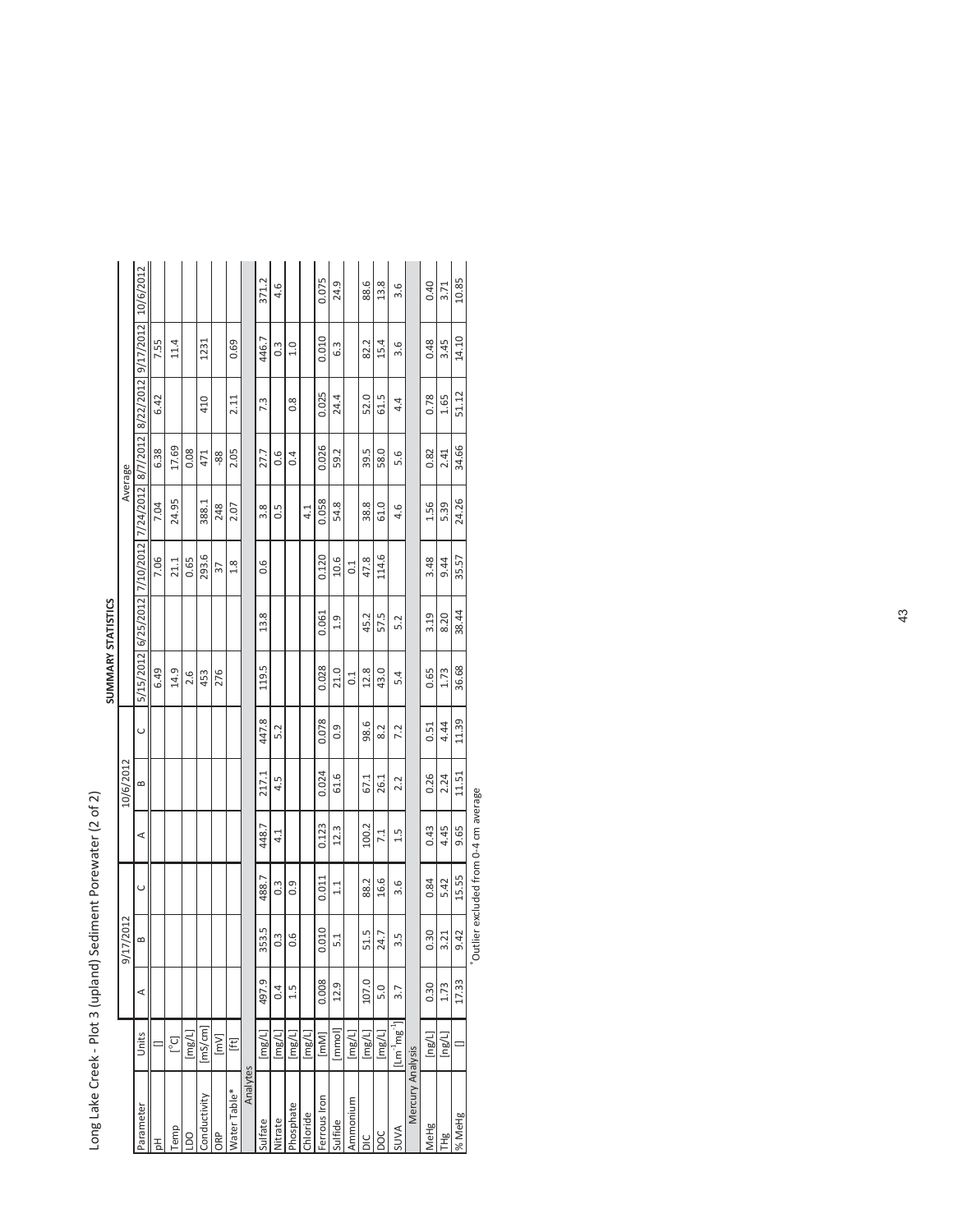West Two River - Plot 2 (nearshore) Solid Phase (1 of 2) West Two River - Plot 2 (nearshore) Solid Phase (1 of 2)

|                              |                                              |          |          |          | $\sum_{i=1}^{n}$ | 15/2012  |          |          |          |          |          |          |          |          | 7/24/2012        |          |          |                  |          |
|------------------------------|----------------------------------------------|----------|----------|----------|------------------|----------|----------|----------|----------|----------|----------|----------|----------|----------|------------------|----------|----------|------------------|----------|
| Parameter                    | Units                                        | $A(0-2)$ | $A(2-4)$ | $A(4-8)$ |                  | $B(0-4)$ |          |          | $C(0-4)$ |          | $A(0-2)$ | $A(2-4)$ | $A(4-8)$ |          | $B(0-4)$         |          |          | $C(0-4)$         |          |
| Analytes                     |                                              |          |          |          |                  |          |          |          |          |          |          |          |          |          |                  |          |          |                  |          |
| <b>AVS</b>                   | umol/kg                                      |          |          |          |                  |          |          |          |          |          | 1365     | 1546     | 1695     |          | 2053             |          |          | 817              |          |
| %C-Organic                   |                                              |          |          |          |                  |          |          |          |          |          |          | 91.1     | 90.5     |          | 89.4             |          |          | 86.3             |          |
| %C-Calcite                   |                                              |          |          |          |                  |          |          |          |          |          |          | 3.0      | 2.5      |          | 2.1              |          |          | 2.6              |          |
| %C-Inorganic                 |                                              |          |          |          |                  |          |          |          |          |          |          | 5.9      | 7.0      |          | 8.5              |          |          | 11.1             |          |
| Mercury Analysis             |                                              | $A(0-2)$ | $A(2-4)$ | $A(4-8)$ | $B(0-2)$         | $B(2-4)$ | $B(4-8)$ | $C(0-2)$ | $C(2-4)$ | $C(4-8)$ | $A(0-2)$ | $A(2-4)$ | $A(4-8)$ | $B(0-2)$ | $B(2-4)$         | $B(4-8)$ | $C(0-2)$ | $C(2-4)$         | $C(4-8)$ |
| MeHg                         | $\lbrack \mathsf{ng/g} \rbrack$              |          |          |          |                  |          |          |          |          |          | 9.66     | 4.55     | 6.42     | 11.30    | 6.23             | 3.64     | 14.13    | 21.60            | 18.02    |
| THg                          | [ng/g]                                       |          |          |          |                  |          |          |          |          |          | 57.94    | 87.46    | 111.27   | 78.65    | 92.09            | 136.90   | 94.90    | 123.08           | 148.15   |
| % MeHg                       |                                              |          |          |          |                  |          |          |          |          |          | 16.67    | 5.21     | 5.77     | 14.37    | 6.76             | 2.66     | 14.89    | 17.55            | 12.16    |
| $\mathsf{K}_{\mathsf{meth}}$ | $\left[\begin{matrix}d^1\end{matrix}\right]$ |          |          |          |                  |          |          |          |          |          | 0.231    | 0.141    | 0.081    | 0.320    | 0.122            | 0.059    | 0.144    | 0.139            | 0.100    |
| <b>N</b> demeth              | ן<br>E                                       |          |          |          |                  |          |          |          |          |          | 0.001    | 0.028    | 0.042    | 0.018    | 0.034            | 0.046    | 0.035    | 0.030            | 0.035    |
| $K_{m}/K_{d}$                | ᆖ                                            |          |          |          |                  |          |          |          |          |          | 245.83   | 4.98     | 1.93     | 17.62    | 3.54             | 1.28     | 4.09     | 4.58             | 2.87     |
| Elemental                    |                                              | $A(0-2)$ | $A(2-4)$ | $A(4-8)$ | $B(0-2)$         | $B(2-4)$ | $B(4-8)$ | $C(0-2)$ | $C(2-4)$ | $C(4-8)$ | $A(0-2)$ | $A(2-4)$ | $A(4-8)$ | $B(0-2)$ | $B(2-4)$         | $B(4-8)$ | $C(0-2)$ | $C(2-4)$         | $C(4-8)$ |
| %C                           |                                              |          |          |          |                  |          |          |          |          |          |          |          |          |          | 2.10             |          |          | 2.42             |          |
| N%                           |                                              |          |          |          |                  |          |          |          |          |          |          |          |          |          | 42.62            |          |          | 48.04            |          |
| C/N ratio                    |                                              |          |          |          |                  |          |          |          |          |          |          |          |          |          | 20.3             |          |          | 19.9             |          |
| Metals Extract               |                                              | $A(0-2)$ | $A(2-4)$ | $A(4-8)$ | $B(0-2)$         | $B(2-4)$ | $B(4-8)$ | $C(0-2)$ | $C(2-4)$ | $C(4-8)$ | $A(0-2)$ | $A(2-4)$ | $A(4-8)$ | $B(0-2)$ | $B(2-4)$         | $B(4-8)$ | $C(0-2)$ | $C(2-4)$         | $C(4-8)$ |
| டீ                           | [mg/kg]                                      |          |          |          |                  |          |          |          |          |          |          | 2.1      | 1.8      |          | 3.4              |          |          | 5.1              |          |
| ₹                            | [ppm]                                        |          |          |          |                  |          |          |          |          |          |          | 5.0      | 10.9     |          | 3.5              |          |          | 21.8             |          |
| δm                           | [ppm]                                        |          |          |          |                  |          |          |          |          |          |          | $-0.1$   | 0.0      |          | 0.2              |          |          | $\overline{0}$ . |          |
| 2n                           | [ppm]                                        |          |          |          |                  |          |          |          |          |          |          | 0.1      | 0.2      |          | $\overline{0}$ : |          |          | $\overline{0}$ : |          |
| ී                            | [ppm]                                        |          |          |          |                  |          |          |          |          |          |          | 3.8      | 8.8      |          | 10.6             |          |          | 11.0             |          |
|                              | [ppm]                                        |          |          |          |                  |          |          |          |          |          |          | 9.8      | 42.4     |          | $\overline{0}$ . |          |          | 14.7             |          |
| Ng                           | [ppm]                                        |          |          |          |                  |          |          |          |          |          |          | 2.2      | 5.0      |          | 5.5              |          |          | 4.8              |          |
| $\overline{\mathsf{S}}$      | [ppm]                                        |          |          |          |                  |          |          |          |          |          |          | $-16.9$  | $-13.6$  |          | 2.6              |          |          | $-17.1$          |          |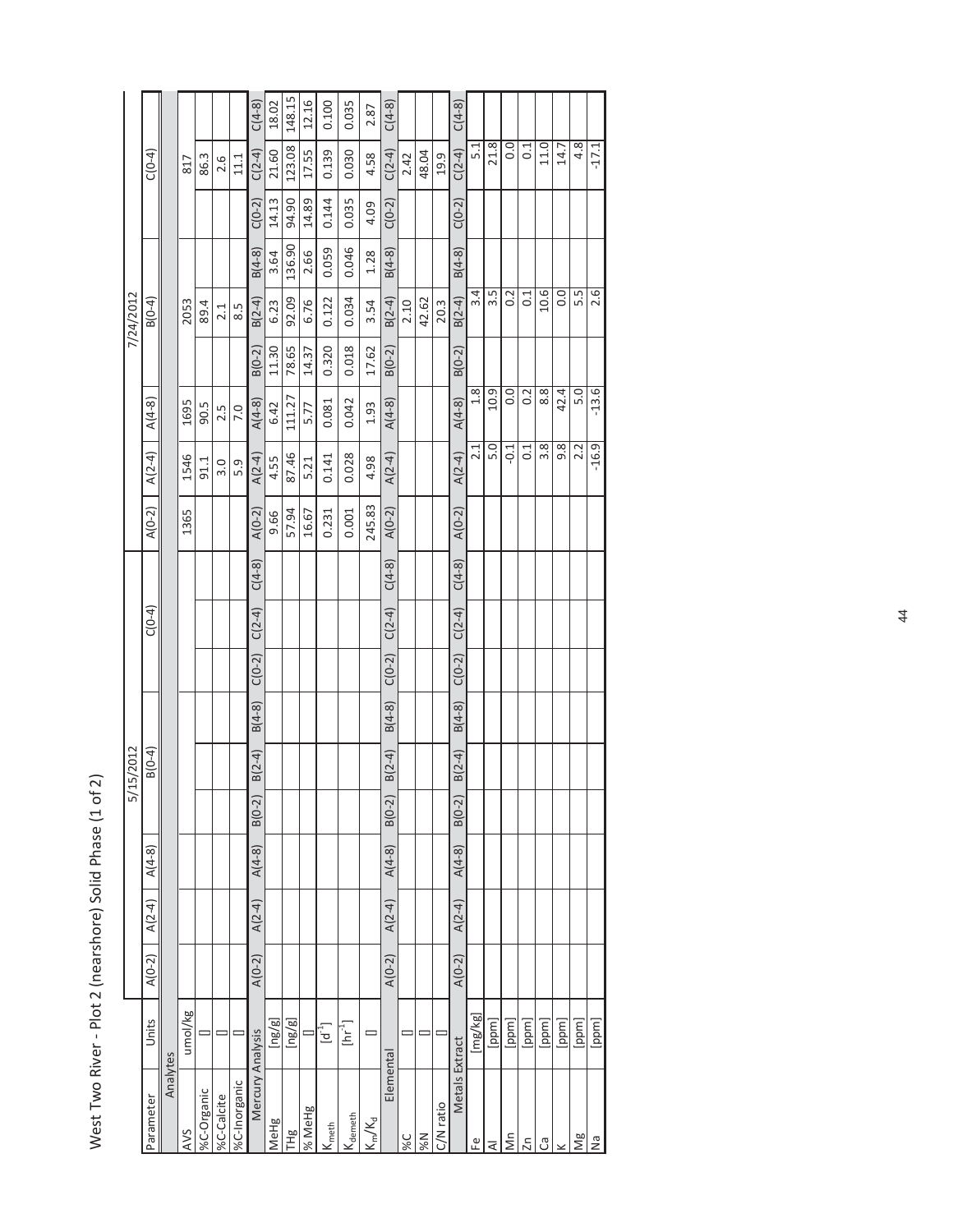|                                |                             |          |          |          |          |           |          |          |                  |          | SUMMARY STATISTICS |                    |           |
|--------------------------------|-----------------------------|----------|----------|----------|----------|-----------|----------|----------|------------------|----------|--------------------|--------------------|-----------|
|                                |                             |          |          |          |          | 10/6/2012 |          |          |                  |          |                    | Top 0-4 cm Average |           |
| Parameter                      | Units                       | $A(0-2)$ | $A(2-4)$ | $A(4-8)$ |          | $B(0-4)$  |          |          | $C(0-4)$         |          | 5/15/2012          | 7/24/2012          | 10/6/2012 |
| Analytes                       |                             |          |          |          |          |           |          |          |                  |          |                    |                    |           |
| <b>AVS</b>                     | umol/kg                     | 536      | 1072     | 1057     |          | 736       |          |          | 1485             |          |                    | 1442               | 1008      |
| %C-Organic                     |                             | 90.6     | 88.4     | 87.0     |          | 88.3      |          |          | 88.4             |          |                    | 88.9               | 88.7      |
| %C-Calcite                     | $\equiv$                    | 2.7      | 2.6      | 3.0      |          | 2.6       |          |          | 2.3              |          |                    | 2.3                | 2.5       |
| %C-Inorganic                   | l⊟l                         | 6.6      | 9.0      | 10.0     |          | 9.1       |          |          | $9.\overline{3}$ |          |                    | 9.8                | 8.7       |
| Mercury Analysis               |                             | $A(0-2)$ | $A(2-4)$ | $A(4-8)$ | $B(0-2)$ | $B(2-4)$  | $B(4-8)$ | $C(0-2)$ | $C(2-4)$         | $C(4-8)$ |                    | Top 4 cm Avr       |           |
| MeHg                           | ng/g]                       | 5.22     | 5.04     | 3.47     | 8.33     | 15.13     | 4.13     | 6.35     | 3.99             | 0.88     |                    | 11.25              | 7.34      |
| THg                            | ng/g]                       | 104.51   | 109.79   | 134.37   | 67.95    | 107.15    | 170.96   | 38.38    | 95.12            | 111.57   |                    | 89.02              | 87.15     |
| % MeHg                         | p                           | 5.00     | 4.59     | 2.58     | 12.26    | 14.12     | 2.42     | 16.53    | 4.19             | 0.79     |                    | 12.57              | 9.45      |
| $K_{\text{meth}}$              | $\left[\mathsf{d}^1\right]$ | 0.036    | 0.075    | 0.042    | 0.020    | 0.108     | 0.042    | 0.006    | 0.017            | 0.023    |                    | 0.18               | 0.04      |
| $\mathsf{K}_{\mathsf{dement}}$ | $[\text{hr}^1]$             | 0.033    | 0.015    | 0.049    | 0.016    | 0.027     | 0.014    | 0.032    | 0.031            | 0.046    |                    | 0.02               | 0.03      |
| $\mathsf{IK}_m/\mathsf{K}_d$   | $\equiv$                    | 1.10     | 5.04     | 0.86     | 1.24     | 4.07      | 2.88     | 0.19     | 0.55             | 0.50     |                    | 6.96               | 2.03      |
| Elemental                      |                             | $A(0-2)$ | $A(2-4)$ | $A(4-8)$ | $B(0-2)$ | $B(2-4)$  | $B(4-8)$ | $C(0-2)$ | $C(2-4)$         | $C(4-8)$ |                    | Top 4 cm Avr       |           |
| %C                             |                             |          |          |          |          |           |          |          |                  |          |                    | 2.26               |           |
| N%                             |                             |          |          |          |          |           |          |          |                  |          |                    | 45.33              |           |
| C/N ratio                      | Ξ                           |          |          |          |          |           |          |          |                  |          |                    | 20.1               |           |
| Metals Extract                 |                             | $A(0-2)$ | $A(2-4)$ | $A(4-8)$ | $B(0-2)$ | $B(2-4)$  | $B(4-8)$ | $C(0-2)$ | $C(2-4)$         | $C(4-8)$ |                    |                    |           |
| 운                              | [mg/kg]                     |          |          |          |          |           |          |          |                  |          |                    | $4.\overline{3}$   |           |
| ₹                              | ppm]                        |          |          |          |          |           |          |          |                  |          |                    | 12.6               |           |
| $\sum_{i=1}^{n}$               | ppm]                        |          |          |          |          |           |          |          |                  |          |                    | 0.1                |           |
| 2n                             | ppm]                        |          |          |          |          |           |          |          |                  |          |                    | 0.1                |           |
| ී                              | ppm]                        |          |          |          |          |           |          |          |                  |          |                    | 10.8               |           |
|                                | ppm]                        |          |          |          |          |           |          |          |                  |          |                    | 7.4                |           |
| Ng                             | ppm]                        |          |          |          |          |           |          |          |                  |          |                    | 5.2                |           |
| Ξ                              | ppm]                        |          |          |          |          |           |          |          |                  |          |                    | $\mathsf{O}^*$     |           |

West Two River - Plot 2 (nearshore) Solid Phase (2 of 2) West Two River - Plot 2 (nearshore) Solid Phase (2 of 2) \* values negative \* values negative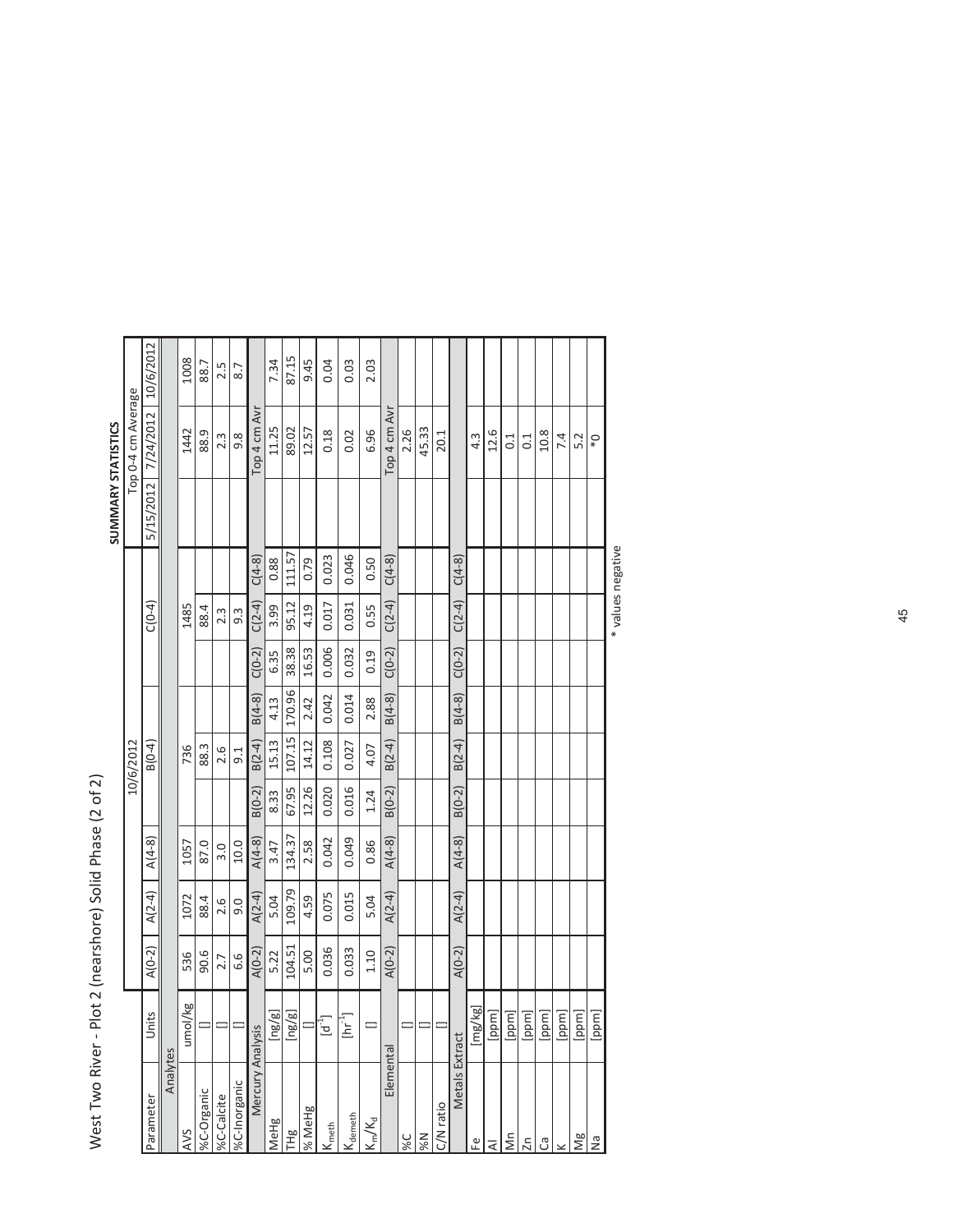West Two River - Plot 3 (upland) Solid Phase (1 of 2) West Two River - Plot 3 (upland) Solid Phase (1 of 2)

|                              |                                              |          |          |          | $\sum_{i=1}^{n}$ | 5/2012   |          |          |          |          |          |          |                  |          | 7/24/2012 |          |          |                  |          |
|------------------------------|----------------------------------------------|----------|----------|----------|------------------|----------|----------|----------|----------|----------|----------|----------|------------------|----------|-----------|----------|----------|------------------|----------|
| Parameter                    | Units                                        | $A(0-2)$ | $A(2-4)$ | $A(4-8)$ |                  | $B(0-4)$ |          |          | $C(0-4)$ |          | $A(0-2)$ | $A(2-4)$ | $A(4-8)$         |          | $B(0-4)$  |          |          | $C(0-4)$         |          |
| Analytes                     |                                              |          |          |          |                  |          |          |          |          |          |          |          |                  |          |           |          |          |                  |          |
| <b>AVS</b>                   | umol/kg                                      |          |          |          |                  |          |          |          |          |          | 83       | 159      | 169              |          | 167       |          |          | 124              |          |
| %C-Organic                   |                                              |          |          |          |                  |          |          |          |          |          |          | 94.8     | 94.3             |          |           |          |          | 90.7             |          |
| %C-Calcite                   |                                              |          |          |          |                  |          |          |          |          |          |          | 1.6      | 1.2              |          |           |          |          | 1.1              |          |
| %C-Inorganic                 |                                              |          |          |          |                  |          |          |          |          |          |          | 3.6      | 4.5              |          |           |          |          | 8.2              |          |
| Mercury Analysis             |                                              | $A(0-2)$ | $A(2-4)$ | $A(4-8)$ | $B(0-2)$         | $B(2-4)$ | $B(4-8)$ | $C(0-2)$ | $C(2-4)$ | $C(4-8)$ | $A(0-2)$ | $A(2-4)$ | $A(4-8)$         | $B(0-2)$ | $B(2-4)$  | $B(4-8)$ | $C(0-2)$ | $C(2-4)$         | $C(4-8)$ |
| MeHg                         | $\lbrack \mathsf{ng/g} \rbrack$              |          |          |          |                  |          |          |          |          |          | 8.17     | 8.33     | 26.67            | 8.34     | 9.93      | 8.67     | 7.98     | 7.64             | 13.22    |
| THg                          | [ng/g]                                       |          |          |          |                  |          |          |          |          |          | 107.31   | 115.02   | 131.11           | 84.92    | 120.44    | 134.45   | 114.35   | 151.10           | 188.43   |
| % MeHg                       |                                              |          |          |          |                  |          |          |          |          |          | 7.62     | 7.25     | 20.34            | 9.83     | 8.25      | 6.45     | 6.98     | 5.05             | 7.02     |
| $\mathsf{K}_{\mathsf{meth}}$ | $\left[\begin{matrix}d^1\end{matrix}\right]$ |          |          |          |                  |          |          |          |          |          | 0.139    | 0.191    | 0.115            | 0.182    | 0.182     | 0.113    | 0.243    | 0.127            | 0.078    |
| <b>S</b><br>demeth           | ן<br>E<br>E                                  |          |          |          |                  |          |          |          |          |          | 0.024    | 0.034    | 0.057            | 0.019    | 0.036     | 0.044    | 0.016    | 0.055            | 0.028    |
| $K_m/K_d$                    | ᆖ                                            |          |          |          |                  |          |          |          |          |          | 5.85     | 5.57     | 2.02             | 9.80     | 5.10      | 2.59     | 14.88    | 2.30             | 2.75     |
| Elemental                    |                                              | $A(0-2)$ | $A(2-4)$ | $A(4-8)$ | $B(0-2)$         | $B(2-4)$ | $B(4-8)$ | $C(0-2)$ | $C(2-4)$ | $C(4-8)$ | $A(0-2)$ | $A(2-4)$ | $A(4-8)$         | $B(0-2)$ | $B(2-4)$  | $B(4-8)$ | $C(0-2)$ | $C(2-4)$         | $C(4-8)$ |
| %C                           |                                              |          |          |          |                  |          |          |          |          |          |          |          |                  |          |           |          |          | 2.09             |          |
| N%                           |                                              |          |          |          |                  |          |          |          |          |          |          |          |                  |          |           |          |          | 46.06            |          |
| C/N ratio                    |                                              |          |          |          |                  |          |          |          |          |          |          |          |                  |          |           |          |          | 22.0             |          |
| Metals Extract               |                                              | $A(0-2)$ | $A(2-4)$ | $A(4-8)$ | $B(0-2)$         | $B(2-4)$ | $B(4-8)$ | $C(0-2)$ | $C(2-4)$ | $C(4-8)$ | $A(0-2)$ | $A(2-4)$ | $A(4-8)$         | $B(0-2)$ | $B(2-4)$  | $B(4-8)$ | $C(0-2)$ | $C(2-4)$         | $C(4-8)$ |
| டீ                           | [mg/kg]                                      |          |          |          |                  |          |          |          |          |          |          | 3.3      | 3.6              |          |           |          |          | 4.0              |          |
| ₹                            | [ppm]                                        |          |          |          |                  |          |          |          |          |          |          | 3.8      | 9.5              |          |           |          |          | 8.8              |          |
| S                            | [ppm]                                        |          |          |          |                  |          |          |          |          |          |          | $-0.1$   | 0.0              |          |           |          |          | 0.0              |          |
| $\overline{2n}$              | [ppm]                                        |          |          |          |                  |          |          |          |          |          |          | 0.0      | $0.\overline{3}$ |          |           |          |          | $\overline{0}$ . |          |
| ී                            | [ppm]                                        |          |          |          |                  |          |          |          |          |          |          | 2.3      | 3.9              |          |           |          |          | 2.9              |          |
|                              | [ppm]                                        |          |          |          |                  |          |          |          |          |          |          | 15.2     | 22.6             |          |           |          |          | 36.4             |          |
| Ng                           | [ppm]                                        |          |          |          |                  |          |          |          |          |          |          | 1.5      | 2.3              |          |           |          |          | 1.9              |          |
| $\frac{1}{2}$                | [ppm]                                        |          |          |          |                  |          |          |          |          |          |          | $-21.3$  | $-20.2$          |          |           |          |          | $-19.1$          |          |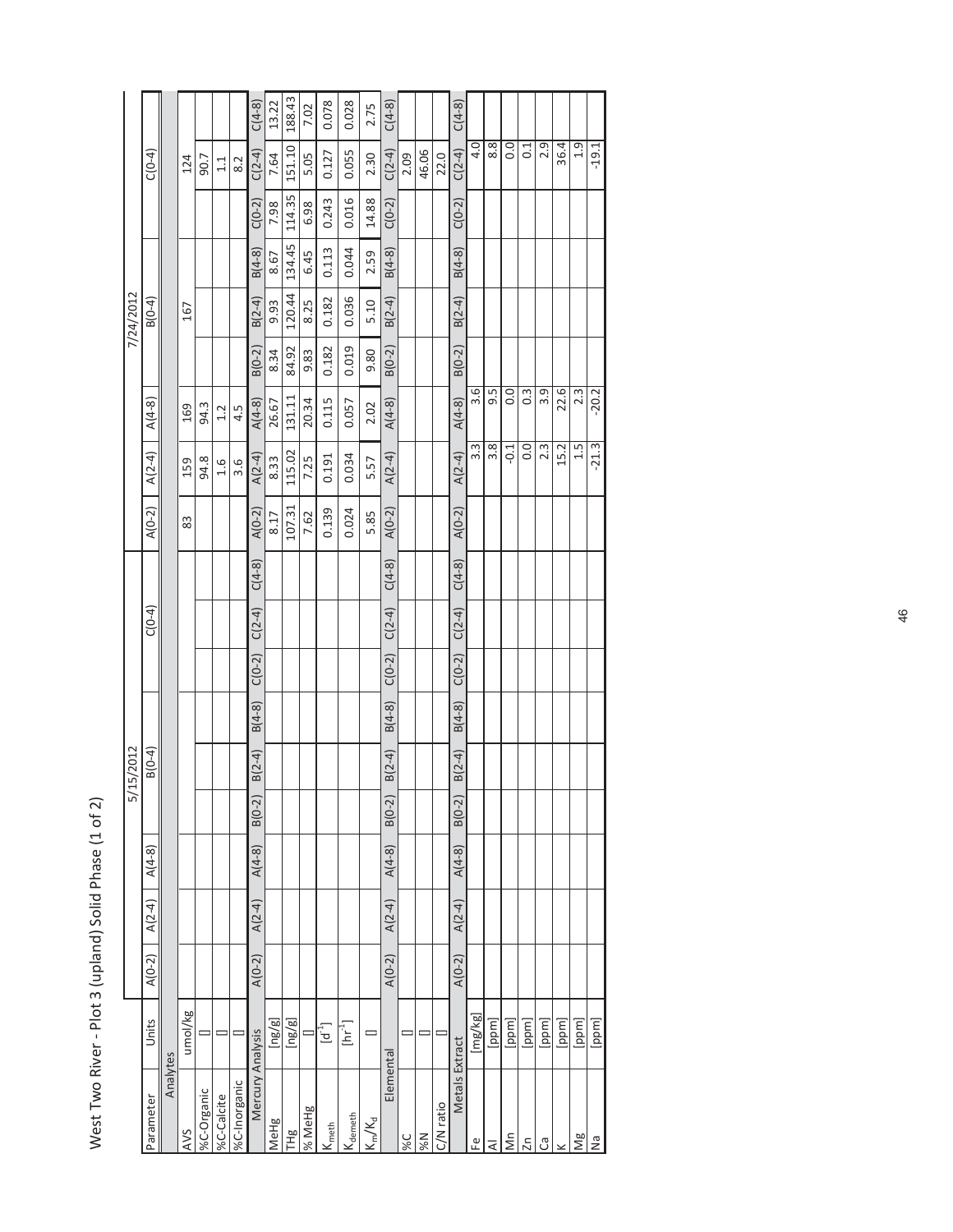| ลิ                                  |
|-------------------------------------|
| io z                                |
|                                     |
| Phase                               |
| ل<br>ان<br>ا                        |
| ₹<br>י<br>ג                         |
|                                     |
| $\frac{1}{2}$<br>$\frac{1}{2}$<br>Ĺ |
|                                     |
| N N N N N N N N                     |
|                                     |

|                 |                           |          |          |                                      |          |           |          |          |                   |          | SUMMARY STATISTICS |                    |           |
|-----------------|---------------------------|----------|----------|--------------------------------------|----------|-----------|----------|----------|-------------------|----------|--------------------|--------------------|-----------|
|                 |                           |          |          |                                      |          | 10/6/2012 |          |          |                   |          |                    | Top 0-4 cm Average |           |
| Parameter       | $\frac{1}{2}$<br>⊃        | $A(0-2)$ | $A(2-4)$ | $A(4-8)$                             |          | $B(0-4)$  |          |          | $C(0-4)$          |          | 5/15/2012          | 7/24/2012          | 10/6/2012 |
| Analytes        |                           |          |          |                                      |          |           |          |          |                   |          |                    |                    |           |
| <b>AVS</b>      | umol/kg                   | 327      | 734      | 1261                                 |          | 348       |          |          | 155               |          |                    | 137                | 345       |
| %C-Organic      |                           | 90.6     | 88.4     | 87.0                                 |          | 88.3      |          |          | 88.4              |          |                    | 50.7               | 88.7      |
| %C-Calcite      |                           | 2.7      | 2.6      | 3.0                                  |          | 2.6       |          |          | 2.3               |          |                    | 1.1                | 2.5       |
| %C-Inorganic    |                           | 6.6      | 0.6      | 10.0                                 |          | 9.1       |          |          | $9.\overline{3}$  |          |                    | 8.2                | 8.7       |
| Mercury Analysi |                           | $A(0-2)$ | $A(2-4)$ | $A(4-8)$                             | $B(0-2)$ | $B(2-4)$  | $B(4-8)$ | $C(0-2)$ | $C(2-4)$          | $C(4-8)$ |                    | Top 4 cm Avr       |           |
| MeHg            | [ng/g]                    | 18.93    | 20.45    | 28.33                                | 9.42     | 16.96     | 13.29    | 12.79    | 18.87             | 6.42     |                    | 8.40               | 16.24     |
| <b>THg</b>      | [ng/g]                    | 164.01   | 161.98   | 109.81                               | 122.03   | 175.65    | 134.37   | 168.17   | 198.17            | 129.28   |                    | 115.52             | 165.00    |
| % MeHg          | $\qquad \qquad \Box$      | 11.54    | 12.63    | 25.80                                | 7.72     | 9.65      | 9.89     | 7.61     | 9.52              | 4.97     |                    | 7.49               | 9.78      |
| Ymeth           | $[d^1]$                   | 0.017    | 0.028    | 0.035                                | 0.009    | 0.007     | 0.027    | 0.004    | 0.014             | 0.020    |                    | 0.18               | 0.015     |
| <b>Nameth</b>   | $[\text{hr}^{\text{-1}}]$ | 0.019    | 0.039    | 0.056                                | 0.013    | 0.002     |          |          | 0.003             | 0.001    |                    | 0.03               | 0.016     |
| $K_m/K_d$       | $\equiv$                  | 0.90     | 0.71     | 0.64                                 | 0.67     | 3.16      |          |          | 4.50              | 15.58    |                    | 7.25               | 1.99      |
| Elemental       |                           | $A(0-2)$ | $A(2-4)$ | $A(4-8)$                             | $B(0-2)$ | $B(2-4)$  | $B(4-8)$ | $C(0-2)$ | $C(2-4)$          | $C(4-8)$ |                    | Top 4 cm Avr       |           |
| 9%              |                           |          |          |                                      |          |           |          |          |                   |          |                    | 2.09               |           |
| N%              | 디그                        |          |          |                                      |          |           |          |          |                   |          |                    | 46.06              |           |
| C/N ratio       |                           |          |          |                                      |          |           |          |          |                   |          |                    | 22.0               |           |
| Metals Extract  |                           | $A(0-2)$ | $A(2-4)$ | $A(4-8)$                             | $B(0-2)$ | $B(2-4)$  | $B(4-8)$ | $C(0-2)$ | $C(2-4)$          | $C(4-8)$ |                    |                    |           |
| ٥               | [mg/kg]                   |          |          |                                      |          |           |          |          |                   |          |                    | 4.0                |           |
| ⋜               | [ppm]                     |          |          |                                      |          |           |          |          |                   |          |                    | 8.8                |           |
| ξ               | [ppm]                     |          |          |                                      |          |           |          |          |                   |          |                    | 0.0                |           |
| $\overline{2n}$ | [ppm]                     |          |          |                                      |          |           |          |          |                   |          |                    | 0.1                |           |
| ී               | [ppm]                     |          |          |                                      |          |           |          |          |                   |          |                    | 2.9                |           |
|                 | [ppm]                     |          |          |                                      |          |           |          |          |                   |          |                    | 36.4               |           |
| Ng              | [ppm]                     |          |          |                                      |          |           |          |          |                   |          |                    | 1.9                |           |
| Ρã              | [ppm]                     |          |          |                                      |          |           |          |          |                   |          |                    | $\mathbb{Q}^*$     |           |
|                 |                           |          |          | Outlier excluded from 0-4 cm average |          |           |          |          | * values negative |          |                    |                    |           |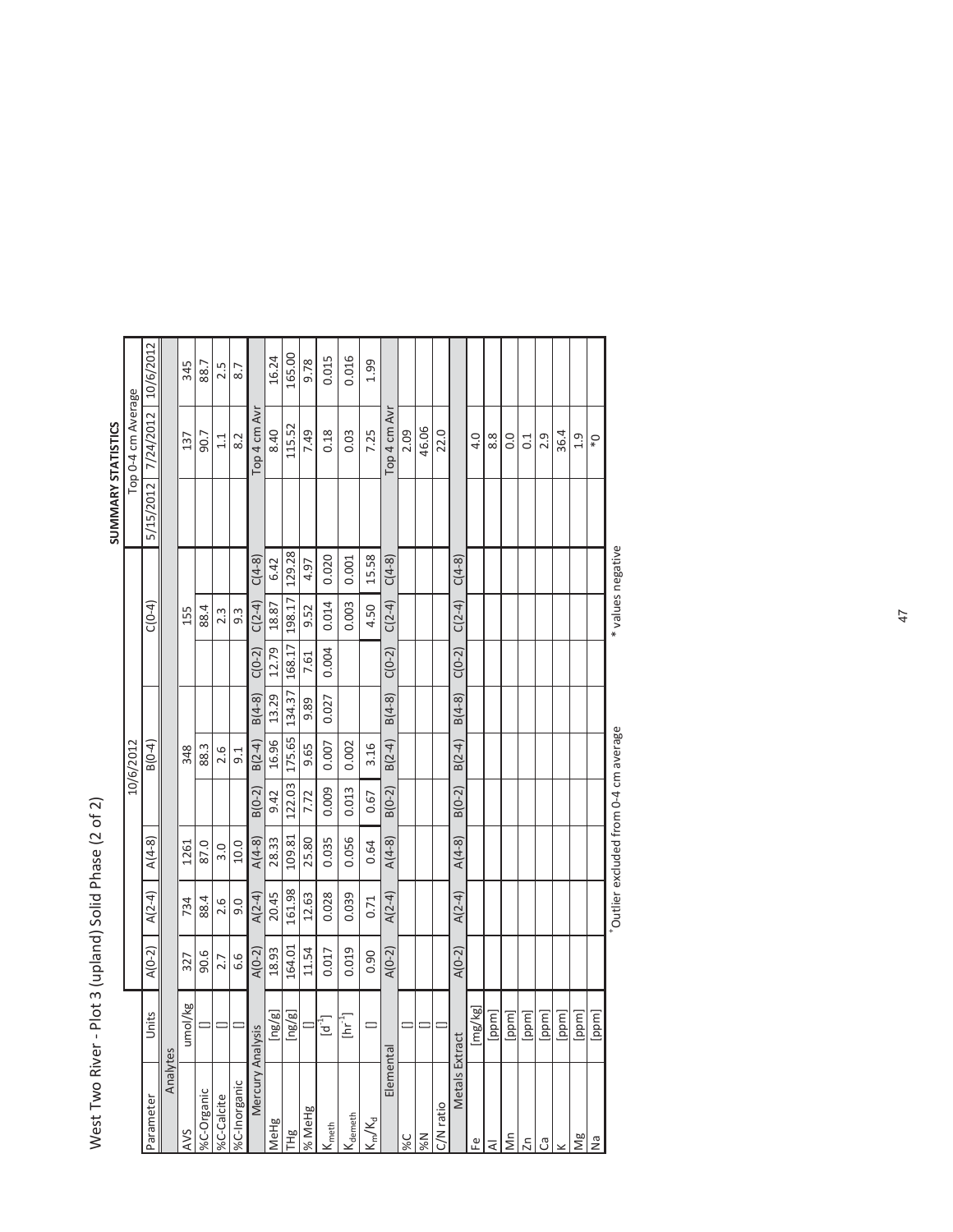|                                                            | ה והמה ה   |
|------------------------------------------------------------|------------|
|                                                            | ה לה הלה ה |
| Iwo River - Plot 2 (nearshore) Sediment Porewater (1 of 2) | ה להראה ל  |
| Vest Ty                                                    |            |

|                  |                                             |               | 7/10/2012        |        |       | 7/24/2012     |               |                  | 8/7/2012      |               |               | 8/22/2012         |               |
|------------------|---------------------------------------------|---------------|------------------|--------|-------|---------------|---------------|------------------|---------------|---------------|---------------|-------------------|---------------|
| Parameter        | Units                                       | ⋖             | B                | $\cup$ | ⋖     | $\infty$      | $\cup$        | ⋖                | $\approx$     | $\cup$        | ⋖             | $\mathbf{\Omega}$ | C             |
| 공                |                                             |               |                  |        |       |               |               |                  |               |               |               |                   |               |
| Temp             | [°c]                                        |               |                  |        |       |               |               |                  |               |               |               |                   |               |
| 0q               | [mg/L]                                      |               |                  |        |       |               |               |                  |               |               |               |                   |               |
| Conductivity     | $[\mathrm{ms/cm}]$                          |               |                  |        |       |               |               |                  |               |               |               |                   |               |
| ORP              | [mv]                                        |               |                  |        |       |               |               |                  |               |               |               |                   |               |
| Water Table*     | E                                           |               |                  |        |       |               |               |                  |               |               |               |                   |               |
| Analytes         |                                             |               |                  |        |       |               |               |                  |               |               |               |                   |               |
| Sulfate          | $\lbrack \mathsf{mg/L} \rbrack$             |               | 0.4              | 0.9    | 1.2   | $\frac{0}{1}$ | $\frac{1}{1}$ | 0.7              | 50            | $\frac{3}{2}$ | $\frac{8}{2}$ | 3.8               | $\frac{1}{3}$ |
| Nitrate          | $\lbrack \text{mg/l} \rbrack$               |               | $\sim$           |        | 1.5   | $\frac{8}{1}$ | 0.4           | $\ddot{0}$ .     | $\frac{1}{0}$ |               | 0.2           | $\overline{0}$ :1 | 0.2           |
| Phosphate        | $\lceil \log/L \rceil$                      |               |                  |        |       |               | 0.3           | $2.\overline{3}$ |               |               | $\frac{8}{2}$ |                   |               |
| Chloride         | [mg/L]                                      |               |                  |        | 1.5   |               |               |                  |               |               |               | $0.\overline{3}$  |               |
| Ferrous Iron     | [mm]                                        | 0.047         | 0.047            | 0.008  | 0.030 | 0.070         |               |                  | 0.011         | 0.003         | 0.008         | 0.010             | 0.009         |
| Sulfide          | $\frac{1}{2}$                               | $\frac{8}{2}$ | 15.8             | 12.3   | 13.6  | 3.2           | 13.6          | 4.1              | 3.4           | 3.6           | 3.9           | 4.1               | $\frac{3}{2}$ |
| Ammonium         | $\lbrack \text{mg/L} \rbrack$               | 0.0           | $\overline{0}$ . | 0.1    |       |               |               |                  |               |               |               |                   |               |
| ΟIC              | $\lbrack \text{mg/L} \rbrack$               | 31.4          | 33.3             | 22.2   | 25.2  | 26.2          | 24.0          | 12.8             | 16.1          | 11.7          | 21.1          | 15.9              | 19.2          |
| DOC              | [mg/L]                                      | 69.7          | 24.6             | 26.4   | 31.1  | 34.8          | 19.9          | 42.4             | 34.7          | 43.1          | 43.7          | 28.7              | 34.8          |
| <b>AVUS</b>      | $[{\rm Lm}^{\text{-1}}$ mg $^{\text{-1}}$ ] |               |                  |        | 5.1   | 8.0           | 4.9           | 4.7              | 4.7           | 4.8           | 4.8           | 4.4               | 4.2           |
| Mercury Analysis |                                             |               |                  |        |       |               |               |                  |               |               |               |                   |               |
| <b>IMeHg</b>     | [ng/L]                                      | 5.63          | 3.07             | 1.87   | 1.65  | 2.87          | 0.94          | 1.38             | 0.30          | 0.34          | 0.90          | 0.52              | 0.68          |
| <b>THB</b>       | [ng/L]                                      | 10.28         | 6.78             | 4.63   | 4.16  | 5.79          | 2.51          | 3.56             | 2.44          | 2.43          | 2.65          | 1.95              | 2.65          |
| % MeHg           |                                             | 54.76         | 45.28            | 40.44  | 39.60 | 49.48         | 37.56         | 38.67            | 12.15         | 13.83         | 33.96         | 26.72             | 25.73         |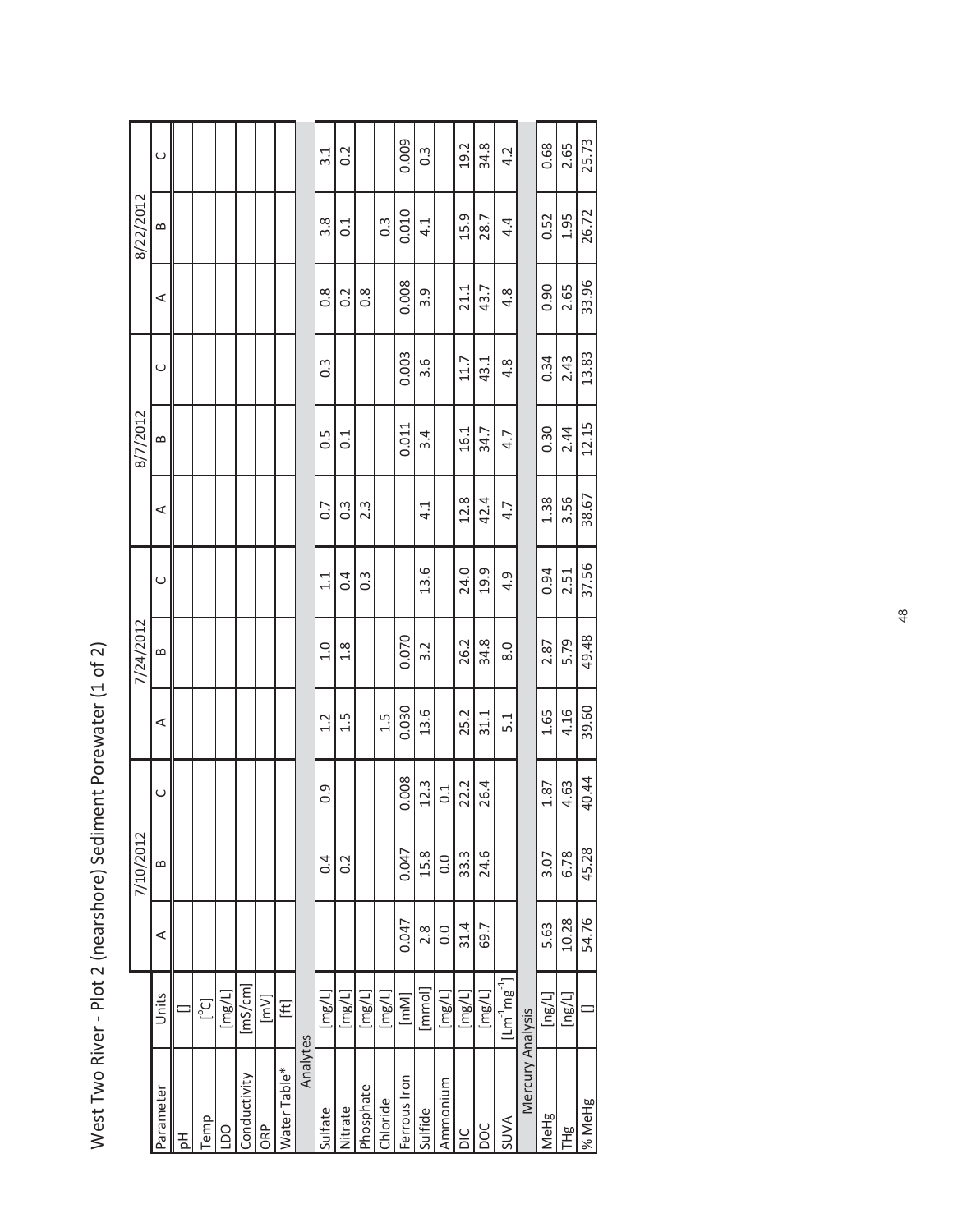|                           |           | 10/6/2012<br>9/17/2012 | 6.1  |            |        | 188.6        | 75             | 3.09         |          | 9.5<br>1.8       | 0.4<br>$\overline{0}$ .         | 0.1<br>1.2    | 0.2              | 0.006<br>0.017 | 2.9<br>6.6       | 0.0      | 14.0<br>25.1                  | 23.2<br>28.8 | 3.5<br>3.7                |                  | 2.35<br>0.30              | 4.51<br>2.31    | 12.98    |
|---------------------------|-----------|------------------------|------|------------|--------|--------------|----------------|--------------|----------|------------------|---------------------------------|---------------|------------------|----------------|------------------|----------|-------------------------------|--------------|---------------------------|------------------|---------------------------|-----------------|----------|
|                           | Average   | 8/22/2012              | 6.07 | 14.5       |        | 130.2        |                | 2.82         |          | 2.6              | $\overline{0}$ :1               | $\frac{3}{2}$ | $0.\overline{3}$ | 0.009          | 2.8              |          | 18.7                          | 35.7         | 4.5                       |                  | 0.70                      | 2.42            | 28.81    |
|                           |           | 8/7/2012               | 6.04 | 18.3       | 0.1    | 112.3        | $\overline{a}$ | 3.66         |          | $0.\overline{5}$ | $\overline{0}$ :1               | $\frac{8}{2}$ |                  | 0.007          | 3.7              |          | 13.6                          | 40.1         | 4.7                       |                  | 0.67                      | 2.81            | 21.55    |
|                           |           | 7/24/2012              |      |            |        |              |                | 2.27         |          | 1.1              | 1.3                             | $\frac{1}{0}$ | 1.5              | 0.050          | 10.2             |          | 25.1                          | 28.6         | 6.0                       |                  | 1.82                      | 4.15            | 42.21    |
| <b>SUMMARY STATISTICS</b> |           | 7/10/2012              | 6.24 | 30.23      | 2.71   | 59.2         | 304            |              |          | 0.4              | $\overline{0}$ :                |               |                  | 0.034          | 10.3             | 0.0      | 29.0                          | 40.2         |                           |                  | 3.52                      | 7.23            | 46.83    |
|                           |           | $\cup$                 |      |            |        |              |                |              |          |                  |                                 |               |                  |                | 3.9              |          |                               |              |                           |                  |                           |                 |          |
|                           | 10/6/2012 | $\mathbf{\Omega}$      |      |            |        |              |                |              |          | $9.\overline{3}$ | 0.2                             |               |                  |                | 1.9              |          | 13.6                          | 21.7         | 3.3                       |                  |                           |                 |          |
|                           |           | ⋖                      |      |            |        |              |                |              |          | 9.7              | 0.6                             | 0.2           | 0.2              | 0.006          |                  | 0.0      | 14.5                          | 24.8         | 3.7                       |                  | 2.35                      | 4.51            |          |
|                           |           |                        |      |            |        |              |                |              |          | 1.8              | r<br>ö                          | 1.2           |                  | 0.021          | $3.\overline{3}$ |          | Ņ<br>$\vec{3}$                | 24.8         | $\sim$<br>4.              |                  | 0.38                      | 2.31            | 16.30    |
|                           | 9/17/2012 | $\approx$              |      |            |        |              |                |              |          |                  |                                 |               |                  | 0.027          | 11.6             |          |                               |              |                           |                  | 0.31                      | 2.21            |          |
|                           |           | ⋖                      |      |            |        |              |                |              |          | $\frac{8}{1}$    | 0.6                             | 1.2           |                  | 0.004          | 4.9              |          | 19.0                          | 32.9         | $3.\overline{3}$          |                  | 0.21                      | 2.40            | 8.77     |
|                           |           | Units                  |      | $[5\circ]$ | [mg/L] | [ms/cm]      | [mV]           | E            |          | [mg/L]           | $\lbrack \mathsf{mg/l} \rbrack$ | [mg/L]        | [mg/L]           | [MN]           | [mmol]           | [mg/L]   | $\lbrack \text{mg/l} \rbrack$ | [mg/L]       | $[{\sf Lm\,^1{\sf mg}^1]$ |                  | $\lbrack \log /L \rbrack$ | [ng/l]          | $\equiv$ |
|                           |           | Parameter              | 공    | Temp       | DO     | Conductivity | ORP            | Water Table* | Analytes | Sulfate          | Nitrate                         | Phosphate     | Chloride         | Ferrous Iron   | Sulfide          | Ammonium | $rac{C}{D}$                   | poc          | <b>AVUS</b>               | Mercury Analysis | MeHg                      | TH <sub>g</sub> | % MeHg   |

West Two River - Plot 2 (nearshore) Sediment Porewater (2 of 2) West Two River - Plot 2 (nearshore) Sediment Porewater (2 of 2)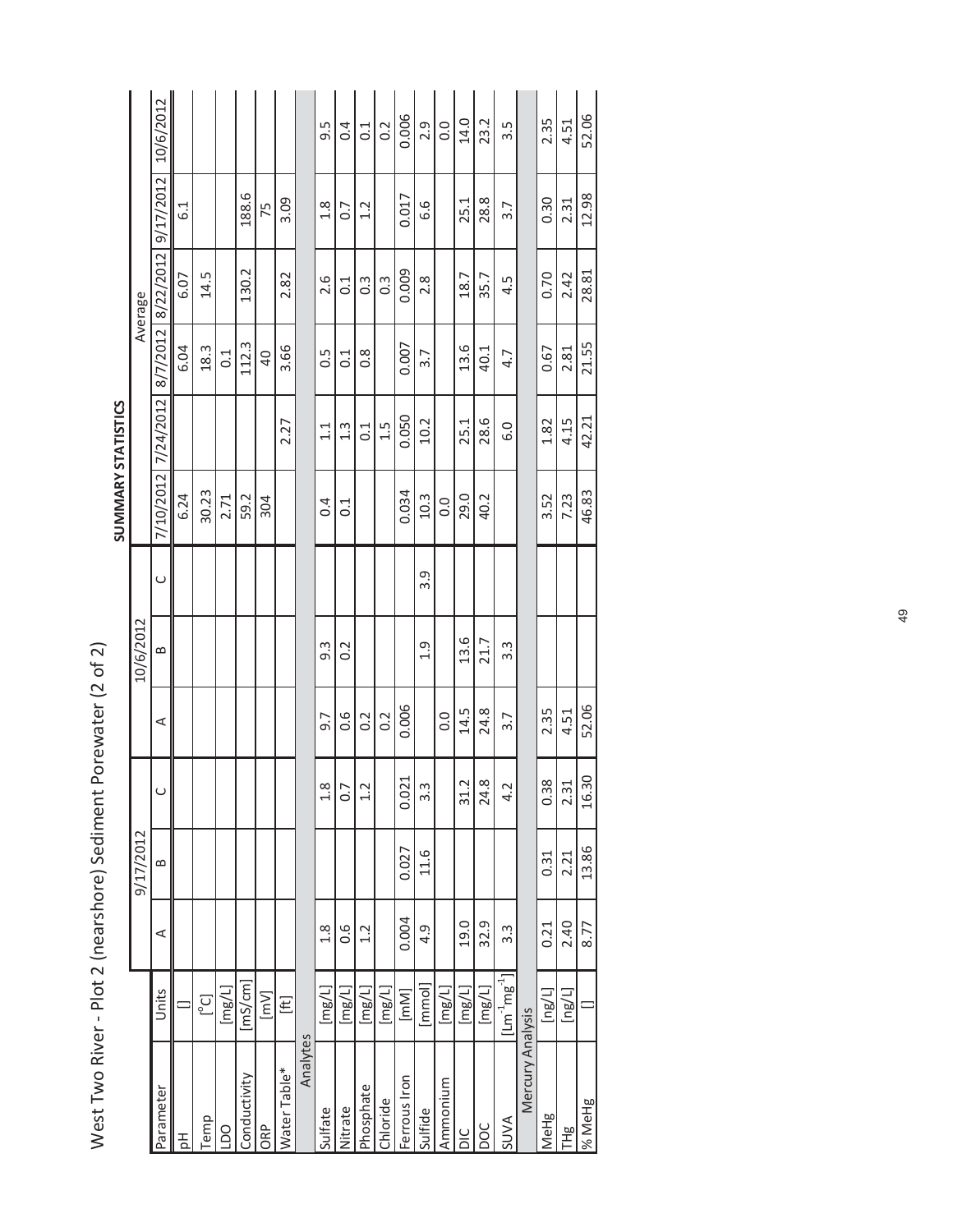| 8/7/2012<br>7/24/2012<br>7/10/2012                                                         |                                          |  |  |                   |                   |                  |                  | 8/22/2012        |        |
|--------------------------------------------------------------------------------------------|------------------------------------------|--|--|-------------------|-------------------|------------------|------------------|------------------|--------|
| $\cup$<br>$\infty$<br>$\prec$<br>$\cup$<br>$\bf{m}$<br>⋖<br>Units                          |                                          |  |  | $\prec$           | $\mathbf{\Omega}$ | $\cup$           | $\prec$          | $\infty$         | $\cup$ |
|                                                                                            |                                          |  |  |                   |                   |                  |                  |                  |        |
| [°c]                                                                                       |                                          |  |  |                   |                   |                  |                  |                  |        |
| [mg/L]                                                                                     |                                          |  |  |                   |                   |                  |                  |                  |        |
| $\left[\mathrm{ms/cm}\right]$                                                              |                                          |  |  |                   |                   |                  |                  |                  |        |
| [mv]                                                                                       |                                          |  |  |                   |                   |                  |                  |                  |        |
| E                                                                                          |                                          |  |  |                   |                   |                  |                  |                  |        |
|                                                                                            |                                          |  |  |                   |                   |                  |                  |                  |        |
| 0.4<br>1.1<br>0.4<br>$0.\overline{5}$<br>0.4<br>[mg/L]                                     |                                          |  |  | $0.\overline{3}$  | $0.\overline{3}$  |                  | 0.4              | $0.\overline{3}$ | 0.4    |
| 0.4<br>$\frac{5}{2}$<br>0.4<br>$\frac{1}{2}$<br>$\lceil \log/L \rceil$                     |                                          |  |  | $\overline{0}$ .  | $\overline{0}$ :  | $0.\overline{3}$ | 2.7              | 0.2              |        |
| 0.4<br>[mg/L]                                                                              |                                          |  |  |                   |                   | $\frac{1}{2}$    | $2.\overline{3}$ | 1.4              |        |
| 3.9<br>[mg/L]                                                                              |                                          |  |  | $0.\overline{3}$  |                   |                  |                  |                  |        |
| 0.119<br>0.094<br>0.082<br>0.072<br>0.081<br>0.080<br>[MN]                                 |                                          |  |  | 0.058             | 0.058             | 0.082            | 0.028            | 0.044            | 0.034  |
| $\overline{0}$ .<br>$\frac{5}{2}$<br>2.2<br>$1.\overline{3}$<br>$-1.6$<br>1.8<br>[mmol]    |                                          |  |  | 0.6               | $\overline{0}$ .  | 2.1              | 2.8              | 2.1              | 2.1    |
| $\frac{3}{2}$<br>$\overline{0}$ .<br>$\overline{0}$ .<br>$\lbrack \text{mg/l} \rbrack$     |                                          |  |  |                   |                   |                  |                  |                  |        |
| 8.3<br>8.8<br>20.9<br>21.8<br>25.7<br>$\lceil \text{mg/L} \rceil$                          |                                          |  |  | 13.5              | 7.7               | 6.3              | 8.0              | 0.6              | 12.2   |
| 71.8<br>56.9<br>105.6<br>71.9<br>89.9<br>[mg/L]                                            |                                          |  |  | 72.7              | 74.1              | 78.3             | 63.0             | 109.2            | 81.2   |
| 8.2<br>9.0<br>$[{\mathsf{L}}{\mathsf{m}}^{\text{-1}}{\mathsf{m}}{\mathsf{g}}^{\text{-1}}]$ |                                          |  |  | $\overline{8}$ .0 | 8.1               | 8.0              | 5.0              | 5.3              | 5.2    |
| Mercury Analysis                                                                           |                                          |  |  |                   |                   |                  |                  |                  |        |
| 1.16<br>1.02<br>1.05<br>0.91<br>2.66<br>0.72<br>[ng/L]                                     |                                          |  |  | 1.02              | 0.83              | 0.91             | 1.11             | 1.64             | 1.64   |
| 8.71<br>6.92<br>9.38<br>9.33<br>7.33<br>7.88<br>$\lbrack \log /L \rbrack$                  |                                          |  |  | 7.37              | 6.24              | 8.14             | 5.39             | 5.59             | 3.75   |
| 9.19                                                                                       | 13.32<br>14.73<br>11.17<br>9.74<br>36.34 |  |  | 13.82             | 13.28             | 11.23            | 20.58            | 29.38            | 43.86  |

West Swan River - Plot 3 (upland) Sediment Porewater (1 of 2) West Swan River - Plot 3 (upland) Sediment Porewater (1 of 2)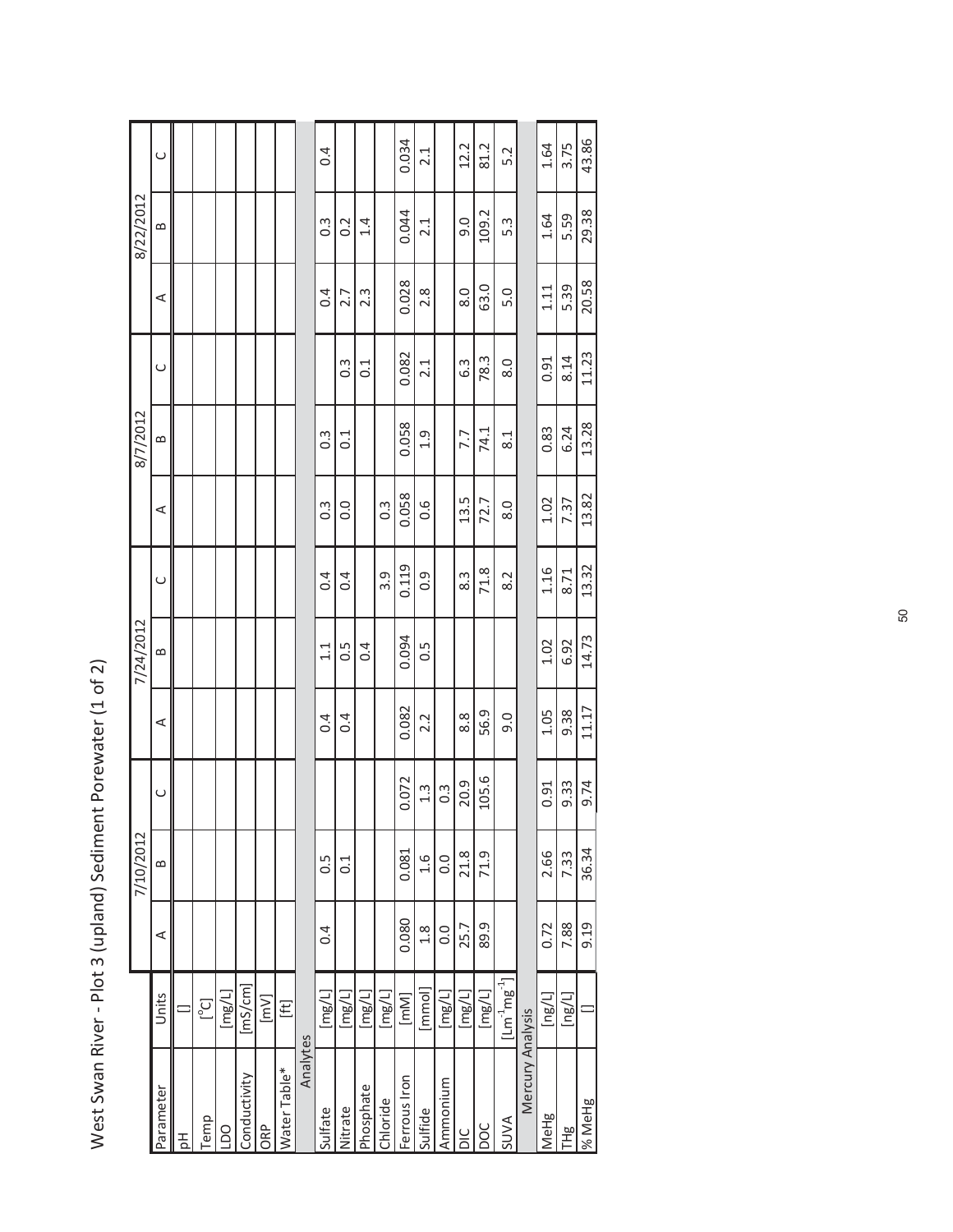|                    |           | 10/6/2012 |      |            |        |              |        |              |          | 2.5              | 0.4                           |               | 1.6              | 0.031        | 1.5              | 0.2               | 2.1                             | 52.4           | $\frac{1}{4}$                                                  |                  | 0.52         | 3.76                      | 13.43     |
|--------------------|-----------|-----------|------|------------|--------|--------------|--------|--------------|----------|------------------|-------------------------------|---------------|------------------|--------------|------------------|-------------------|---------------------------------|----------------|----------------------------------------------------------------|------------------|--------------|---------------------------|-----------|
|                    |           | 9/17/2012 |      |            |        |              | 120    | 3.04         |          | 0.5              | 0.5                           | 0.5           |                  | 0.044        | 1.4              |                   | 11.6                            | 68.0           | 4.8                                                            |                  | 0.44         | 3.54                      | 11.89     |
|                    | Average   | 8/22/2012 | 5.53 |            |        | 72.1         |        | 2.83         |          | 0.4              | 1.0                           | 1.2           |                  | 0.035        | 2.3              |                   | 9.7                             | 84.5           | 5.2                                                            |                  | 1.47         | 4.91                      | 31.27     |
|                    |           | 8/7/2012  | 5.32 | 16.18      | 0.12   | 126.6        |        | 2.65         |          | $\sim$           | 0.1                           | 0.0           | $0.\overline{3}$ | 0.066        | 1.5              |                   | 9.2                             | 75.0           | 8.0                                                            |                  | 0.92         | 7.25                      | 12.78     |
|                    |           | 7/24/2012 |      |            |        |              |        | 2.33         |          | 0.6              | 0.4                           | $\frac{1}{0}$ | 3.9              | 0.098        | 1.2              |                   | 8.6                             | 64.4           | 8.6                                                            |                  | 1.08         | 8.34                      | 13.07     |
| SUMMARY STATISTICS |           | 7/10/2012 | 5.23 | 25.05      | 1.14   | 24           | 327    |              |          | 0.5              | 0.0                           |               |                  | 0.078        | $-1.6$           | $\overline{0}$ .1 | 22.8                            | 89.1           |                                                                |                  | 1.43         | 8.18                      | 18.42     |
|                    |           | $\cup$    |      |            |        |              |        |              |          | 2.6              | 0.5                           |               | 0.1              | 0.036        | $1.\overline{3}$ | 0.2               | 1.1                             | 54.8           | 3.9                                                            |                  | 0.30         | 3.82                      | 7.78      |
|                    | 10/6/2012 | ≃         |      |            |        |              |        |              |          | 2.2              | 0.5                           |               | $4.\overline{8}$ | 0.024        | 1.7              | $0.\overline{3}$  | 2.8                             | 52.9           | 3.9                                                            |                  | 0.84         | 4.37                      | 19.28     |
|                    |           | ⋖         |      |            |        |              |        |              |          | 2.7              | $0.\overline{3}$              |               | 0.1              | 0.032        | 1.4              | 0.0               | 2.5                             | 49.4           | 4.5                                                            |                  | 0.41         | 3.10                      | 13.25     |
|                    |           |           |      |            |        |              |        |              |          | $0.\overline{3}$ | 0.1                           | 0.5           |                  | 0.054        | 1.2              |                   | J<br>$\frac{3}{2}$              | بہ<br>ب<br>72. | $\infty$<br>4                                                  |                  | 0.61         | 3.74                      | 20<br>16. |
|                    | 9/17/2012 | $\bf{e}$  |      |            |        |              |        |              |          | $\sim$           | C <sub>1</sub>                | 0.5           |                  | 0.034        |                  |                   | 12.3                            | 70.3           | 4.8                                                            |                  | 0.16         | 3.02                      | 5.46      |
|                    |           | ⋖         |      |            |        |              |        |              |          | 1.0              | 1.4                           | 0.4           |                  | 0.044        | 1.5              |                   | 9.4                             | 61.4           | 4.9                                                            |                  | 0.54         | 3.88                      | 14.00     |
|                    |           | Units     |      | $[5\circ]$ | [mg/L] | [mS/cm]      | $[NN]$ | E            |          | [mg/L]           | $\lbrack \text{mg/l} \rbrack$ | [mg/L]        | [mg/L]           | [MN]         | [mmol]           | [mg/L]            | $\lbrack \mathsf{mg/l} \rbrack$ | [mg/L]         | $\left[ \mathsf{Lm}^{\text{-1}}\mathsf{mg}^{\text{-1}}\right]$ |                  | [ng/l]       | $\lbrack \log /L \rbrack$ |           |
|                    |           | Parameter | 공    | Temp       | DO     | Conductivity | ORP    | Water Table* | Analytes | Sulfate          | Nitrate                       | Phosphate     | Chloride         | Ferrous Iron | Sulfide          | Ammonium          | $\frac{C}{D}$                   | poc            | <b>AVUS</b>                                                    | Mercury Analysis | <b>IMeHg</b> | TH <sub>g</sub>           | % MeHg    |

West Swan River - Plot 3 (upland) Sediment Porewater (2 of 2) West Swan River - Plot 3 (upland) Sediment Porewater (2 of 2)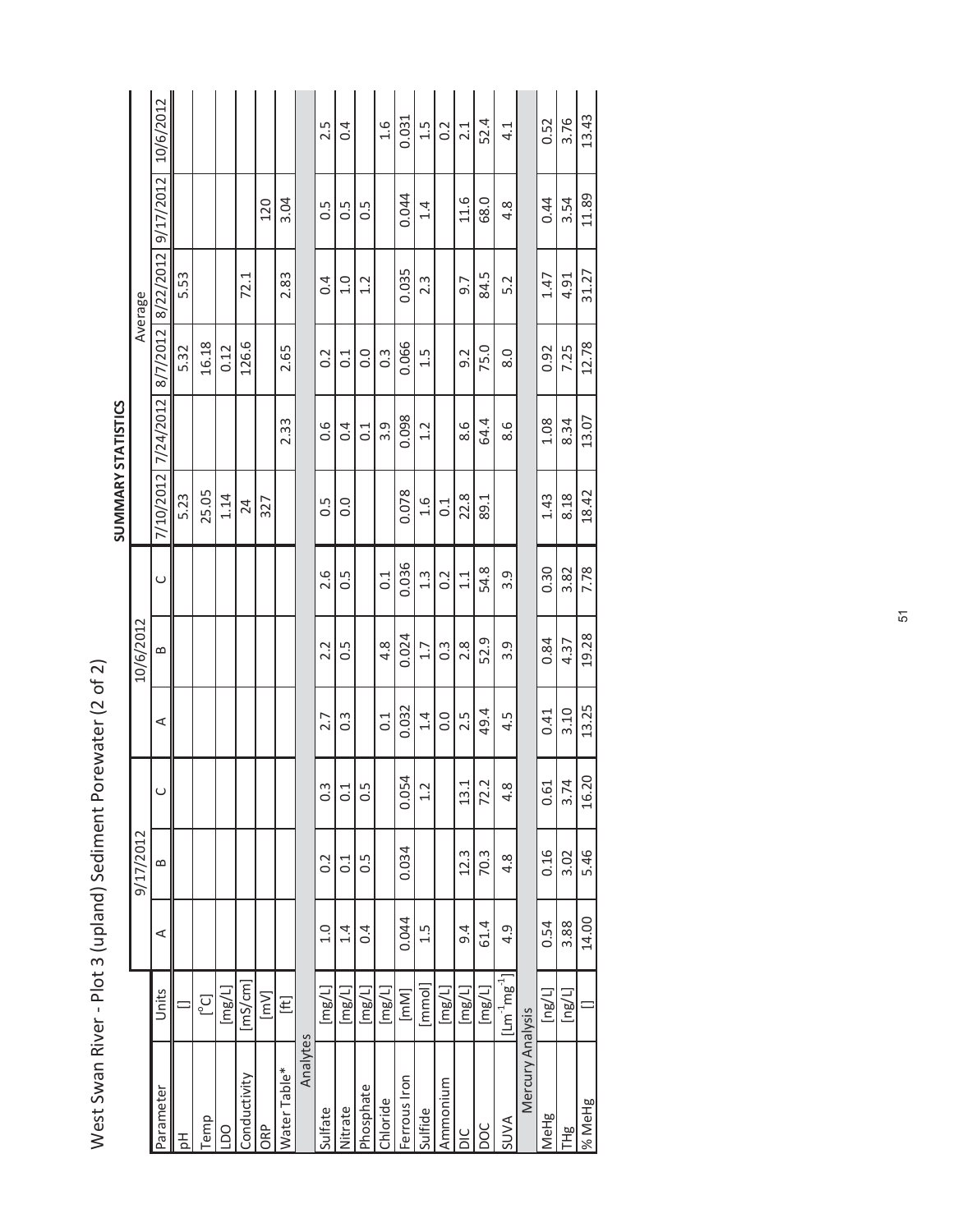| $C(4-8)$<br>2.0949<br>53.945<br>$C(0-2)$ $C(2-4)$<br>$C(0-4)$<br>43.96<br>875<br>135.56<br>0.183<br>0.057<br>1.71<br>3.23<br>2.31<br>$B(4-8)$<br>5/15/2012<br>2.0213<br>$B(0-4)$<br>31.529<br>66.449<br>$B(0-2)$ $B(2-4)$<br>609<br>129.86<br>0.176<br>0.069<br>2.64<br>2.03<br>2.55<br>143.70<br>$A(4-8)$<br>$A(4-8)$<br>0.065<br>0.069<br>0.96<br>0.67<br>0.94<br>58.9<br>39.3<br>$\frac{8}{1}$<br>481<br>$A(2-4)$<br>121.38<br>0.108<br>2.18<br>0.034<br>$A(2-4)$<br>3.16<br>1.80<br>31.2<br>146<br>66.1<br>2.6<br>105.74<br>$A(0-2)$<br>0.244<br>$A(0-2)$<br>0.037<br>4.46<br>4.22<br>6.52<br>56.3<br>666<br>40.7<br>3.0<br>umol/kg<br>Units<br>$\lbrack \mathsf{ng}/\mathsf{g} \rbrack$<br>$\lbrack \mathsf{ng/g} \rbrack$<br>$\left[\ln^{-1}\right]$<br>$\mathsf{I}^{\mathsf{L}}$<br>Mercury Analysis<br>Analytes<br>%C-Inorganic<br>%C-Organic<br>%C-Calcite<br>Parameter<br>% MeHg<br>Ndemeth<br>$K_{\rm m}/K_{\rm d}$<br>MeHg<br>K <sub>meth</sub><br>요<br>프<br>AVS |  |  |  |  |        | <b>SUMMARY STATISTICS</b>     |
|------------------------------------------------------------------------------------------------------------------------------------------------------------------------------------------------------------------------------------------------------------------------------------------------------------------------------------------------------------------------------------------------------------------------------------------------------------------------------------------------------------------------------------------------------------------------------------------------------------------------------------------------------------------------------------------------------------------------------------------------------------------------------------------------------------------------------------------------------------------------------------------------------------------------------------------------------------------------------|--|--|--|--|--------|-------------------------------|
|                                                                                                                                                                                                                                                                                                                                                                                                                                                                                                                                                                                                                                                                                                                                                                                                                                                                                                                                                                              |  |  |  |  |        | Top 0-4 cm Average            |
|                                                                                                                                                                                                                                                                                                                                                                                                                                                                                                                                                                                                                                                                                                                                                                                                                                                                                                                                                                              |  |  |  |  |        | 5/15/2012 7/24/2012 10/6/2012 |
|                                                                                                                                                                                                                                                                                                                                                                                                                                                                                                                                                                                                                                                                                                                                                                                                                                                                                                                                                                              |  |  |  |  |        |                               |
|                                                                                                                                                                                                                                                                                                                                                                                                                                                                                                                                                                                                                                                                                                                                                                                                                                                                                                                                                                              |  |  |  |  | 630    |                               |
|                                                                                                                                                                                                                                                                                                                                                                                                                                                                                                                                                                                                                                                                                                                                                                                                                                                                                                                                                                              |  |  |  |  | 37.2   |                               |
|                                                                                                                                                                                                                                                                                                                                                                                                                                                                                                                                                                                                                                                                                                                                                                                                                                                                                                                                                                              |  |  |  |  | 2.3    |                               |
|                                                                                                                                                                                                                                                                                                                                                                                                                                                                                                                                                                                                                                                                                                                                                                                                                                                                                                                                                                              |  |  |  |  | 60.5   |                               |
|                                                                                                                                                                                                                                                                                                                                                                                                                                                                                                                                                                                                                                                                                                                                                                                                                                                                                                                                                                              |  |  |  |  |        | Top 4 cm Avr                  |
|                                                                                                                                                                                                                                                                                                                                                                                                                                                                                                                                                                                                                                                                                                                                                                                                                                                                                                                                                                              |  |  |  |  | 2.76   |                               |
|                                                                                                                                                                                                                                                                                                                                                                                                                                                                                                                                                                                                                                                                                                                                                                                                                                                                                                                                                                              |  |  |  |  | 126.33 |                               |
|                                                                                                                                                                                                                                                                                                                                                                                                                                                                                                                                                                                                                                                                                                                                                                                                                                                                                                                                                                              |  |  |  |  | 2.25   |                               |
|                                                                                                                                                                                                                                                                                                                                                                                                                                                                                                                                                                                                                                                                                                                                                                                                                                                                                                                                                                              |  |  |  |  | 0.178  |                               |
|                                                                                                                                                                                                                                                                                                                                                                                                                                                                                                                                                                                                                                                                                                                                                                                                                                                                                                                                                                              |  |  |  |  | 0.054  |                               |
|                                                                                                                                                                                                                                                                                                                                                                                                                                                                                                                                                                                                                                                                                                                                                                                                                                                                                                                                                                              |  |  |  |  | 3.54   |                               |

West Swan River - Plot 2 (nearshore) Solid Phase (1 of 1) West Swan River - Plot 2 (nearshore) Solid Phase (1 of 1)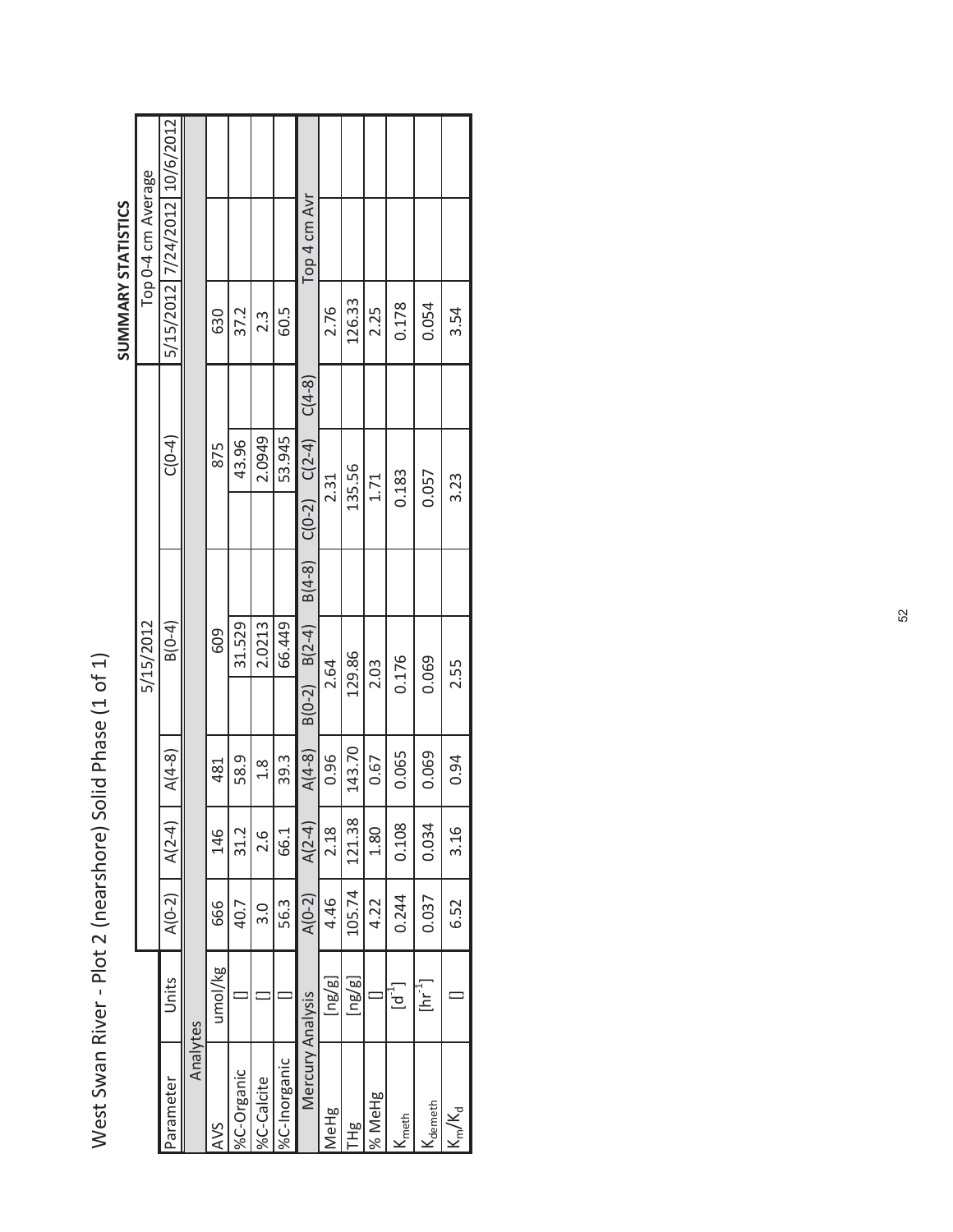|                    |                    | 5/15/2012 7/24/2012 10/6/2012 |          |         |            |                  |              |                   |                                          |        |        |           |                           |             |
|--------------------|--------------------|-------------------------------|----------|---------|------------|------------------|--------------|-------------------|------------------------------------------|--------|--------|-----------|---------------------------|-------------|
|                    | Top 0-4 cm Average |                               |          |         |            |                  |              | Top 4 cm Avr      |                                          |        |        |           |                           |             |
| SUMMARY STATISTICS |                    |                               |          | 557     | 40.61      | 2.4              | 57.0         |                   | 3.81                                     | 138.31 | 2.80   | 0.095     | 0.036                     | 2.69        |
|                    |                    |                               |          |         |            |                  |              | $C(4-8)$          |                                          |        |        |           |                           |             |
|                    |                    | $C(0-4)$                      |          | 201     | 40.453     | 2.5198           | 57.027       | $C(0-2)$ $C(2-4)$ | 4.09                                     | 149.57 | 2.73   | 0.090     | 0.029                     | 3.12        |
|                    |                    |                               |          |         |            |                  |              | $B(4-8)$          |                                          |        |        |           |                           |             |
|                    | 5/15/2012          | $B(0-4)$                      |          | 474     | 41.7       | 2.1862           | 56.113       | $B(0-2)$ $B(2-4)$ | 3.24                                     | 133.89 | 2.42   | 0.125     | 0.040                     | 3.14        |
|                    |                    | $A(4-8)$                      |          | 120     | 22.6       | 2.9              | 74.5         | $A(4-8)$          | 1.92                                     | 115.21 | 1.67   | 0.039     | 0.040                     | 0.98        |
|                    |                    | $A(2-4)$                      |          | 598     | 37.0       | $\frac{4}{2}$    | 60.5         | $A(2-4)$          | 2.16                                     | 140.49 | 1.54   | 0.075     | 0.041                     | 1.84        |
|                    |                    | $A(0-2)$                      |          | 1390    | 42.3       | $2.\overline{3}$ | 55.4         | $A(0-2)$          | 6.06                                     | 122.45 | 4.95   | 0.064     | 0.035                     | 1.81        |
|                    |                    | Units                         |          | umol/kg |            |                  |              |                   | $\lbrack \mathsf{ng}/\mathsf{g} \rbrack$ | [ng/g] |        | $\vec{b}$ | $[\text{hr}^{\text{-1}}]$ |             |
|                    |                    | Parameter                     | Analytes | AVS     | %C-Organic | %C-Calcite       | %C-Inorganic | Mercury Analysis  | MeHg                                     | 은<br>도 | % MeHg | Nmeth     | Ndemeth                   | $K_{m}/K_d$ |

50

ī

West Swan River - Plot 3 (upland) Solid Phase (1 of 1) West Swan River - Plot 3 (upland) Solid Phase (1 of 1)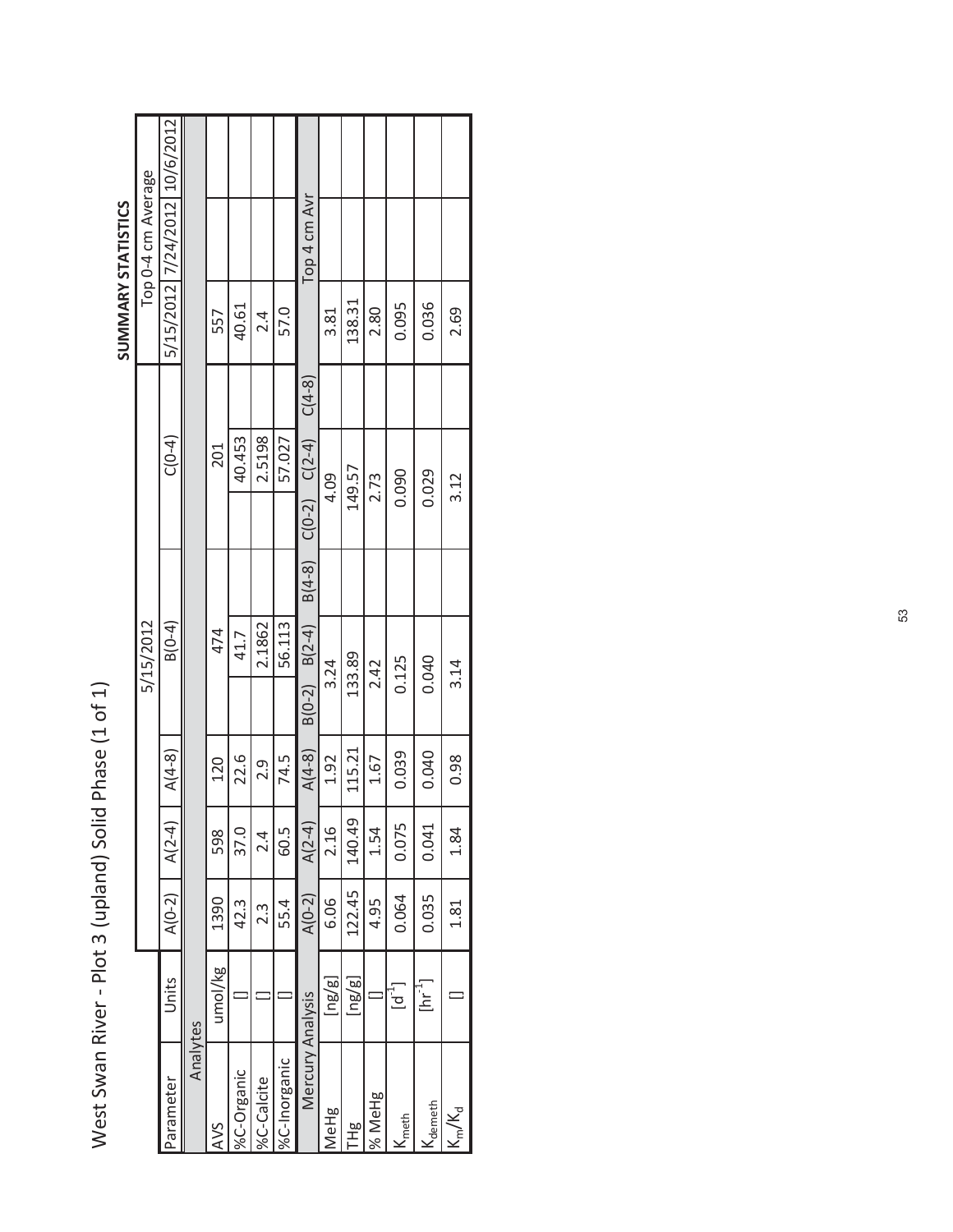|                         |                    |       | 5/15/2012 |              | Average   |
|-------------------------|--------------------|-------|-----------|--------------|-----------|
| Parameter               | Units              | Α     | B         | $\mathsf{C}$ | 5/15/2012 |
| pH                      | []                 |       |           |              |           |
| Temp                    | $[^{\circ}C]$      |       |           |              |           |
| <b>LDO</b>              | [mg/L]             |       |           |              |           |
| Conductivity            | [mS/cm]            |       |           |              |           |
| ORP                     | [mV]               |       |           |              |           |
| Water Table*            | [ft]               |       |           |              |           |
| Analytes                |                    |       |           |              |           |
| Sulfate                 | [mg/L]             |       |           |              |           |
| Nitrate                 | [mg/L]             |       |           |              |           |
| Phosphate               | [mg/L]             |       |           |              |           |
| Chloride                | [mg/L]             |       |           |              |           |
| Ferrous Iron            | [mM]               |       |           |              |           |
| Sulfide                 | [mmol]             | 5.5   | 4.7       | 5.8          | 5.3       |
| Ammonium                | [mg/L]             | 0.5   | 3.2       | 4.8          |           |
| <b>DIC</b>              | [mg/L]             | 59.7  | 219.4     | 117.1        | 132.1     |
| <b>DOC</b>              | [mg/L]             | 36.2  | 31.0      | 47.0         | 38.0      |
| <b>SUVA</b>             | $[Lm^{-1}mg^{-1}]$ | 9.3   | 22.7      | 12.3         | 14.8      |
| <b>Mercury Analysis</b> |                    |       |           |              |           |
| MeHg                    | [ng/L]             | 0.26  | 0.38      | 0.30         | 0.31      |
| THg                     | [ng/L]             | 1.91  | 2.79      | 2.58         | 2.43      |
| % MeHg                  | 0                  | 13.65 | 13.54     | 11.76        | 12.99     |

## West Swan River - Plot 2 (nearshore) Sediment Porewater (1 of 1) **SUMMARY STATISTICS**